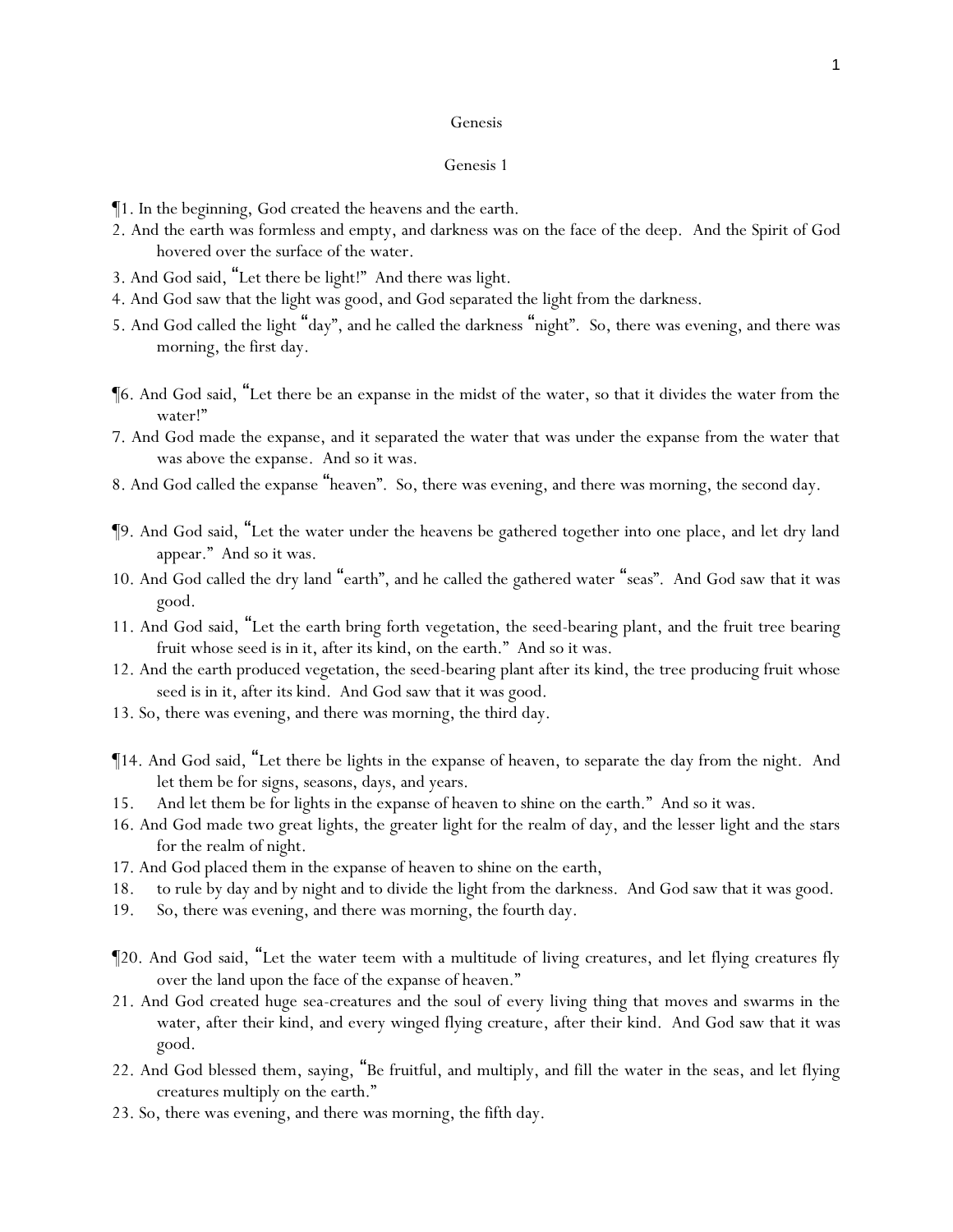- ¶24. And God said, "Let the earth bring forth the living soul, after its kind livestock, and creeping thing, and beast of the earth, after its kind." And so it was.
- 25. And God made the beast of the earth after its kind, and the livestock after its kind, and what creeps on the ground after its kind. And God saw that it was good.
- 26. And God said, "Let us make mankind in our image, after our likeness, and let them rule over the creature that swims in the sea, and the creature that flies in the sky, and the cattle, and over all the earth, and over every living thing that moves about on the land.
- 27. And God created the man<sup>1</sup> in His image; in the image of God, He created him. He created them male and female.
- 28. And God blessed them, and God said to them, "Be fruitful, multiply, fill the earth, and subdue it. And have dominion over the creature that swims in the sea, and the creature that flies in the sky, and every creature that creeps about on the land.
- 29. And God said, "Behold, I have given to *y*ou every seed-bearing plant that is on the face of the whole earth, and every tree whose fruit bears the seed of a tree, for *y*our food.
- 30. And to every creature on land, to every creature that flies in the sky, and to everything that creeps on the ground, in which is a living soul, I have given every green plant for food." And so it was.
- 31. And God saw all that He had made, and behold, it was very good. So, there was evening, and there was morning, the sixth day.

- ¶1. And heaven and earth were completed, and all their host.
- 2. And on the Seventh Day, God finished His work which He made. And He rested on the Seventh Day from all His work that He did.
- 3. And God blessed the seventh day and made it holy because in it, He rested from His work that God did in creation.
- ¶4. These are the origins of heaven and earth when they were created, in the day Jehovah God made earth and heaven.
- 5. And no plant of the field was yet on the earth, and no herbage of the field had yet sprouted, because Jehovah God had not caused it to rain upon the earth, and there was no man to work the ground.
- 6. But a mist went up from the earth, and it watered all of the ground.
- 7. And Jehovah God formed the man from dirt of the ground, and He breathed into his nostrils the breath of life, and the man became a living soul.
- 8. And Jehovah God planted a garden in Eden, eastward, and there He put the man that he had formed.
- 9. And Jehovah God caused to sprout from the ground every tree that was pleasant to the sight and good for food, and the tree of life was in the middle of the garden, as well as the tree of the knowledge of good and evil.
- 10. And a river went out from Eden to water the garden, and from there, it was divided and became four heads.
- 11. The name of the first was Pishon, which borders the land of Havilah, where there is gold
- 12. (the gold of that land is good), and bdellium and the onyx stone are there.
- 13. And the name of the second river was Gihon, which borders all the land of Cush.
- 14. And the name of the third river was Hiddekel, going east of Assyria. And the fourth river was the Euphrates.

 $<sup>1</sup>$  Or, "Adam".</sup>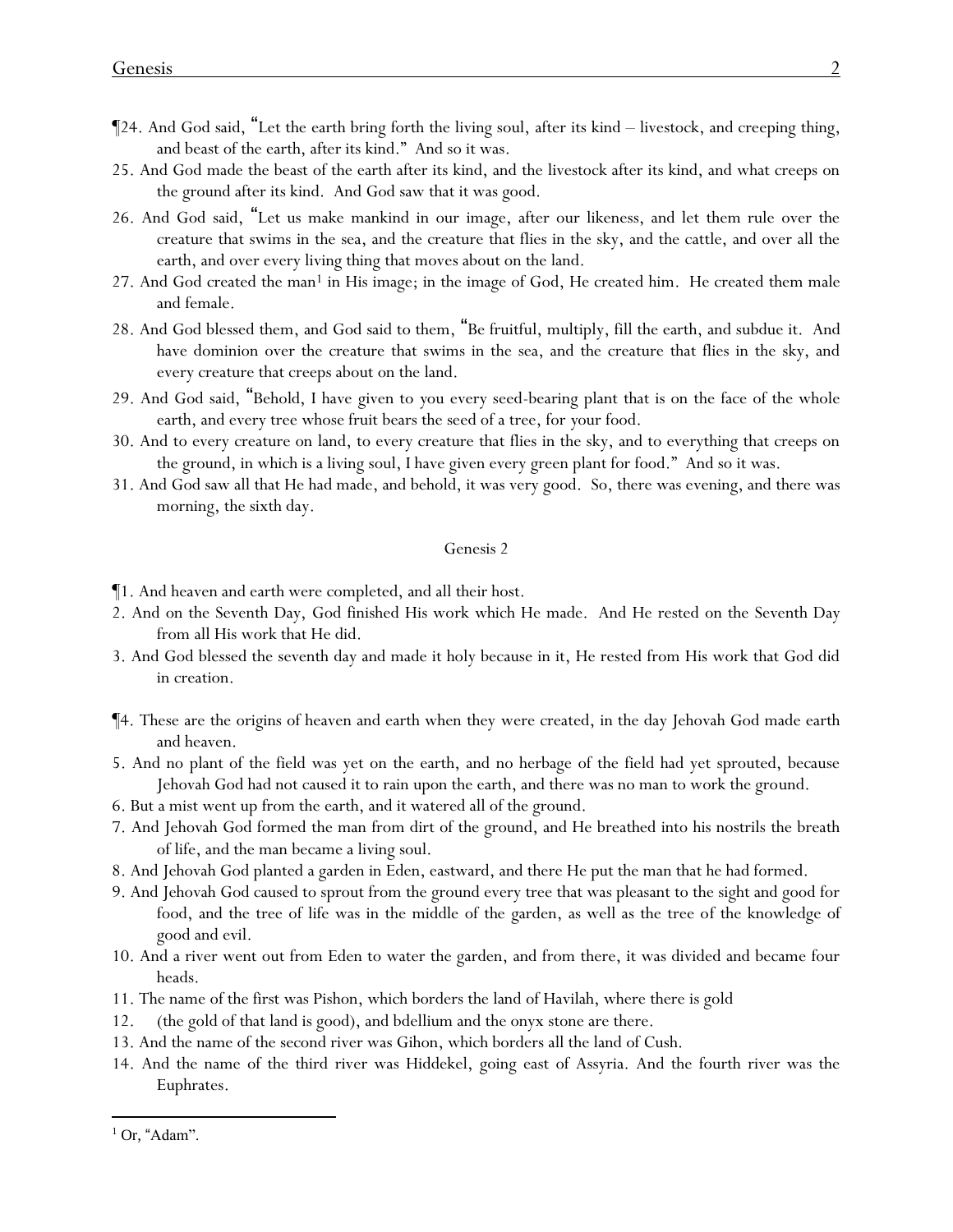- 15. And Jehovah God took the man and settled him in the garden of Eden, to tend and to look after it.
- 16. And Jehovah God commanded the man, saying, "You may eat from any of the trees of the garden.
- 17. However, from the tree of the knowledge of good and evil you must not eat, for on the day you eat from it, you will certainly die."
- 18. Then Jehovah God said, "It is not good for the man to live by himself. I will make a helper fit for him."
- 19. And Jehovah God formed from the ground all creatures that live in the field and all creatures that fly in the sky. Then He brought *each* to the man to see what he would call it, and whatever the man called the creature, that was its name.
- 20. So, the man gave names to all the beasts and creatures that fly in the sky, and to all the animals of the field, but as for the man, He found no helper fit for him.
- 21. And Jehovah God caused a deep sleep to come over the man, and he slept. Then He took one of his ribs, and He closed up the flesh in its place.
- 22. And Jehovah God made the rib that He had taken from the man into a woman. And He brought her to the man.
- 23. And the man said, "This one, at last, is bone from my bones and flesh from my flesh. This one shall be called 'woman 'because she was taken out of man."
- 24. For this reason, a man shall leave his father and mother and cling to his wife, and they shall become one flesh.
- 25. And the man and his wife were both naked, but they were not ashamed.

- 1. Now the serpent was more cunning than all of the creatures of the field that Jehovah God had made. And he said to the woman, "Did God really tell *y*ou not to eat from every tree of the garden?"
- 2. And the woman said to the serpent, "We may eat of the fruit of the trees of the garden,
- 3. but of the fruit of the tree that is in the middle of the garden, God said, '*Y*ou shall not eat from it nor touch it, lest *y*ou die.'"
- 4. And the serpent said to the woman, "*Y*ou will not die, surely.
- 5. For God knows that in the day *y*ou eat from it, *y*our eyes will be opened, and *y*ou will be like God, knowing good and evil."
- 6. And when the woman saw that the tree was good for food, and that it was a delight to the eyes, and a tree to be desired to make one wise2, she took some of its fruit and ate it. Then she also gave *some* to her husband with her, and he ate it.
- 7. And the eyes of them both were opened, and they realized that they were naked. So, they sewed fig leaves together and made coverings for themselves.
- 8. Then they heard the voice of Jehovah God as He walked about in the garden in the evening breeze. And the man and his wife hid themselves from the face of Jehovah God among the trees of the garden.
- 9. And Jehovah God called to the man and said to him, "Where are you?"
- 10. And he said, "I heard your voice in the garden, and I was afraid because I was naked, and I hid myself.
- 11. And He said, "Who told you that you were naked? Did you eat from the tree that I commanded you not to eat from?"
- 12. And the man said, "The wife that you gave me, she gave me *fruit* from the tree, and I ate."

<sup>2</sup> Or, "successful", which implies a worldly wisdom.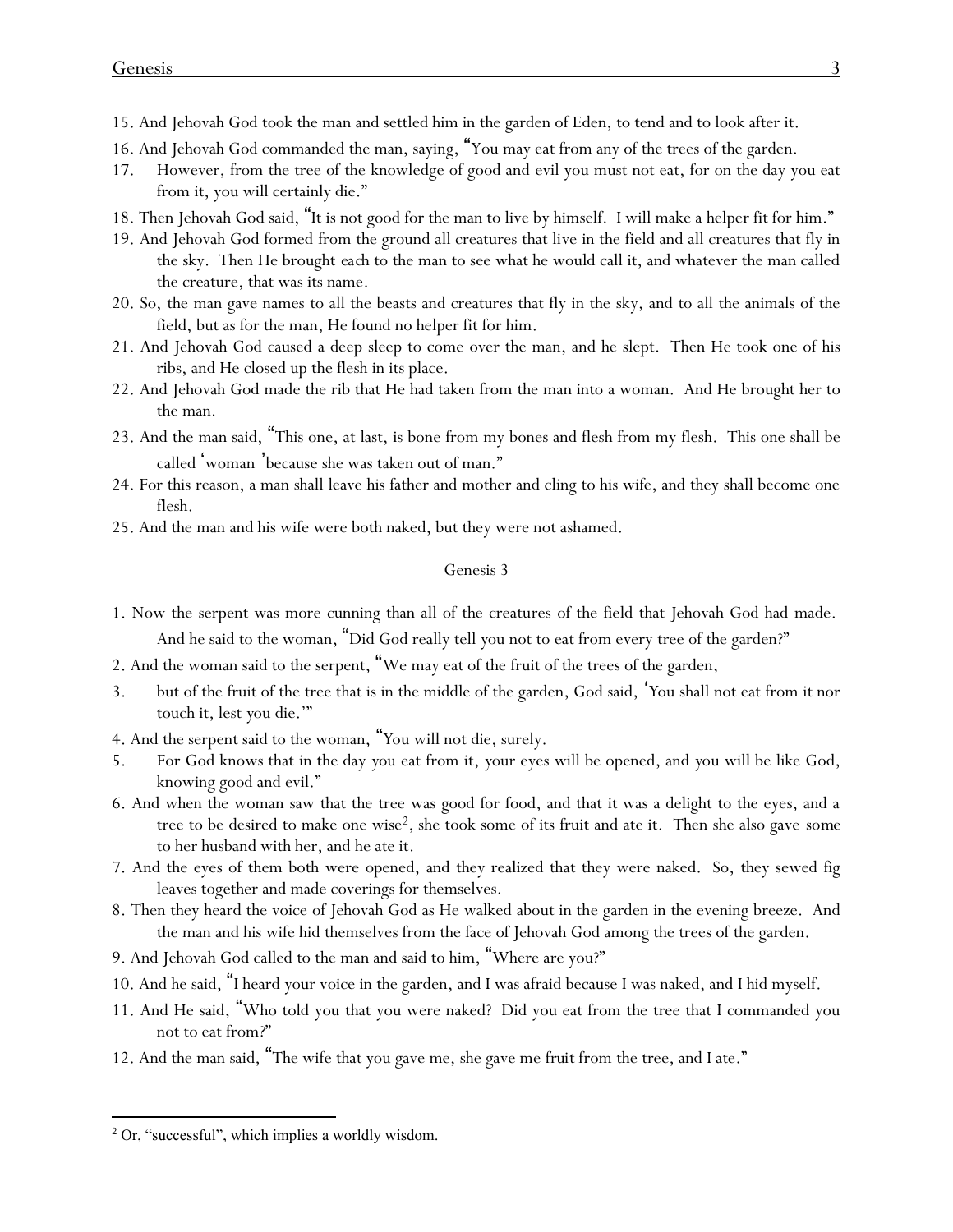- 13. And Jehovah God said to the woman, "What is this that you have done?" And the woman said, "The serpent deceived me, and I ate."
- 14. And Jehovah God said to the serpent, "Because you have done this, you are more cursed than all cattle, and more than any beast of the field. You shall go about on your belly, and you will eat dust all the days of your life.
- 15. And I will put enmity between you and the woman, and between your seed and her seed. He will crush your head, and you will bruise *his* heel."
- ¶16. To the woman, He said, "I will greatly multiply your pain and your conception. With pain will you bear children. And your desire shall be toward your husband, and he shall rule over you."
- ¶17. To the man, He said, "Inasmuch as you listened to the voice of your wife and ate from the tree from which I commanded you not to eat, the ground is cursed because of you. By hard labor shall you eat, all the days of your life,
- 18. for it will bring forth thorns and thistles. And you shall eat the plants of the field.
- 19. By the sweat of your face shall you eat food until you return to the ground, for you were taken from it. You were dirt, and to dirt shall you return."
- 20. And the man called his wife,  $Eve<sup>3</sup>$ , for she was the mother of all living.
- 21. And Jehovah God made tunics of skin for the man and his wife, and He clothed them.
- ¶22. And Jehovah God said, "Behold, the man has become like one of us, to know good and evil. Now, lest he stretch out his hand to take and eat from the tree of life as well, and live forever . . ."
- 23. Then Jehovah God sent him away from the garden of Eden to work the ground from which he was taken.
- 24. And He drove the man out, and He placed on the east side of the garden of Eden cherubim, and a flaming sword which turned in every direction to guard the way to the tree of life.

- ¶1. And Adam knew Eve his wife, and she conceived and bore Cain4. And she said, "I have gotten a man with the help of GOD."
- 2. And again, she gave birth to his brother, Abel<sup>5</sup>. And Abel became a shepherd of the flock, and Cain was a worker of the ground.
- 3. And it happened after some time, that Cain brought the fruit of the ground as an offering for Jehovah.
- 4. And Abel brought his also, the firstlings of his flock and their fat. And Jehovah accepted Abel and his gift,
- 5. but He did not accept Cain and his gift. And Cain became very angry, and his countenance fell.
- 6. And Jehovah said to Cain, "Why are you angry? And why is your countenance fallen?
- 7. If you do good, will you not be received? But if you do not do good, sin is crouching at the door. And his desire will be toward you, and you will rule over him."
- 8. And Cain spoke to Abel his brother, and it came to pass when they were in the field, that Cain rose up against his brother Abel and killed him.

<sup>3</sup> Hebrew: *Havah*, meaning "life".

<sup>&</sup>lt;sup>4"</sup> Cain" means "gotten".

<sup>5</sup> Hebrew: *Hevel*, meaning "vapor" or "breath".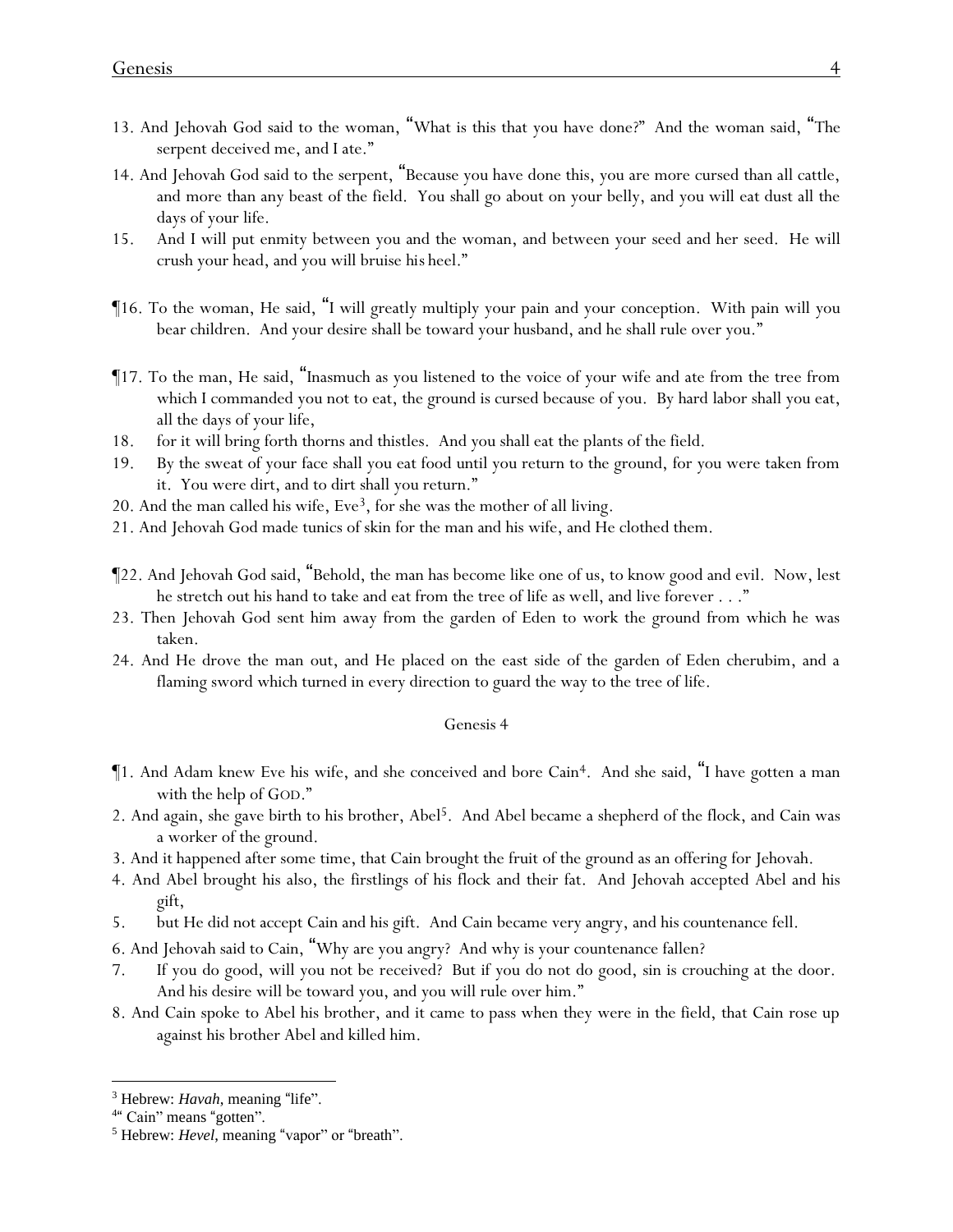- 9. And Jehovah said to Cain, "Where is Abel, your brother?" And he said, "I don't know. Am I my brother's keeper?"
- 10. And God said, "What have you done? The voice of your brother's blood is crying out to me from the ground.
- 11. Therefore, you are now cursed from the ground which has opened its mouth to receive your brother's blood at your hand,
- 12. so that when you work the ground, it will not produce abundantly for you. But you will be a wanderer and a fugitive in the earth."
- 13. And Cain said to Jehovah, "My punishment is greater than I can bear.
- 14. For you have driven me off the face of the land today, and I will be hidden from your face. And I will be a wanderer and a fugitive in the earth. And it will happen that anyone who finds me will kill me."
- 15. And Jehovah said to him, "Therefore, whoever slays Cain shall suffer vengeance, seven-fold." And Jehovah put a mark on Cain so that no one who found him would kill him.
- 16. So Cain went out from before Jehovah and dwelt in the land of Nod<sup>6</sup>, east of Eden.
- 17. And Cain knew his wife, and she conceived and bore Enoch. And then he built a city, and he named the city after the name of his son, Enoch.
- 18. And to Enoch was born Irad, and Irad fathered Mahujael, and Mahujael fathered Mathushael, and Mathushael fathered Lamech.
- 19. And Lamech took two wives for himself. The name of the first was Adah, and the name of the second was Zillah.
- 20. And Adah bore Javal, who became the father of those who dwell in tents and tend cattle.
- 21. And his brother's name was Jubal. He was the father of all lyre and flute players.
- 22. And Zillah also bore Tubal-cain, the fashioner of all copper and iron implements. And Tubal-cain's sister was Naamah.
- 23. And Lamech said to his wives, Adah and Zillah, "Hear my voice, wives of Lamech. Give ear to what I say. I killed a man for wounding me and a young man for striking me.
- 24. If Cain suffered vengeance seven-fold, then Lamech, seventy-seven."
- 25. And Adam knew his wife again, and she bore a son, and she called his name Seth7, for *she said*, "God has given me another seed in place of Abel, for Cain killed him."
- 26. And to Seth, a son was born also, and he called his name Enosh. At that time, man began to call on the name of Jehovah.<sup>8</sup>

- ¶1. This is the genealogical record of Adam. In the day God created man, He made him in the likeness of God.
- 2. Male and female, He created them, and He blessed them. And He called their name "man" in the day they were created.
- 3. And Adam lived one hundred and thirty years, and he fathered a son in his likeness and his form, and he called his name Seth.
- 4. And the days of Adam after he fathered Seth were eight hundred years, and he fathered sons and daughters.

<sup>&</sup>lt;sup>6</sup> That is, "wandering".

<sup>7</sup> That is, "given".

<sup>8</sup> Or, "profaned calling on the name of Jehovah". However, no one used the name "Jehovah" until God revealed that name to Moses in Exodus 6:3–4. Moses inserted the name Jehovah into the story when he wrote Genesis.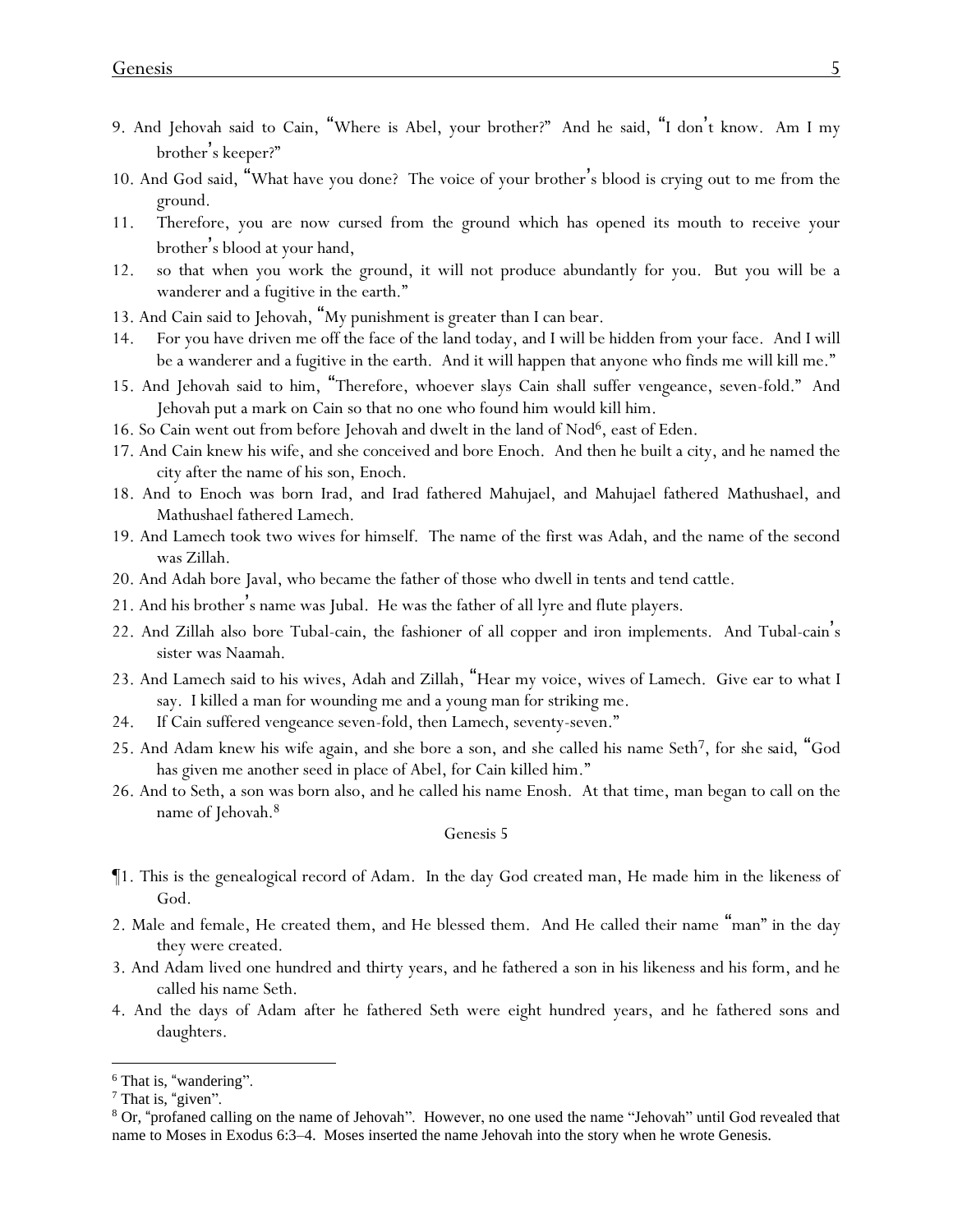- 5. And all of the days that Adam lived were nine hundred and thirty years, and he died.
- ¶6. And Seth lived one hundred and five years, and he fathered Enosh.
- 7. And Seth lived eight hundred and seven years after he fathered Enosh. And he fathered sons and daughters.
- 8. And all of the days of Seth were nine hundred and twelve years, and he died.

¶9. And Enosh lived ninety years, and he fathered Cainan.

- 10. And Enosh lived eight hundred and fifteen years after he fathered Cainan, and he fathered sons and daughters.
- 11. And all of the days of Enosh were nine hundred and five years, and he died.
- ¶12. And Cainan lived seventy years, and he fathered Mahalaleel.
- 13. And Cainan lived eight hundred and forty years after he fathered Mahalaleel, and he fathered sons and daughters.
- 14. And all of the days of Cainan were nine hundred and ten years, and he died.
- ¶15. And Mahalaleel lived sixty-five years, and he fathered Jared.
- 16. And Mahalaleel lived eight hundred and thirty years after he fathered Jared, and he fathered sons and daughters.
- 17. And all of the days of Mahalaleel were eight hundred and ninety-five years, and he died.

¶18. And Jared lived one hundred and sixty-two years, and he fathered Enoch.

- 19. And Jared lived eight hundred years after he fathered Enoch, and he fathered sons and daughters.
- 20. And all of the days of Jared were nine hundred and sixty-two years, and he died.
- ¶21. And Enoch lived sixty-five years, and he fathered Methuselah9.
- 22. Enoch walked with God after he fathered Methuselah three hundred years, and he fathered sons and daughters.
- 23. And all of the days of Enoch were three hundred and sixty-five years.
- 24. Then Enoch walked with God and was not, for God took him.
- ¶25. And Methuselah lived one hundred and eighty-seven years, and he fathered Lamech.
- 26. And Methuselah lived seven hundred and eighty-two years after he fathered Lamech, and he fathered sons and daughters.
- 27. And all of the days of Methuselah were nine hundred and sixty-nine years, and he died.
- ¶28. And Lamech lived one hundred and eighty-two years, and he fathered a son.
- 29. And he named him Noah<sup>10</sup> saying, "This one will comfort us concerning our work and the toil of our hands because of the ground that GOD has cursed."
- 30. And after Lamech fathered Noah, he lived five hundred and ninety-five years, and he fathered sons and daughters.
- 31. And all of the days of Lamech were seven hundred and seventy-seven years, and he died.

¶32. And Noah was five hundred years old, and he fathered Shem, Ham, and Japheth.

<sup>&</sup>lt;sup>9"</sup> Methuselah" means, "at his death, it will be sent".

<sup>&</sup>lt;sup>10</sup> That is, "rest", or "comfort"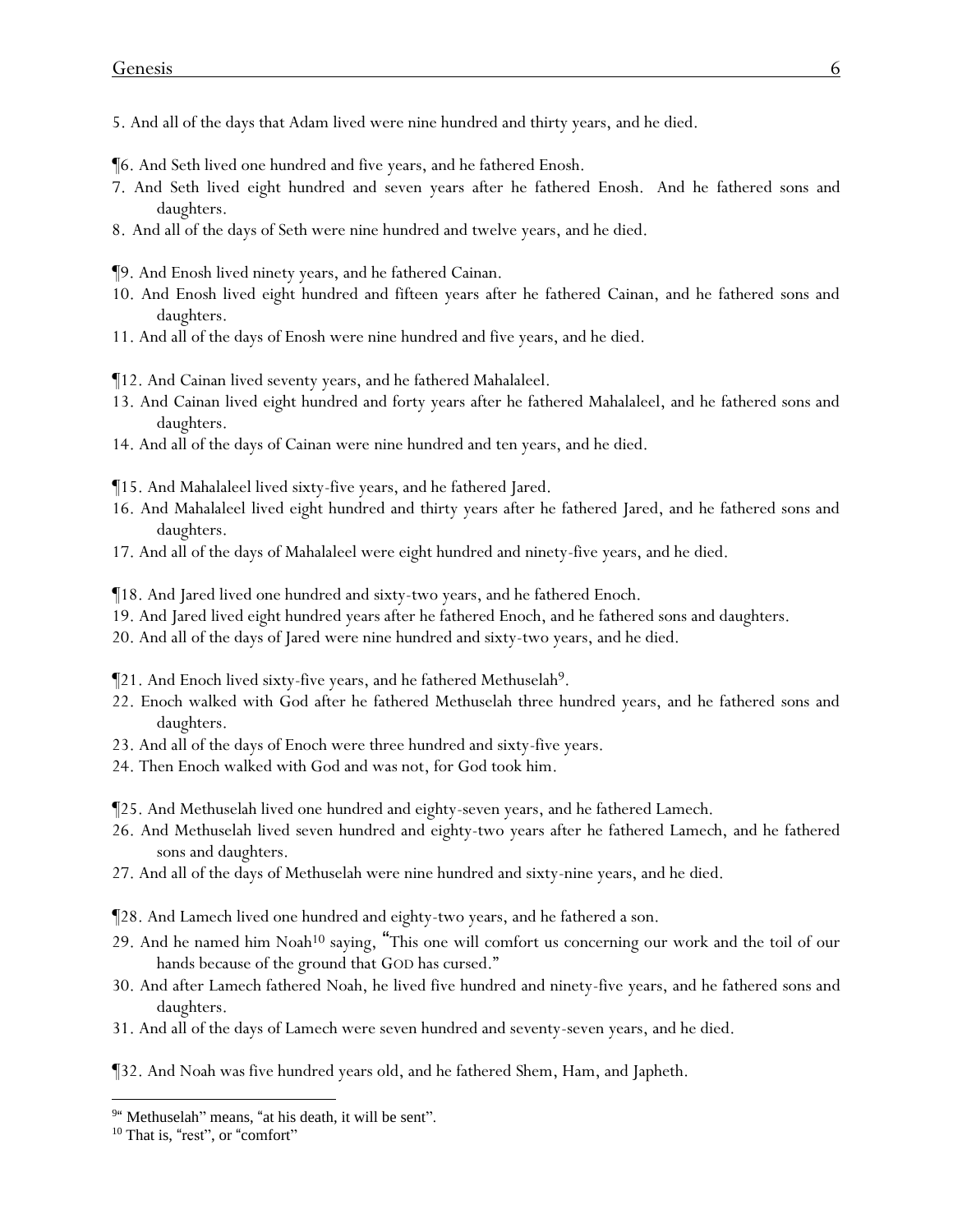- ¶1. And it came to pass when men began to multiply on the face of the earth, and daughters were born to them,
- 2. that the sons of God saw that the daughters of man were beautiful to look at, and they took wives for themselves, whoever they chose.
- 3. And Jehovah said, "My spirit will not contend with man forever, inasmuch as he is flesh. His days will be one hundred and twenty years."
- 4. There were giants on earth in those days (and even after that) when the sons of God went in to the daughters of man, and they bore them children. They were mighty men, men of renown from long ago.
- ¶5. And Jehovah saw that man's wickedness was great on the earth and that every thought and intention of his heart was altogether evil every day.
- 6. And Jehovah regretted that He had made man on the earth, and He was grieved to His heart.
- 7. And Jehovah said, "I will wipe man, whom I have created, from off the face of the earth, as well as the beasts, the creeping things, and the flying creatures of the sky. For it grieves me that I have made them."
- 8. But Noah found favor in the eyes of Jehovah.
- ¶9. These are the generations of Noah. Noah was a righteous man; he was without blemish in his generations. And Noah walked with God.
- 10. And Noah fathered three sons: Shem, Ham, and Japheth.
- 11. And the earth was corrupt in God's sight, and the earth was full of violence.
- 12. And God saw the earth, and behold, it was corrupt, for all flesh had corrupted its way on the earth.
- ¶13. And God said to Noah, "An end of all flesh has come before me because the earth is full of violence because of them. Now, behold, I will wipe them off the face of the earth.
- 14. Make for yourself an ark of gopher wood. Make compartments in the ark, and cover it with pitch inside and out.
- 15. And this is how you will make it: three hundred cubits will be the length of the ark, fifty cubits, its width, and thirty cubits, its height.
- 16. You shall make a window for the ark, and you shall finish it off, a cubit above, and you shall make the door of the ark on the side. With lower, second, and third *decks* shall you make it.
- 17. As for me, I am bringing a cataclysm of water upon the earth to destroy all flesh in which is the breath of life. Everything that is on the earth will perish from under heaven.
- 18. But I will establish my covenant with you, and you shall enter into the ark, you and your sons, and your wife, and your sons 'wives with you.
- 19. And from every living thing of all flesh, you shall take two of each into the ark to keep alive with you; they shall be male and female –
- 20. the flying creature after its kind, the beast of the field after its kind, and every creeping thing on the ground after its kind – two from each shall enter in to you, to stay alive.
- 21. And as for you, take for yourself every food that is eaten, and you shall store *it* for yourself. And it shall be food for you and for them."
- 22. And Noah built it. He did everything as God commanded him.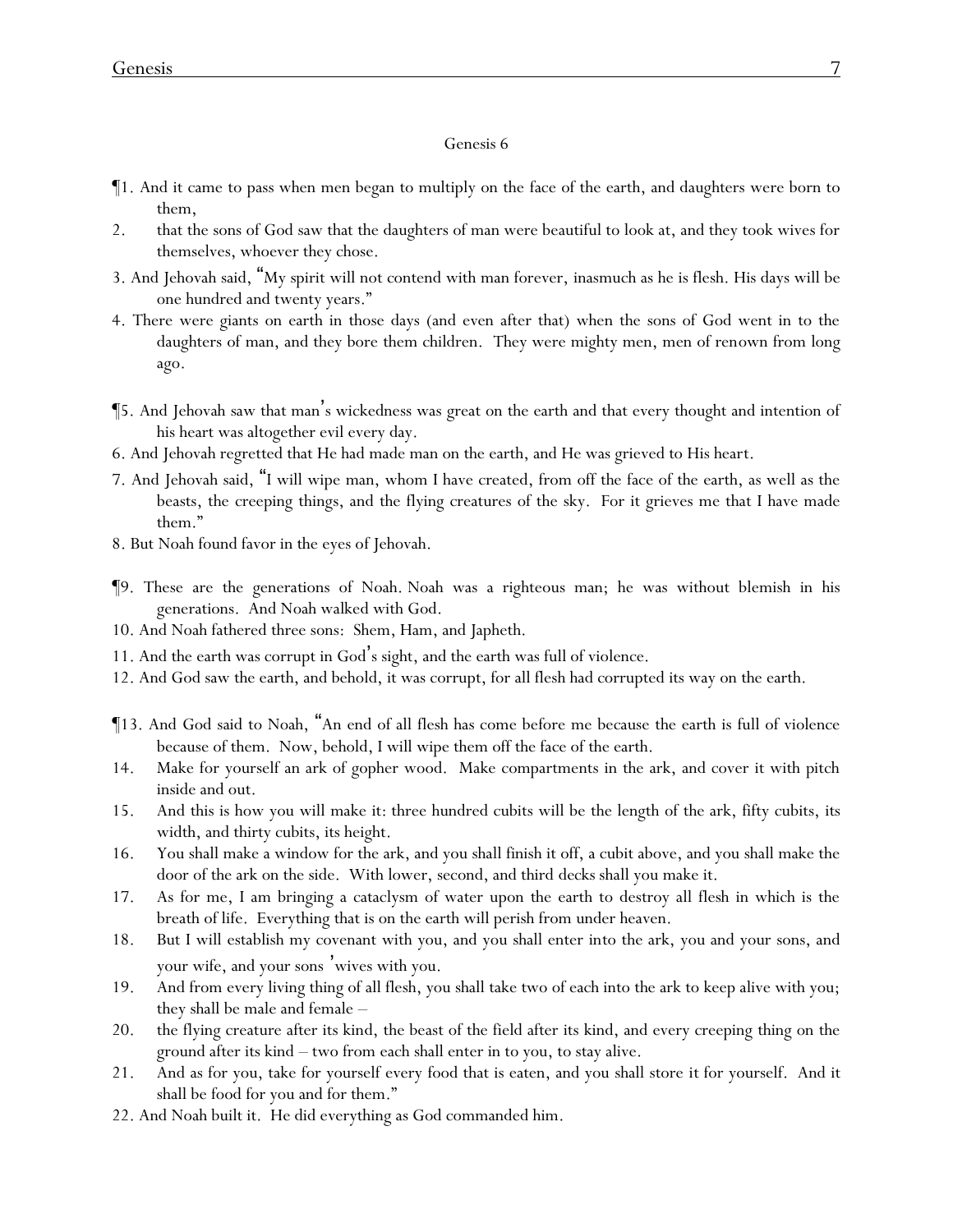- 1. And Jehovah said to Noah, "Go into the ark, you and all your household, because I have found you to be righteous in this generation.
- 2. From all the clean beasts of the field, take to you by sevens, the male and his mate, and from the beasts that are not clean, two, the male and his mate.
- 3. Also, from the flying creatures of the sky, take for you by sevens, male and female, to preserve seed on the face of all the earth,
- 4. for after seven days, I will cause it to rain on the earth for forty days and forty nights. And I will wipe out every living thing that I have made on the face of the earth."
- 5. And Noah did according to all that Jehovah commanded him.
- 6. Noah was six hundred years old when the flood came upon the earth.
- 7. And Noah and his sons, and his wife and his sons 'wives, went with him into the ark because of the waters of the flood.
- 8. Of clean beasts of the field, and beasts that are not clean, and flying creatures, and every thing that creeps on the ground,
- 9. two by two, they came to Noah in the ark, male and female, as God commanded Noah.
- 10. And after seven days, the flood-waters came on the earth.
- 11. In the six hundredth year of Noah's life, in the second month, in the seventeenth day of the month, on that day, all the fountains of the great deep burst open and the windows of heaven were opened,
- 12. and the rain came on the earth for forty days and forty nights.
- 13. In that very same day, Noah, and Shem, Ham, and Japheth, Noah's sons, went into the ark, and Noah's wife and the three wives of his sons went with them,
- 14. they and every creature after its kind, and every beast after its kind, and every thing that creeps about on the land after its kind, and every flying creature after its kind, every bird of every sort.
- 15. And they came in to Noah, into the ark, two by two of all flesh in which was the breath of life,
- 16. male and female of all flesh entered in. They came as God had commanded him, and Jehovah closed him in.
- 17. And the flood was forty days on the earth, and the water increased and lifted up the ark, and it rose high above the land.
- 18. And the waters prevailed, and greatly increased on the earth. And the ark floated on the face of the waters.
- 19. And the waters prevailed exceedingly on the earth. All the high mountains under heaven were covered.
- 20. Fifteen cubits and upwards the waters prevailed and covered the mountains.
- 21. And all flesh that crept about on the earth died flying creatures, cattle, beasts, all swarming animals that swarm on the earth, and all mankind.
- 22. Indeed, all died in whose nostrils was the breath of life, everything that was on dry ground.
- 23. And every living thing on the face of the ground was destroyed man, cattle, creeping thing, and flying creature of the sky. They were wiped off the earth. Noah alone remained, and those with him in the ark.
- 24. And the waters prevailed on the earth one hundred and fifty days.

### Genesis 8

1. And God remembered Noah, and every beast, and all the cattle that were with him in the ark. And God made a wind pass over the earth, and the waters abated.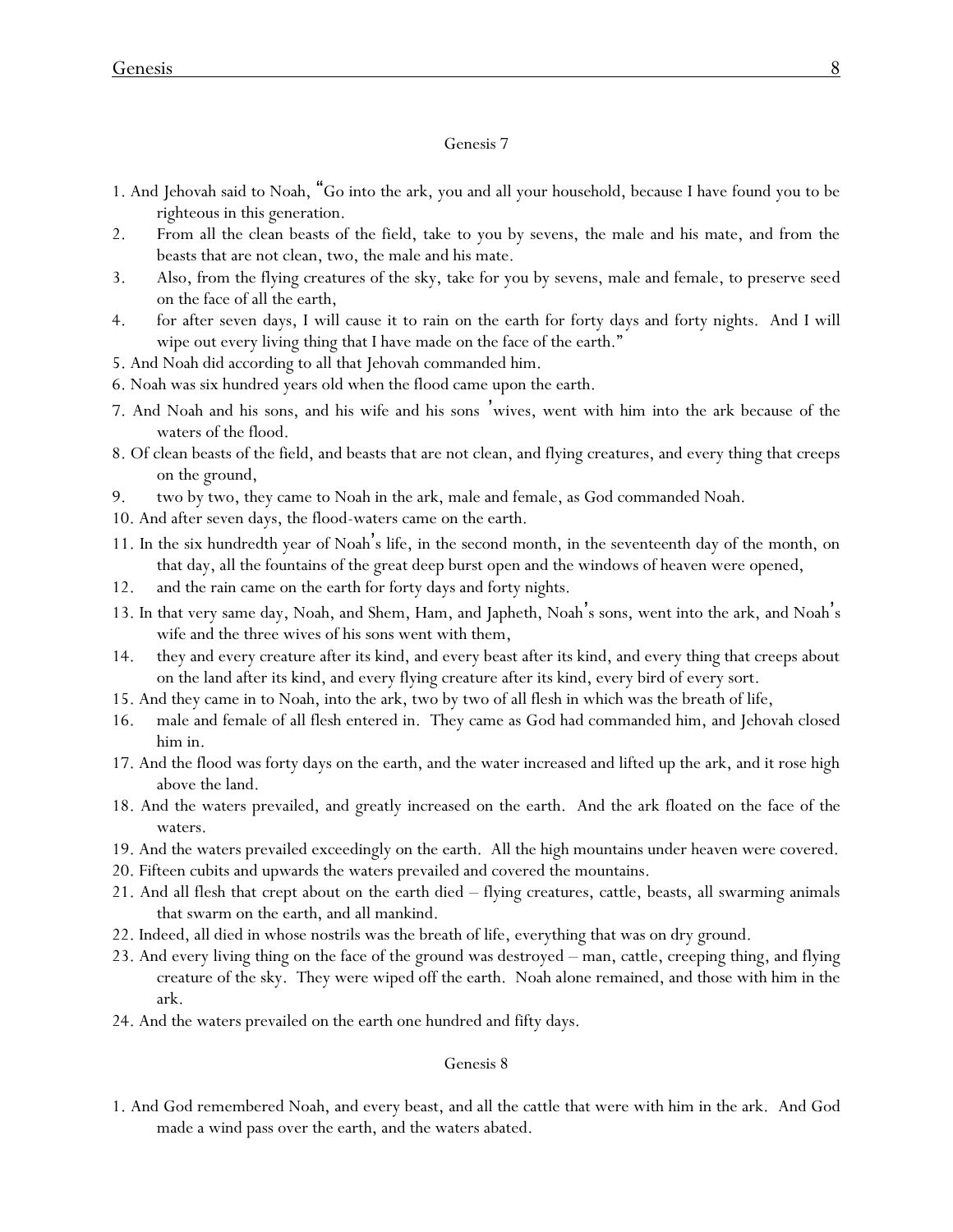- 2. And the fountains of the deep and the windows of heaven were shut, and the rain from heaven was restrained.
- 3. And the waters returned from going over the earth, and in returning, the waters decreased for one hundred fifty days.
- 4. And the ark rested in the seventh month, in the seventeenth day of the month, on the mountains of Ararat.
- 5. And the waters continued to decrease until the tenth month; in the tenth month, on the first day of the month, the tops of the mountains were seen.
- 6. And it came to pass after forty days that Noah opened the window of the ark that he had made,
- 7. and he sent the raven, and it went out, going out and returning until the waters dried up from the earth.
- 8. And he sent the dove away from him to see if the waters had abated from the surface of the ground,
- 9. but the dove found no resting place for the sole of her foot, and she returned to him, to the ark, because the waters were upon the face of the whole earth. And Noah stretched out his hand, and took her, and brought her in to him in the ark.
- 10. And he waited seven more days, and then he again sent the dove out of the ark.
- 11. And the dove came in to him in the evening, and behold, a freshly plucked olive tree leaf was in her mouth, and Noah knew that the waters had abated from the earth.
- 12. And he waited seven more days, and then, again, he sent the dove, and it did not return to him any more.
- 13. It came to pass in the six hundredth and first year, at the beginning of the first month, that the waters were dried up from off the earth, and Noah removed the ark's covering and looked, and behold, the face of the ground was dry.
- 14. And in the second month, on the twenty-seventh day of the month, the earth was dry.
- ¶15. And God spoke to Noah, saying,
- 16. "Leave the ark, you and your wife, and your sons and your sons 'wives with you.
- 17. Every living thing that is with you of all flesh flying creatures, and cattle, and every creeping thing that creeps on the ground – bring out with you." And they spread over the earth, and were fruitful, and multiplied on the earth.
- 18. And Noah went out, and his sons, and his wife, and his sons 'wives with him.
- 19. And every living thing after their kind every creeping thing, every flying creature, and everything that moves on the earth – went out from the ark.
- 20. And Noah built an altar to Jehovah, and he took some of every clean animal and of every clean bird, and he offered burnt offerings on the altar.
- 21. And Jehovah smelled the placating aroma, and Jehovah said in his heart, "For man's sake, I will not curse the ground again, for the thought of man's heart is continually evil from his youth. Nor will I again destroy all life the way I have done it.
- 22. As long as the earth remains, seed-time and harvest, cold and heat, summer and winter, day and night will not cease."

1. And God blessed Noah and his sons and said to them, "Be fruitful and multiply, and fill the earth.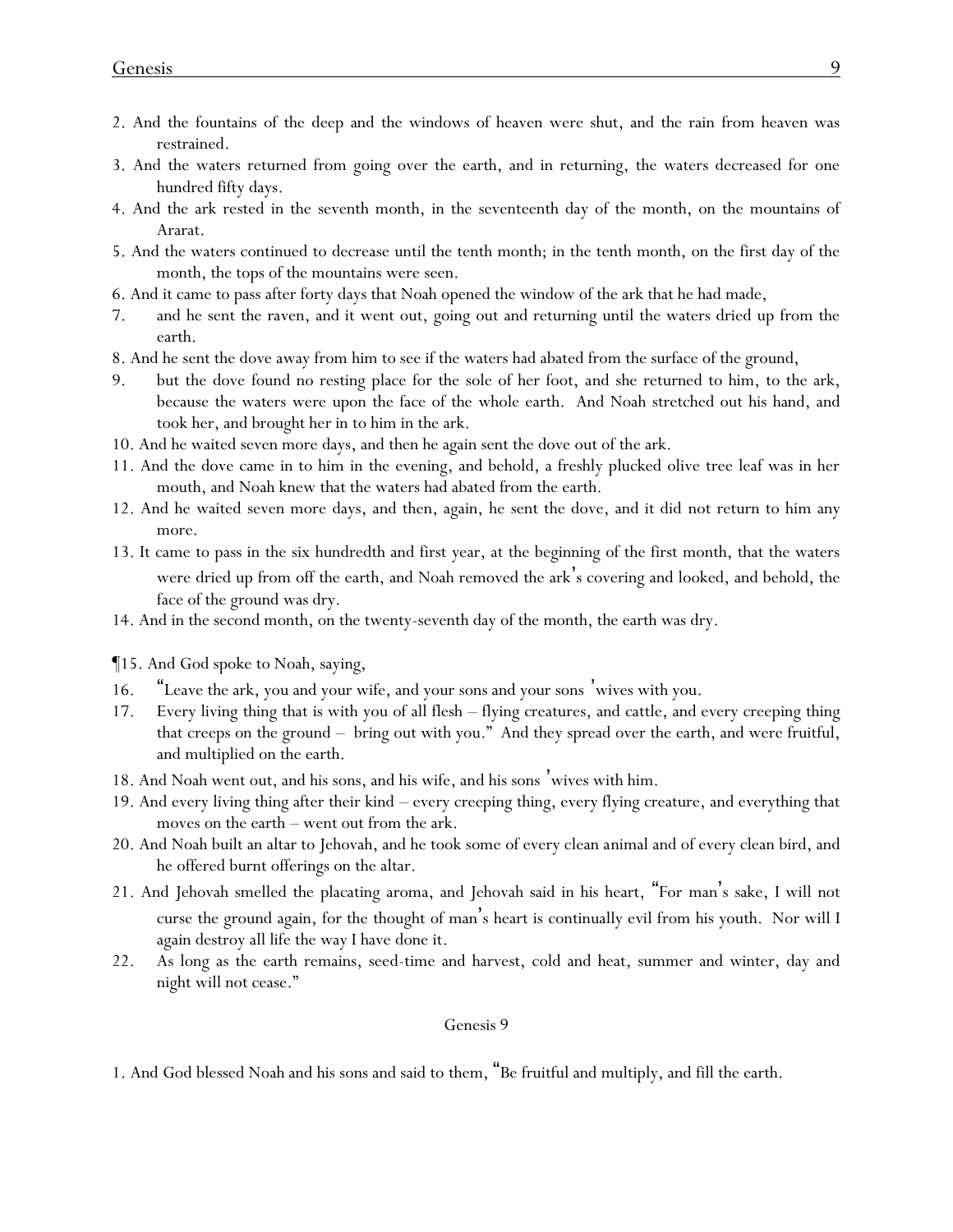- 2. Fear of *y*ou and dread of *y*ou will come upon every animal of the earth, and upon every creature that flies in the sky, and on every creeping thing that creeps on the ground, and on all the fish of the sea; they are delivered into *y*our hand.
- 3. Every creeping thing that lives will be food for *y*ou, just like the plants. I have given *y*ou everything.
- 4. Only, do not eat flesh with its lifeblood.
- 5. And *y*our lifeblood I will surely require; of the hand of every animal and of the hand of man will I require it. By each man's brother will I require the life of the man.
- 6. Whoever sheds man's blood, by man shall his blood be shed, for He made man in the image of God.
- 7. Now, be fruitful and multiply, and cover the earth, and multiply on it."

¶8. God also spoke to Noah and to his sons with him, saying,

- 9. "And, behold, I am establishing my covenant with *y*ou, and with *y*our seed after *y*ou,
- 10. with every living soul that is with *y*ou the flying creature, the beast of the field, and with every living thing of earth that is with *y*ou – from all that go out of the ark to every living thing on earth.
- 11. And I am establishing my covenant with *y*ou. Never again will all flesh be cut off by floodwaters, and never again will there be a flood to wipe out the earth."
- 12. And God said, "This is the sign of the covenant which I am making between me and *y*ou and every living soul that is with *y*ou, unto all generations:
- 13. I will set my bow in the cloud, and it will be for a sign of the covenant between me and the earth,
- 14. so that when I cause a cloud to appear on the earth, the bow will appear in the cloud,
- 15. and I will remember my covenant that is between me and *y*ou and every living soul of all flesh, and the waters will never again become a flood to destroy all flesh.
- 16. And the bow shall be in the cloud, and I will look at it to remember the lasting covenant between God and every living soul of all flesh that is on the earth."
- 17. And God said to Noah, "This is the sign of the covenant that I have established between me and all flesh that is on the earth."
- ¶18. And the sons of Noah went from the ark, Shem, Ham, and Japheth. And Ham was the father of Canaan.
- 19. These three were the sons of Noah, and from these, all the earth was populated.
- 20. And Noah became a man of the soil, and he planted a vineyard.
- 21. And he drank of the wine and was made drunk, and he was uncovered inside his tent.
- 22. And Ham, the father of Canaan, saw his father naked, and he told his two brothers outside.
- 23. And Shem and Japheth took a garment, and they put it on their two shoulders and walked behind it, and they covered the nakedness of their father. But their faces were behind *the garment* so that they would not see their father's nakedness.
- 24. And Noah came out of his stupor, and he found out what his younger son had done to him.
- 25. And he said, "Cursed be Canaan! He shall be a servant of servants to his brothers!"
- 26. And he said, "Blessed be GOD, the God of Shem, and Canaan shall be a servant to him!
- 27. And God will enlarge Japheth, and he will dwell in the tents of Shem, but Canaan shall be a servant to him!"
- 28. And Noah lived three hundred and fifty years after the flood.
- 29. And all of the days of Noah were nine hundred and fifty years, and he died.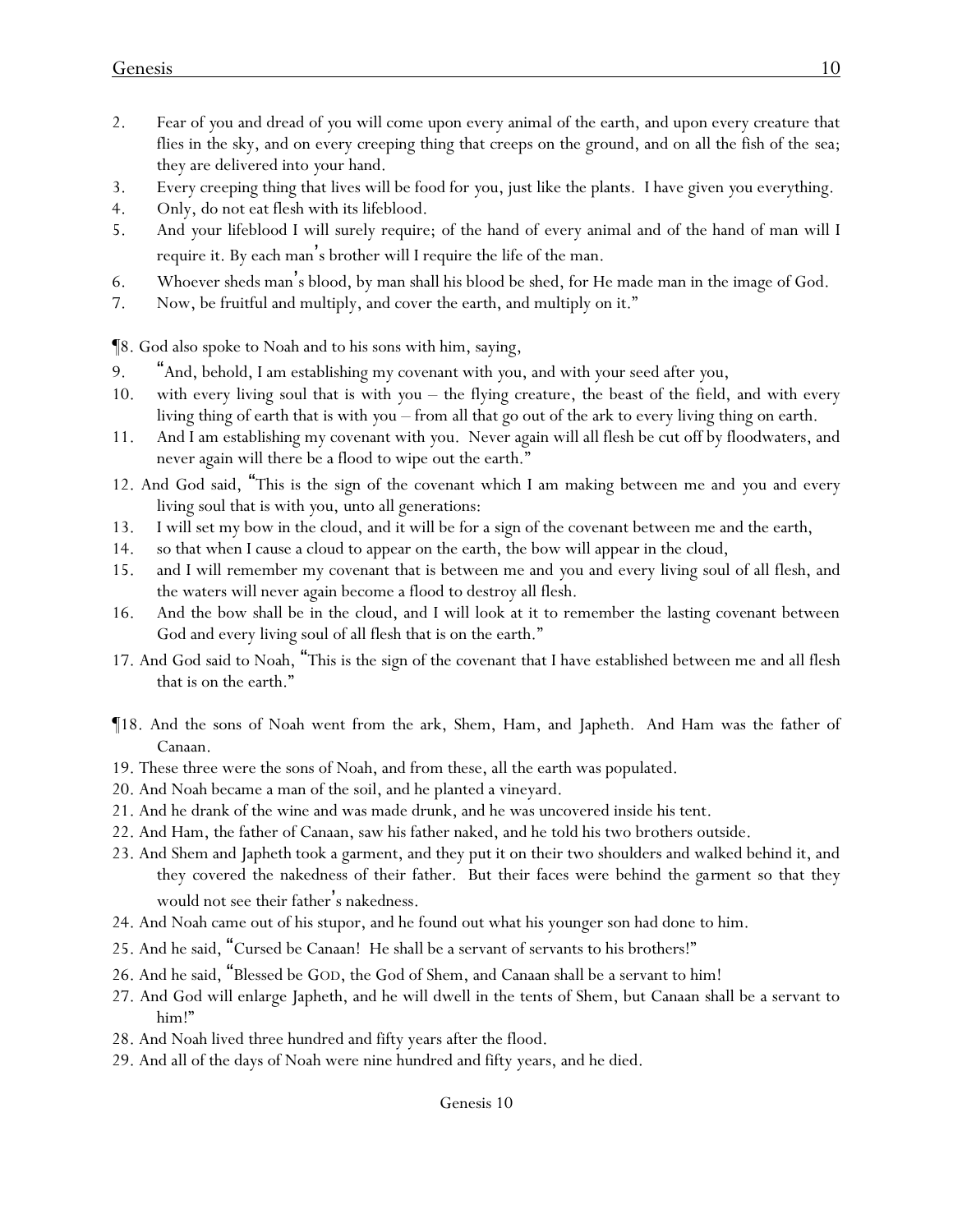- ¶1. And these were the children of Noah's sons, Shem, Ham, and Japheth. And sons were born to them after the flood.
- 2. The sons of Japheth were Gomer, Magog, Madai, Javan, Tubal, Meshech, and Tiras.
- 3. And the sons of Gomer were Ashkenaz, Riphath, and Togarmah.
- 4. And the sons of Javan were Elishah, Tarshish, Kittim, and Dodanim.
- 5. The borders of the nations were divided among these. In their lands, each had their own language for their family in their nations.
- 6. And the sons of Ham were Cush,<sup>11</sup> Mizraim,<sup>12</sup> Put, and Canaan.
- 7. And the sons of Cush were Seba, Havilah, Sabtah, Raamah, and Sabteca. And the sons of Raamah were Sheba and Dedan.
- 8. And Cush fathered Nimrod. He became a mighty man on the earth.
- 9. He was a mighty hunter before Jehovah. For this reason, it is said, "Like Nimrod, the mighty hunter before Jehovah."
- 10. The principal *cities* of his kingdom were Babel, Erech, Accad, and Calneh, in the land of Shinar.
- 11. From that land, went Asshur, and he built Nineveh and the city of Rehoboth, and Calah,
- 12. and Resen, which is between Nineveh and Calah, which is the great city.
- 13. And Mizraim fathered the Ludim, Anamim, Lehabim, Naphtuhim,
- 14. Pathrusim, Casluhim (from there came the Philistim), and Caphtorim.

¶15. And Canaan fathered Sidon, his firstborn, and Heth,

- 16. and the Jebusites, the Amorites, the Girgashites,
- 17. the Hivites, the Arkites, the Sinites,
- 18. the Arvadites, the Zamarites, and the Hamathites. And afterwards, the families of the Canaanites were scattered.
- 19. And the border of the Canaanites was from Sidon to Gerar, and from Gaza to Sodom, Gomorrah, Admah, and Zeboiim as far as Lasha.
- 20. These were the sons of Ham according to their families, according to their languages, in their lands, in their nations.
- ¶21. And to Shem, father of all the sons of Eber, the brother of Japheth the elder, were born *children*.
- 22. The sons of Shem were Elam, Asshur, Arpachshad, Lud, and Aram.<sup>13</sup>
- 23. And the sons of Aram were Uz, Hul, Gether, and Mash.
- 24. And Arpachshad fathered Shelah, and Shelah fathered Eber.
- 25. And to Eber were born two sons. The name of the first was  $Peleg<sup>14</sup>$  because in his days, the earth was divided. And the name of his brother was Joktan.
- 26. And Joktan fathered Almodad, Sheleph, Hazarmaveth, Jerah,
- 27. Hadoram, Uzal, Diklah,
- 28. Obal, Abimael, Sheba,
- 29. Ophir, Havilah, and Jobab. All these were the sons of Joktan.
- 30. And their dwellings were from Mesha to Sephar, a mountain to the east.
- 31. These were the sons of Shem according to their families, according to their languages, in their lands, according to their nations.

<sup>&</sup>lt;sup>11</sup> Cush is Ethiopia.

<sup>&</sup>lt;sup>12</sup> Mizraim is Egypt.

<sup>&</sup>lt;sup>13</sup> Aram is Syria.

<sup>&</sup>lt;sup>14</sup> That is, "divided".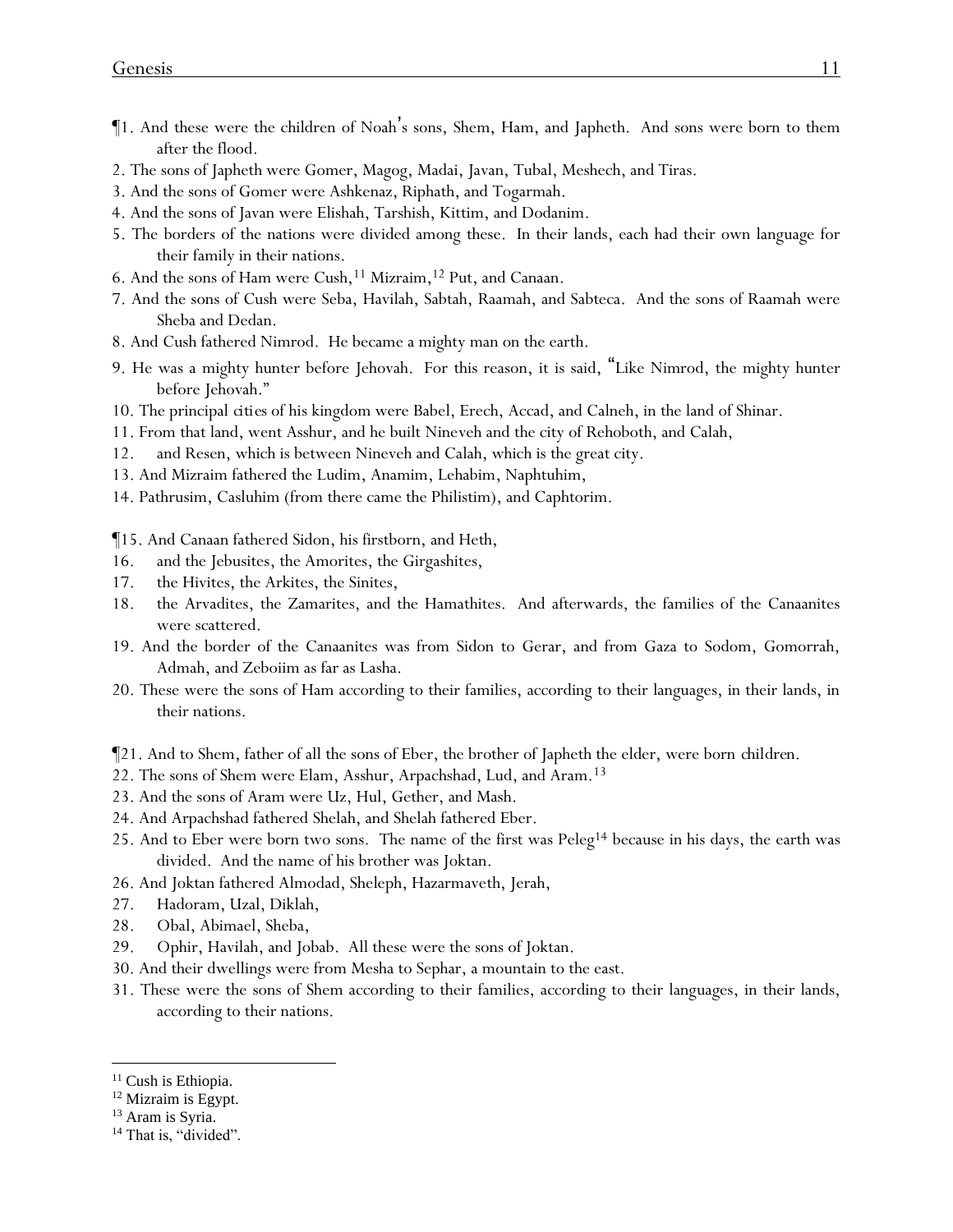32. These were the families of the sons of Noah according to their children, by their nations. And by these were the nations of the earth divided after the flood.

#### Genesis 11

- ¶1. And all the earth was one language and one speech.
- 2. And it came to pass when they journeyed from the east, they found a plain in the land of Shinar and dwelt there.
- 3. And they said, each one to his neighbor, "Come, let us make bricks and fire them." And they had brick for stone and bitumen for mortar.
- 4. And they said, "Come, let us build ourselves a city and a tower with its top in the heavens, that we may make ourselves a name, lest we be scattered over the face of all the earth."
- 5. And Jehovah came down to see the city and the tower that the sons of Adam had built.
- 6. And Jehovah said, "Behold, the people are one, and there is one language for them all, and they have begun to do this. Now, nothing they imagine will be too difficult for them.
- 7. Come, let us go down and confuse their language so that they will not understand one another's speech."
- 8. And so from there, Jehovah scattered them over the face of the whole earth, and they stopped building the city.
- 9. This is why its name is called Babel, for there, Jehovah confused the languages of the whole earth, and from there, Jehovah scattered them over the face of the whole earth.
- ¶10. These are the generations of Shem. Shem was one hundred years old, and he fathered Arpachshad two years after the flood.
- 11. And after he fathered Arpachshad, Shem lived five hundred years, and he fathered sons and daughters.
- ¶12. And Arpachshad lived thirty-five years, and he fathered Shelah.
- 13. And after he fathered Shelah, Arpachshad lived four hundred and three years, and he fathered sons and daughters.
- ¶14. And Shelah lived thirty years, and he fathered Eber.
- 15. And after he fathered Eber, Shelah lived four hundred and three years, and he fathered sons and daughters.
- ¶16. And Eber lived thirty-four years, and he fathered Peleg.
- 17. And after he fathered Peleg, Eber lived four hundred and thirty years, and he fathered sons and daughters.

¶18. And Peleg lived thirty years, and he fathered Reu.

19. And after he fathered Reu, Peleg lived two hundred and nine years, and he fathered sons and daughters.

¶20. And Reu lived thirty-two years, and he fathered Serug.

- 21. And after he fathered Serug, Reu lived two hundred and seven years, and he fathered sons and daughters.
- ¶22. And Serug lived thirty years, and he fathered Nahor.
- 23. And after he fathered Nahor, Serug lived two hundred years, and he fathered sons and daughters.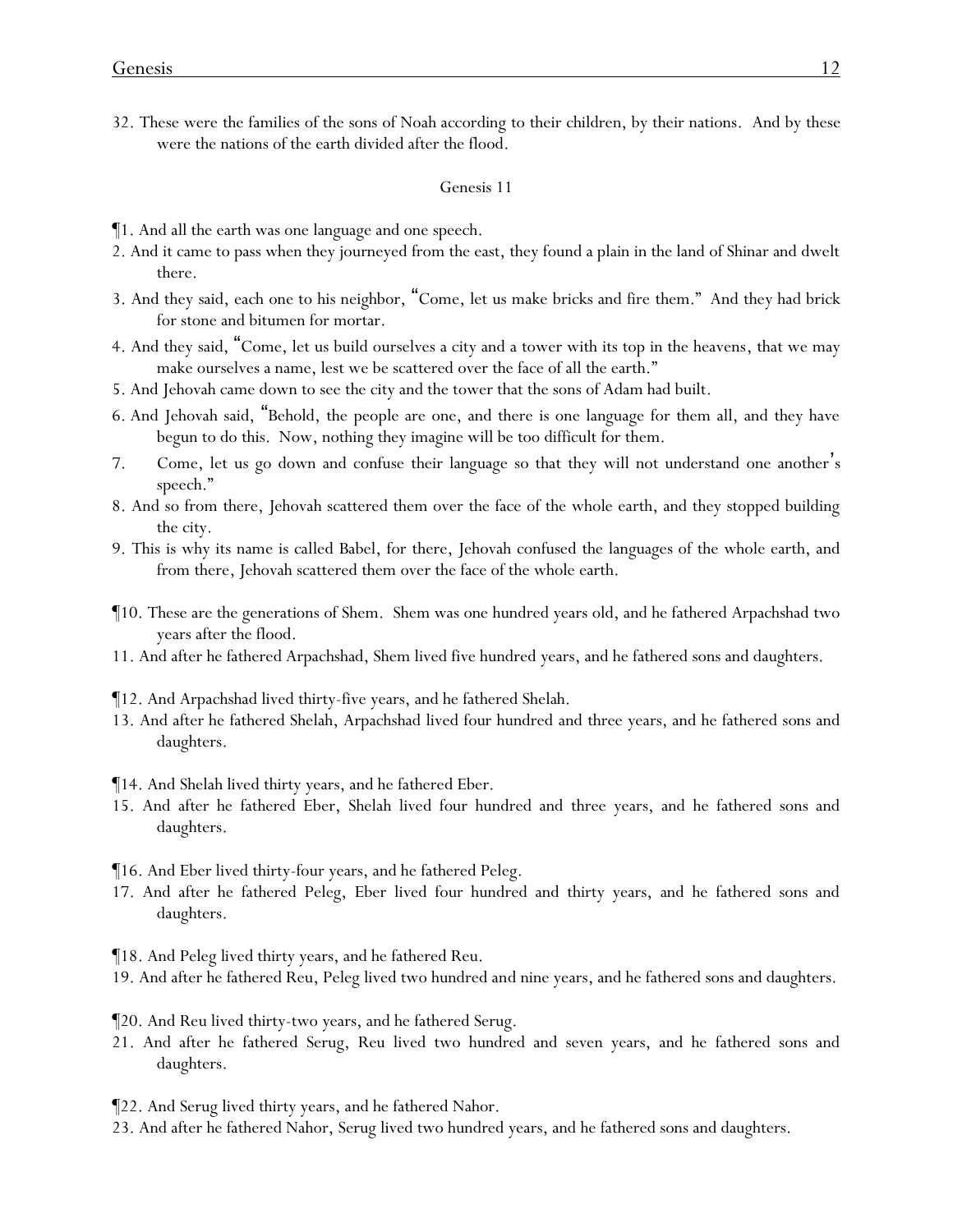- ¶24. And Nahor lived twenty-nine years, and he fathered Terah.
- 25. And after he fathered Terah, Nahor lived one hundred and nineteen years, and he fathered sons and daughters.
- ¶26. And Terah lived seventy years, and he fathered Abram, Nahor, and Haran.
- 27. And these were the generations of Terah. Terah fathered Abram, Nahor, and Haran, and Haran fathered Lot.
- 28. But Haran died before Terah his father in his homeland, in Ur of the Chaldeans.
- 29. And Abram and Nahor took wives for themselves. The name of Abram's wife was Sarai, and the name of Nahor's wife was Milcah, daughter of Haran, who was the father of Milcah and the father of Iscah.
- 30. And Sarai was barren; she had no child.
- 31. And Terah took Abram his son, and Lot the son of Haran, his son's son, and Sarai his daughter-in-law, the wife of Abram his son. And they went with them from Ur of the Chaldeans to travel to the land of Canaan. And they came to Haran and dwelt there.
- 32. And the days of Terah were two hundred and five years, and Terah died in Haran.

- ¶1. And Jehovah said to Abram, "Leave your land, and your kindred, and your father's house to the land that I will show you.
- 2. And I will make you a great nation, and I will bless you and make your name great, and you will be a blessing.
- 3. And I will bless them who bless you, and curse him who curses you. And in you will all the families of the earth be blessed."
- 4. And Abram went as Jehovah had told him, and Lot went with him. And Abram was seventy-five years old when he left Haran.
- 5. And Abram took Sarai his wife, and Lot, his brother's son, and all the possessions that they had, and the souls that they had acquired in Haran, and they went out to go to the land of Canaan, and they came into the land of Canaan.
- 6. And Abram passed through the land to the area of Shechem, to Oak of Moreh. And the Canaanites were then in the land.
- 7. And Jehovah appeared to Abram, and said, "I will give this land to your seed." And he built there an altar to Jehovah, who appeared to him.
- 8. And he moved on from there to the mountain east of Bethel. And he pitched his tent, with Bethel on the west and Hai on the east. And there, he built an altar to Jehovah, and he called upon a name of Jehovah.
- 9. And Abram pulled up stakes and set out, going toward the Negev.
- ¶10. And there was a famine in the land, and Abram went down to Egypt to sojourn there because the famine was severe in the land.
- 11. And it came to pass as he was about to enter into Egypt that he said to Sarai his wife, "Listen, please. I know that you are a beautiful woman to look at.
- 12. And it will be that when the Egyptians see you, they will say, 'This is his wife.' And they will kill me, and keep you alive.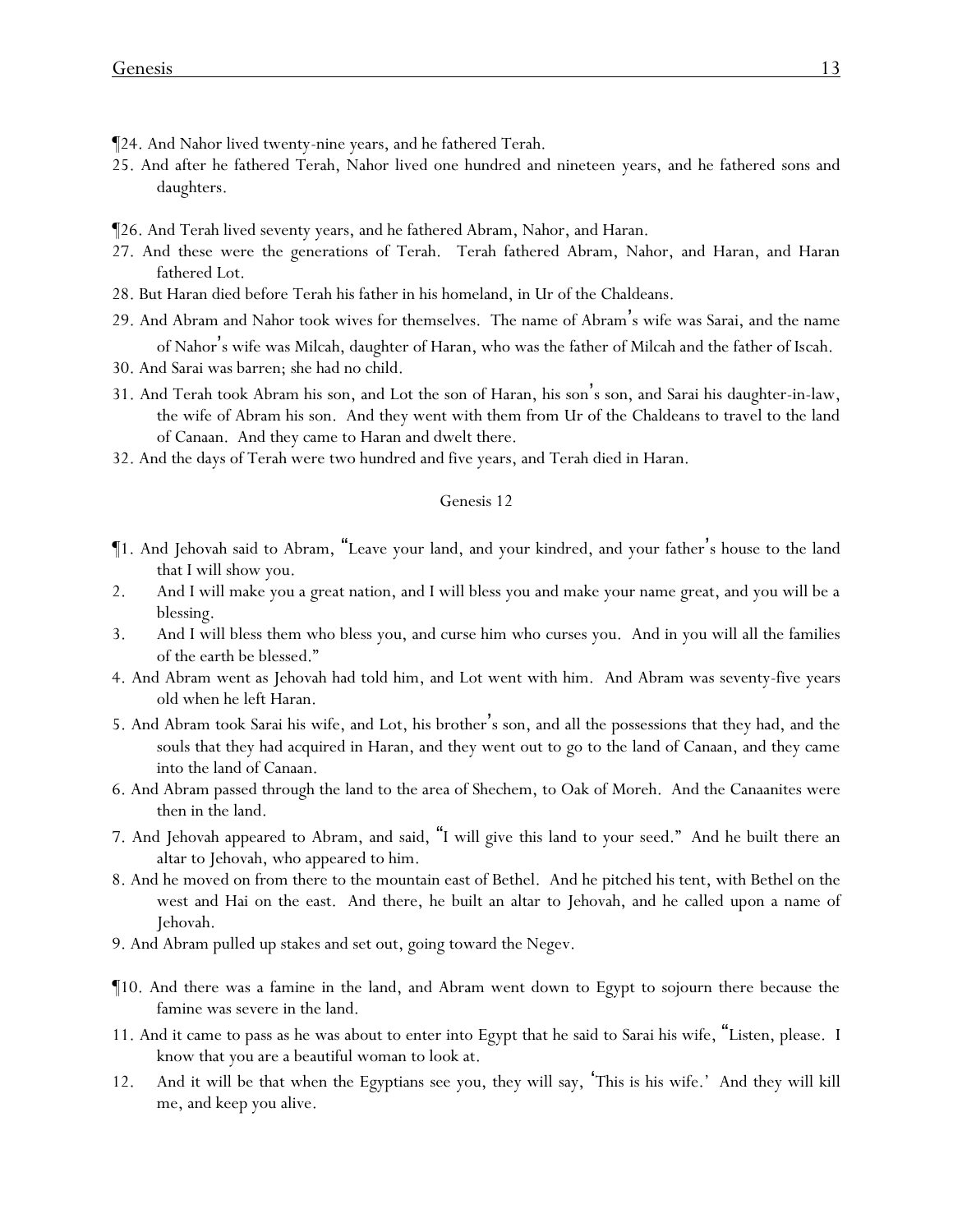- 13. Say, I pray you, that you are my sister so that it will go well for me on account of you. Then my life will be spared because of you."
- 14. And it came to pass when Abram entered into Egypt, the Egyptians saw the woman, that she was very beautiful.
- 15. And when the princes of Pharaoh saw her, they praised her to Pharaoh. And the woman was taken into the house of Pharaoh.
- 16. And he treated Abram well for her sake. And he had sheep, cattle, donkeys, male slaves, female slaves, she-asses, and camels.
- 17. But Jehovah plagued Pharaoh and his house with great plagues because of Sarai, the wife of Abram.
- 18. And Pharaoh summoned Abram, and he said, "What is this you have done to me? Why did you not tell me that she was your wife?
- 19. Why did you say, 'She is my sister, 'so that I took her to me for a wife? And now, behold your wife! Take her and leave!"
- 20. And Pharaoh commanded his men concerning him, and they sent him away, and his wife, with all that he had.

- 1. And Abram went up from Egypt into the Negev, he and his wife, with all that he had, and Lot was with him.
- 2. And Abram was very rich in cattle, silver, and gold.
- 3. And he went on his journeys from the Negev to Bethel, to the place where he pitched his tent at the beginning, between Bethel and Ai,
- 4. to the place of the altar that he made in the beginning. And there, Abram called upon a name of Jehovah.
- 5. And Lot, who went with Abram, possessed flocks, and cattle, and tents.
- 6. And the land could not support them dwelling together because their substance was great, and so, they were not able to dwell together.
- 7. And there was strife between the herdsmen of Abram's cattle and the herdsmen of Lot's cattle. (The Canaanites and the Perizzites dwelt then in the land.)
- 8. So, Abram said to Lot, "Please, let there be no strife between me and you, and between my herdsmen and your herdsmen, for we are kinsmen.
- 9. Is not all the land before you? Separate yourself from me, I pray you: if to the left, then I will take the right, and if to the right, then I will take the left."
- 10. And Lot lifted up his eyes and saw all the area around the Jordan, that all of it was well-watered (before Jehovah destroyed Sodom and Gomorrah). It was like the garden of Jehovah, like the land of Egypt as you go toward Zoar.
- 11. And Lot chose for himself the whole area around the Jordan, and Lot set out eastward. And they separated, each from his brother.
- 12. Abram dwelt in the land of Canaan, and Lot dwelt in the cities of the area and moved his tent as far as Sodom.
- 13. But the men of Sodom were very evil and sinful before Jehovah.
- 14. And Jehovah said to Abram after he was separated from Lot, "Lift up your eyes, please, and look northward from where you are, and southward, and east, and west.
- 15. For all the land that you see will I give to you and to your seed forever.
- 16. And I will make your seed as the dust of the earth, so that if one can count the dust of the earth, then your seed will also be counted.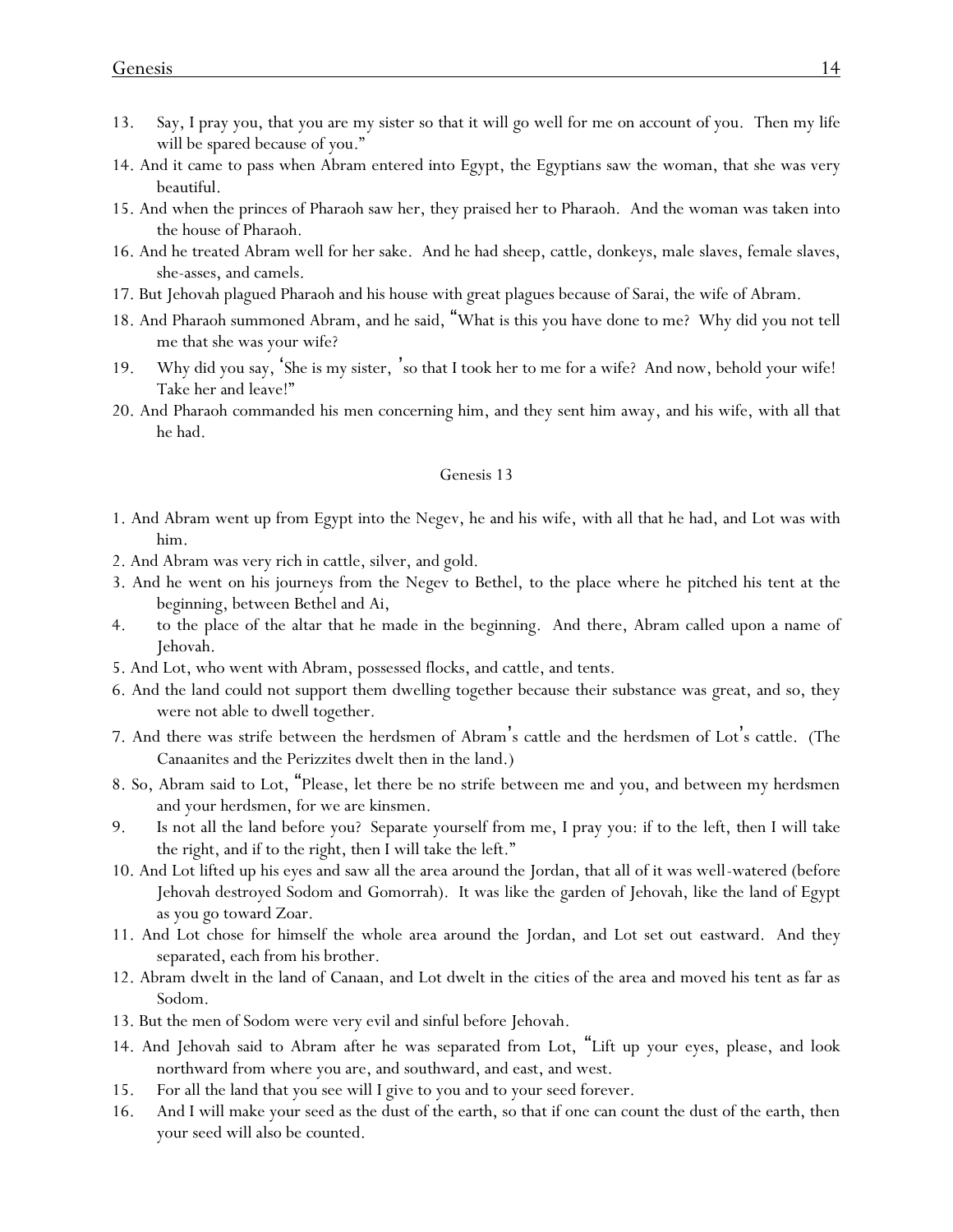- 17. Rise; walk the land, its length and its breadth, for I will give it to you."
- 18. And Abram moved his tent, and went and dwelt at Oaks of Mamre, which is in Hebron. And there he built an altar to Jehovah.

- ¶1. It came to pass in the days of Amraphel, king of Shinar, Arioch, King of Ellasar, Chedorlaomer, King of Elam, and Tidal, King of Goiim,
- 2. that these made war with Bera, King of Sodom, and with Birsha, King of Gomorrah, Shinab, King of Admah, Shemeber, King of Zeboiim, and the King of Bela (which is Zoar).
- 3. These all came together to the valley of the Siddim, which is the Salt Sea.
- 4. They had served Chedorlaomer twelve years, but in the thirteenth year, they rebelled.
- 5. Then, in the fourteenth year, Chedorlaomer and the kings that were with him came, and they defeated the giants in Ashteroth-karnaim, and the Zuzim in Ham, and the Emim in Shaveh-kiriathaim,
- 6. and the Horites in their mountain of Seir, to El-paran, which is by the wilderness.
- 7. And they turned back and came to En-mishpat, which is Kadesh, and they conquered all the territory of the Amalekites, as well as the Amorites who lived in Hazazon-tamar.
- 8. And the King of Sodom, and the King of Gomorrah, and the King of Admah, and the King of Zeboiim, and the King of Bela (which is Zoar) went out and set the battle in order with them in the valley of the Siddim,
- 9. against Chedorlaomer, King of Elam, and Tidal, King of Goiim, and Amraphel, King of Shinar, and Arioch, King of Ellasar – four kings against five.
- 10. And the valley of the Siddim was full of pits of bitumen, and the kings of Sodom and of Gomorrah fell there, and those who were left escaped to the mountain.
- 11. And they seized all the goods of Sodom and Gomorrah, and all their food, and left.
- 12. And when they left, they took Lot, Abram's brother's son who lived in Sodom, and his goods.
- 13. But a man who escaped came and brought a report to Abram the Hebrew, who had settled at Oaks of Mamre the Amorite, the brother of Eshcol and brother of Aner. These were parties to a covenant with Abram.
- 14. And Abram heard that his kinsman had been carried away, and he armed his trained men who were born in his house, three hundred eighteen, and he made pursuit as far as Dan.
- 15. And when he had divided them up, he and his servants attacked them at night and pursued them as far as Hobah, which is north of Damascus.
- 16. And he brought back all the goods, and he also brought back his kinsman, Lot, and his goods, and the women and the people as well.
- 17. And the King of Sodom went out to speak to him after his return from the slaughter of Chedorlaomer and the kings with him, to the valley of Shaveh, which is the King's Valley.
- 18. And Melchizedek, King of Salem, brought out bread and wine, and he was a priest of the Most High God.
- 19. And he blessed him, and said, "Blessed be Abram of the Most High God, Creator of heaven and earth,
- 20. and blessed be the Most High God who has delivered your enemies into your hand!" And he gave him a tenth of everything.
- 21. And the King of Sodom said to Abram, "Give me the people, and you take the goods."
- 22. But Abram said to the King of Sodom, "I have lifted my hand to GOD, the Most High God, Creator of heaven and earth, *and put myself under a curse*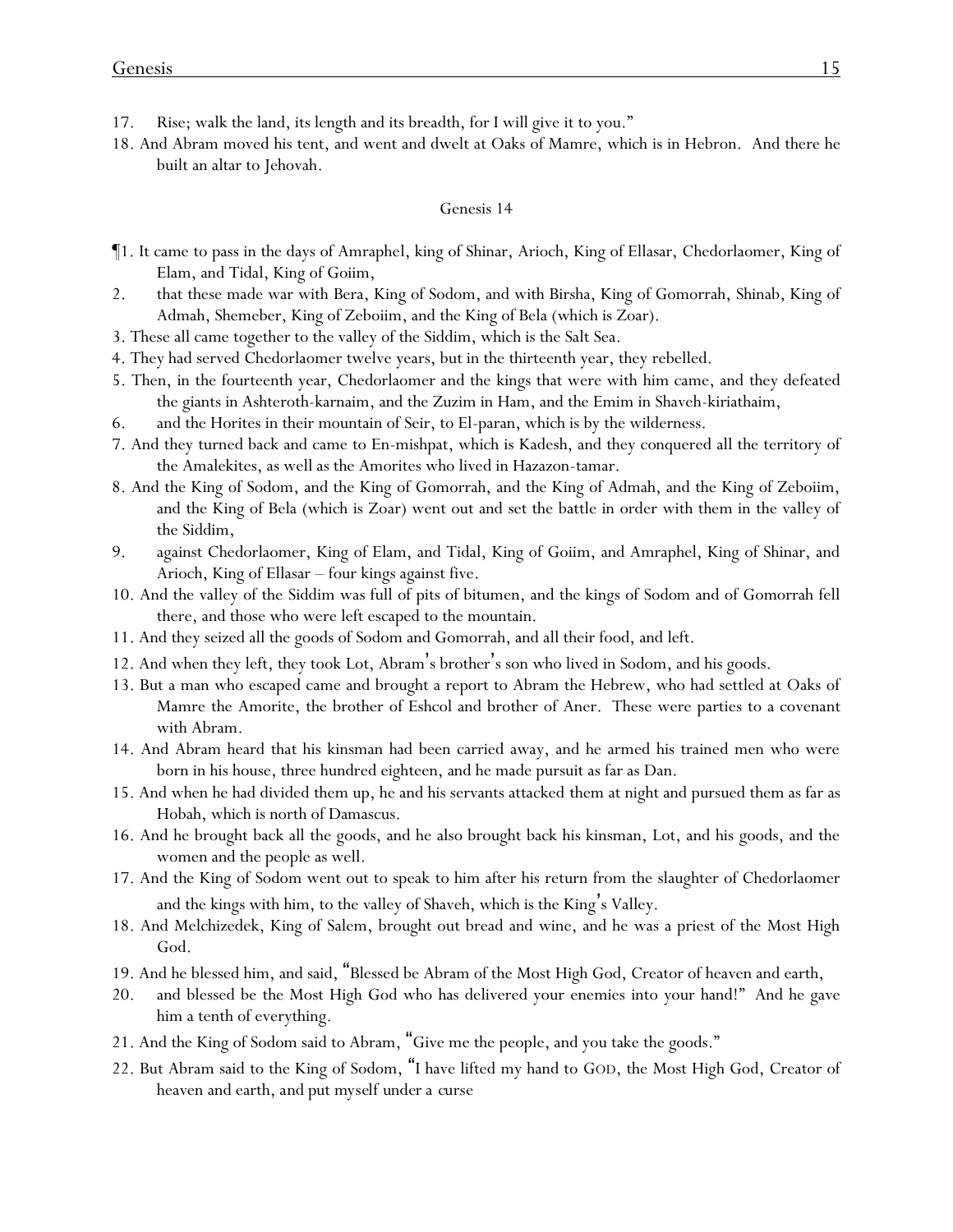- 23. if I take anything of yours, from a thread to the thong of a sandal, lest you should say, 'I made Abram  $rich$ <sup>'</sup> –
- 24. with the exception of what the young men have eaten, and a portion for the men who went with me, Aner, Eshcol, and Mamre. They will take their portion."

- ¶1. After these things, the word of the LORD came to Abram in a vision, saying, "Abram, do not be afraid. I will be your shield and your very great reward."
- 2. And Abram said, "O Lord GOD, what will you give me, seeing I go childless, and the heir of my house is this Eliezer of Damascus?"
- 3. And Abram said, "Behold, you have not given me offspring. And behold, one born in my house is my heir."
- 4. And behold, the word of the LORD came to him, saying, "This one will not be your heir, but one who comes from your bowels will be your heir."
- 5. And He brought him outside and said, "Look toward the heavens, I pray you, and number the stars if you are able to count them." Then He said to him, "That is how your seed will be."
- 6. And he believed Jehovah, and it was reckoned to him as righteousness.
- 7. And He said to him, "I am the GOD who brought you out from Ur of the Chaldeans to give you this land to inherit."
- 8. And he said, "O Lord GOD, how do I know that I will inherit it?"
- 9. And He said to him, "Bring me a three-year-old heifer, and a three-year-old she-goat, and a three-yearold ram, and a turtledove, and a young pigeon."
- 10. And he took all these to Him, and he cut them in halves and put each half opposite the other. But he did not divide the birds.
- 11. And birds of prey came down on the carcasses, but Abram drove them away.
- 12. And as the sun was going down, a deep sleep fell on Abram, and behold, a terror of great darkness fell on him.
- 13. And He said to Abram, "Know this! Your seed will be sojourners in a land that is not theirs, and they will serve them. And they will oppress them four hundred years.
- 14. And I will also judge the nation that they serve, and after that, they will go out with great substance.
- 15. And as for you, you will go to your fathers in peace. You will be buried at a good old age.
- 16. And in the fourth generation, they will return here, for the iniquity of the Amorites is not yet full."
- 17. And it came to pass that the sun went down, and it grew dark. And behold, a smoking fire-pot and a fiery torch passed between the pieces.
- 18. On that day, Jehovah made a covenant with Abram, saying, "I give this land to your seed, from the river of Egypt to the great river, the river Euphrates,
- 19. with the Kenite, and the Kenizzite, and the Kadmonite,
- 20. and the Hittite, and the Perizzite, and the Rephaim,
- 21. and the Amorite, and the Canaanite, and the Girgashite, and the Jebusite."

#### Genesis 16

¶1. Now Sarai, Abram's wife, bore him no children, but she had an Egyptian maidservant whose name was Hagar,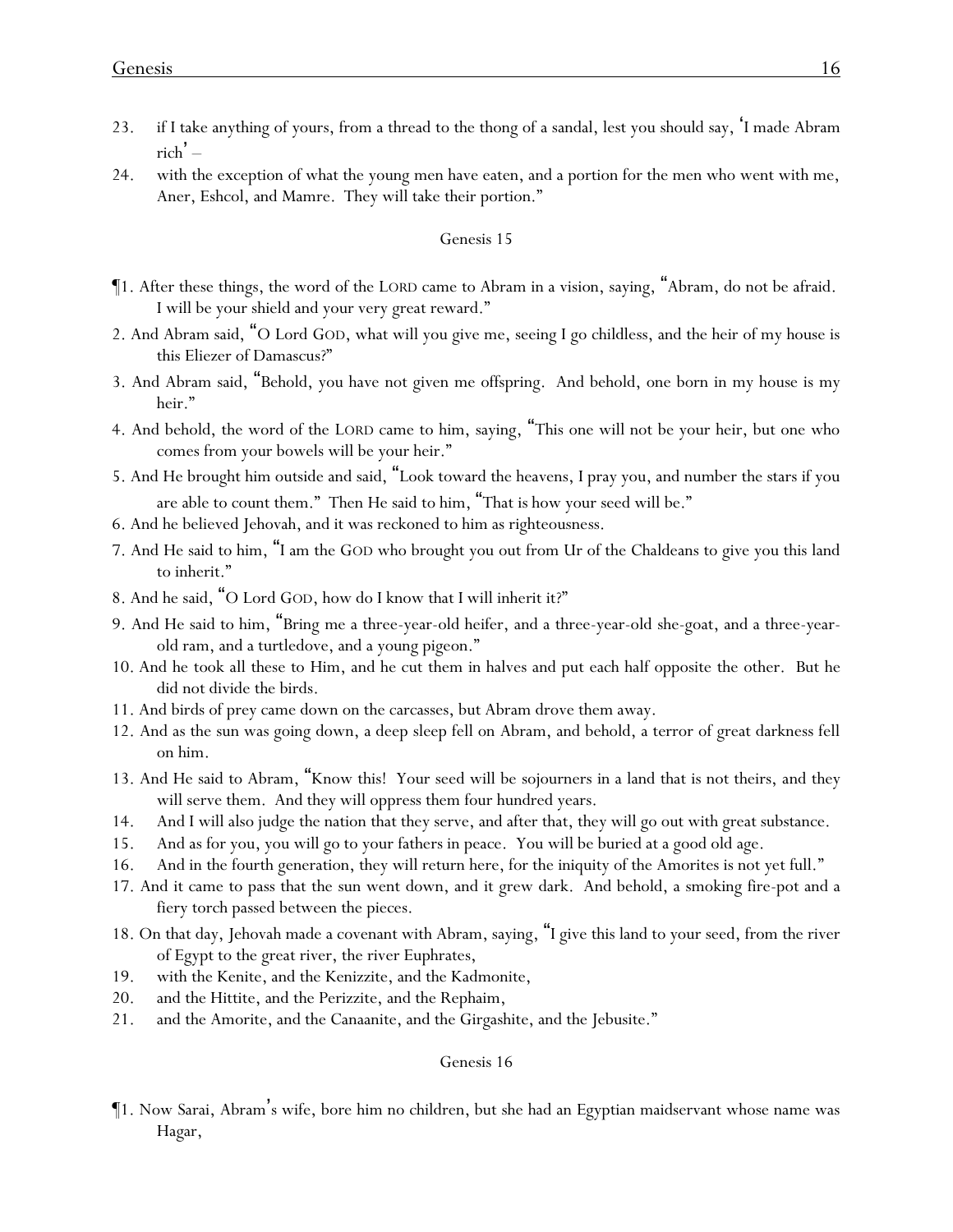- 2. and Sarai said to Abram, "If you please, behold, Jehovah has kept me from bearing children. Go in, I pray you, to my maidservant. It may be that I will get a child from her." And Abram listened to Sarai's voice.
- 3. And so, after Abram had dwelt in the land of Canaan ten years, Sarai the wife of Abram took Hagar the Egyptian, her maidservant, and gave her to her husband Abram as a wife for him.
- 4. And he went in to Hagar, and she conceived. But when she saw that she had conceived, her mistress was despised in her eyes.
- 5. And Sarai said to Abram, "My wrong be upon you! I gave my maidservant into your bosom, and when she saw that she had conceived, I was despised in her eyes. Jehovah judge between me and you!"
- 6. And Abram said to Sarai, "Behold, your maidservant is in your hand. Do with her what is good in your eyes." So, Sarai dealt harshly with her, and she fled from her.
- 7. And an angel of Jehovah found her by a spring of water in the wilderness, by the spring on the road to Shur.
- 8. And he said, "Hagar, Sarai's maidservant! Where did you come from, and where are you going?" And she said, "I am running away from Sarai, my mistress."
- 9. And the angel of the LORD said to her, "Go back to your mistress and humble yourself under her hand!"
- 10. The angel of the LORD also said to her, "I will surely multiply your seed, so that it cannot be counted for multitude."
- 11. And the angel of the LORD told her, "Behold, you are with child, and you will bear a son. And you shall call his name Ishmael<sup>15</sup> because GOD has heard your affliction.
- 12. And he will be a wild ass of a man, his hand against everyone, and everyone's hand against him. And he will dwell in the presence of all of his brothers."
- 13. And she gave a name to Jehovah who spoke to her, *saying,* " You are El-Roi,"<sup>16</sup> for she said, "Am I still here, seeing, after He has seen me?"
- 14. Therefore, the well was called Beer-lahai-roi<sup>17</sup>. Behold, it is between Kadesh and Bered.
- 15. And Hagar bore Abram a son, and Abram named his son whom Hagar bore, Ishmael.
- 16. And Abram was eighty-six years old when Hagar bore Ishmael to Abram.

- ¶1. And it came to pass when Abram was ninety-nine years old that Jehovah appeared to Abram and said to him, "I am El-Shaddai.<sup>18</sup> Live in my presence and be perfect,
- 2. and I will establish my covenant between me and you, and I will very greatly multiply you."
- 3. Then Abram fell on his face. And God spoke to him, saying,
- 4. "Behold, my covenant is with you, and you will be a father of a multitude of nations.
- 5. And your name will no longer be called Abram<sup>19</sup>, but your name will be Abraham<sup>20</sup> because I have made you a father of many nations.
- 6. And I will make you exceedingly fruitful, and I will make nations of you, and kings will come from you.

<sup>&</sup>lt;sup>15</sup> That is, "God hears."

<sup>&</sup>lt;sup>16</sup> That is, "God saw me."

<sup>&</sup>lt;sup>17</sup> That is, "Well of the Living One who sees me."

<sup>&</sup>lt;sup>18</sup> That is, "Almighty God".

<sup>&</sup>lt;sup>19</sup> That is, "exalted father".

<sup>&</sup>lt;sup>20</sup> That is, "father of a multitude".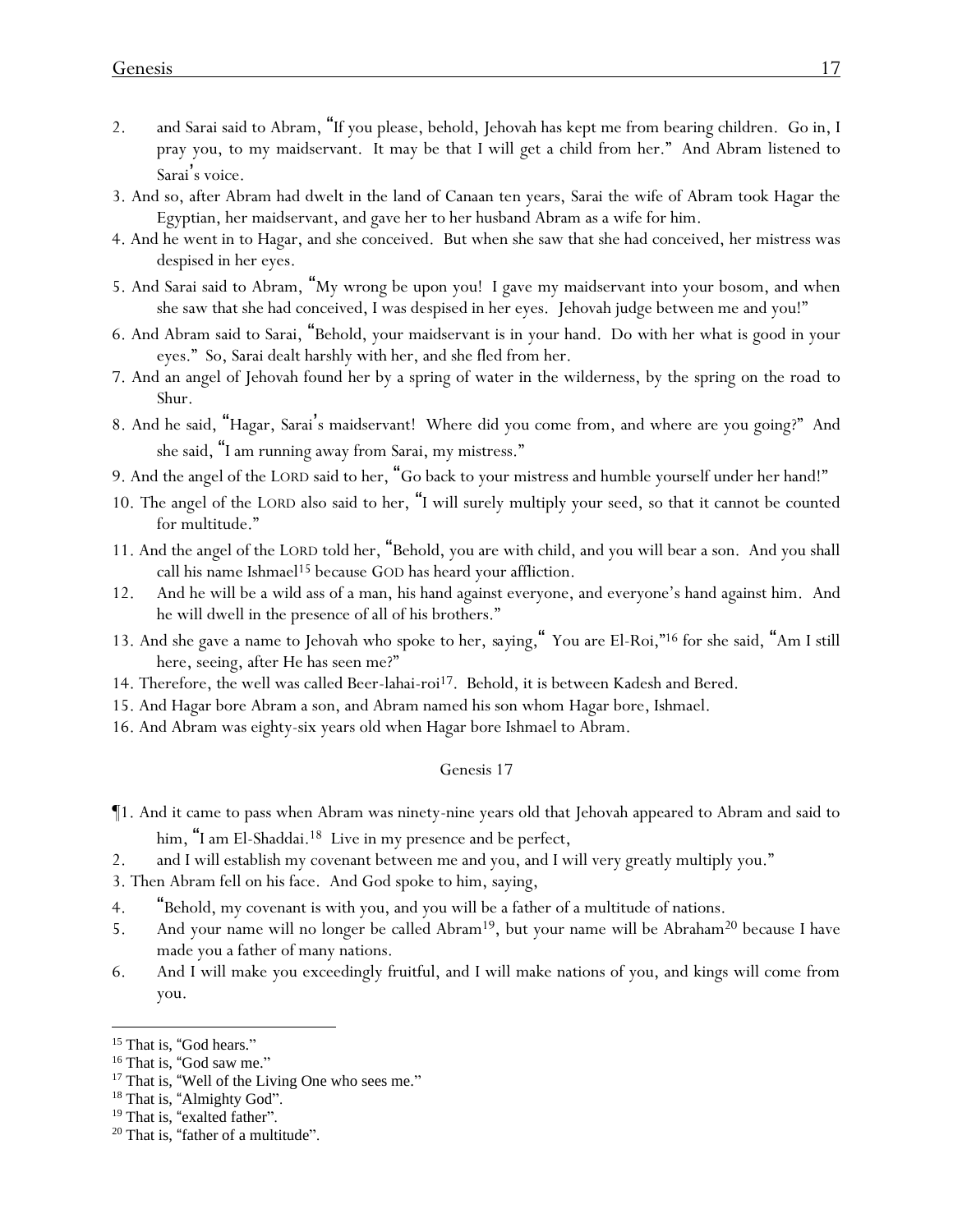- 7. And I have established my covenant between me and you, and with your seed after you in their generations, as a perpetual covenant, to be your God, and your children's after you.
- 8. And I will give to you and to your seed after you the land in which you are a stranger, all the land of Canaan, for a perpetual possession, and I will be their God."
- 9. And God said to Abraham, "You must keep my covenant, you and your children after you in their generations.
- 10. This is my covenant which *y*ou shall keep between me and *y*ou, and your children after you: Every male among *y*ou is to be circumcised.
- 11. *Y*ou are to be circumcised in the flesh of *y*our foreskin, and it will be for a sign of the covenant between me and *y*ou.
- 12. And every eight-day-old male among *y*ou shall be circumcised throughout *y*our generations, whether born in *your* house or bought with money from a foreigner who is not your descendant.
- 13. The child born in your house or one bought with your money must be circumcised. My covenant will be in *y*our flesh as a perpetual covenant.
- 14. And an uncircumcised male who is not circumcised in the flesh of his foreskin, that soul shall certainly be cut off from his people. He has broken my covenant."
- ¶15. God also said to Abraham, "As for Sarai your wife, you shall not call her name Sarai,<sup>21</sup> for Sarah<sup>22</sup> will be her name.
- 16. And I have blessed her, and I have also given you a son by her. Yea, I have blessed her, and she will become nations; kings of peoples will come from her."
- 17. And Abraham fell on his face and laughed. And he said in his heart, "Will a son be born to a hundredyear-old? And will Sarah give birth at ninety years old?"
- 18. And Abraham said to God, "Oh, that Ishmael may live in your sight!"
- 19. And God said, "No, but Sarah your wife will bear you a son, and you will call his name Isaac, <sup>23</sup> and I will establish my covenant with him as a perpetual covenant for his children after him.
- 20. But as for Ishmael, I have heard you. Behold, I have blessed him, and I will make him fruitful, and multiply him very greatly. He will father twelve princes, and I will make him a great nation.
- 21. But I will establish my covenant with Isaac, whom Sarah will bear to you at this time next year."
- 22. And He finished talking with him, and God went up from Abraham.
- 23. Then Abraham took Ishmael his son, and all those born in his house, and all those bought with his money, every male of the men of Abraham's house, and he circumcised the flesh of their foreskin that very day, just as God had told him.
- 24. And Abraham was ninety-nine years old when he was circumcised in the flesh of his foreskin.
- 25. And Ishmael, his son, was thirteen years old when he was circumcised in the flesh of his foreskin.
- 26. In the same day, Abraham and his son Ishmael were circumcised.
- 27. And all the men of his house, those born in his house and those bought with money from a foreigner, were circumcised with him.

¶1. And Jehovah appeared to him at Oaks of Mamre as he sat at the tent door in the heat of the day.

<sup>&</sup>lt;sup>21</sup> Meaning obscure, perhaps, "barren".

<sup>&</sup>lt;sup>22</sup> That is, "princess".

<sup>&</sup>lt;sup>23</sup> That is, "laughter".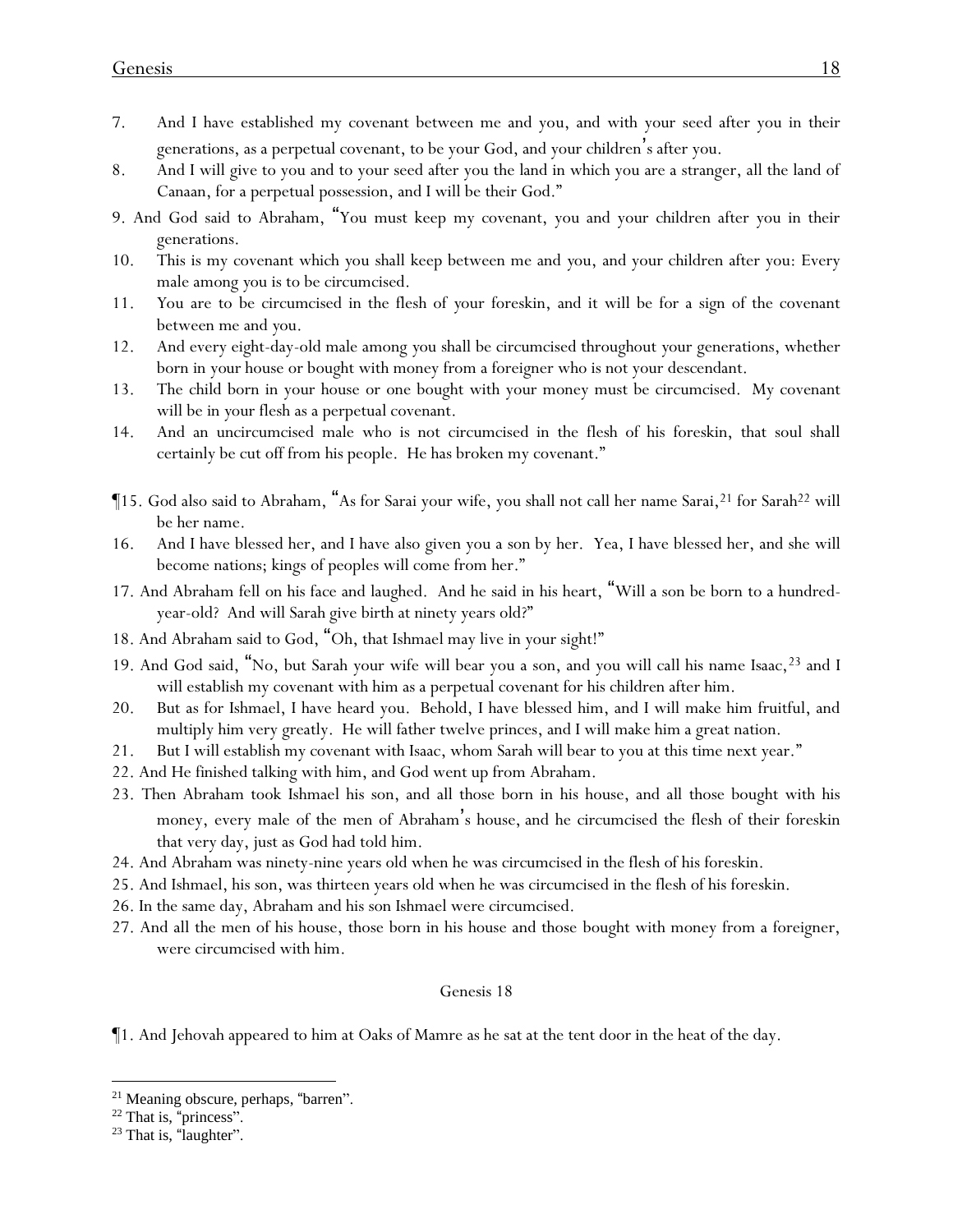- 2. And he lifted up his eyes and looked, and behold, there stood three men before him. And he saw them and ran from the tent door to meet them. Then he bowed down to the ground
- 3. and said, "My lords, I pray, if I have found favor in your eyes, please do not pass your servant by.
- 4. Let a little water be brought, I pray *y*ou, and *y*our feet be washed, and *y*ou rest under the tree.
- 5. And I will fetch a morsel of bread to strengthen *y*our heart, and afterward, *y*ou may pass on. For this is why *y*ou have come to *y*our servant." And they said, "Do as you have said."
- 6. And Abraham hurried to the tent to Sarah and said, "Quick! Knead three measures of fine flour and make cakes!"
- 7. And Abraham ran to the cattle, and he took a calf, tender and good, and gave it to a young man, and he hurried to dress it.
- 8. And he took butter, and milk, and the calf which he had prepared, and he set it before them. And he stood by them under the tree, and they ate.
- 9. And they said to him, "Where is Sarah your wife?" And he said, "Behold, in the tent."
- 10. And one said, "When I return to you according to the time of life, behold, Sarah your wife will have a son." And Sarah was listening at the tent door that was behind him.
- 11. And Abraham and Sarah were old, advanced in years. And it had ceased to be with Sarah after the manner of women.
- 12. And Sarah laughed within herself, saying, "Shall I have pleasure after I am wasted away and my lord is old?"
- 13. And Jehovah said to Abraham, "Why did Sarah laugh, saying, 'Will I really bear a child when I am old?'
- 14. Is anything too difficult for GOD? I will return to you at the appointed time, and Sarah will have a son according to the time of life."
- 15. But Sarah denied it, saying, "I didn't laugh" (for she was afraid). Then He said, "No, you laughed."
- 16. And the men rose up from there and looked down toward Sodom. And Abraham walked with them to send them away.
- 17. And Jehovah said, "Shall I hide from Abraham what I am about to do?
- 18. Abraham will surely become a great and mighty people, and all the nations of the earth will be blessed in him.
- 19. For I have known him, so that he may command his children and his household after him, that they keep the way of GOD, to do righteousness and justice, so that GOD will bring on Abraham what He has spoken concerning him."
- 20. And Jehovah said, "The cry of Sodom and Gomorrah is great, and their sins are very grievous.
- 21. I will now go down and see whether they have done altogether according to the cry that has come to me. And if not, I will find out."
- 22. And the men turned from there and went toward Sodom. And Abraham still stood before Jehovah.
- 23. And Abraham drew near and said, "Will you indeed destroy the righteous with the guilty?
- 24. What if there are fifty righteous within the city? Will you indeed destroy and not spare the place for the sake of the fifty righteous in its midst?
- 25. Far be it from you to do such a thing, to put the righteous to death along with the wicked, so that it is with the righteous as with the wicked. Far be it from you, O Judge of all the earth, not to do what is just."
- 26. And Jehovah said, "If I find in Sodom fifty righteous within the city, then I will spare the whole place for their sake."
- 27. And Abraham answered and said, "Behold now, I have undertaken to speak to my Lord, I who *am*dust and ashes.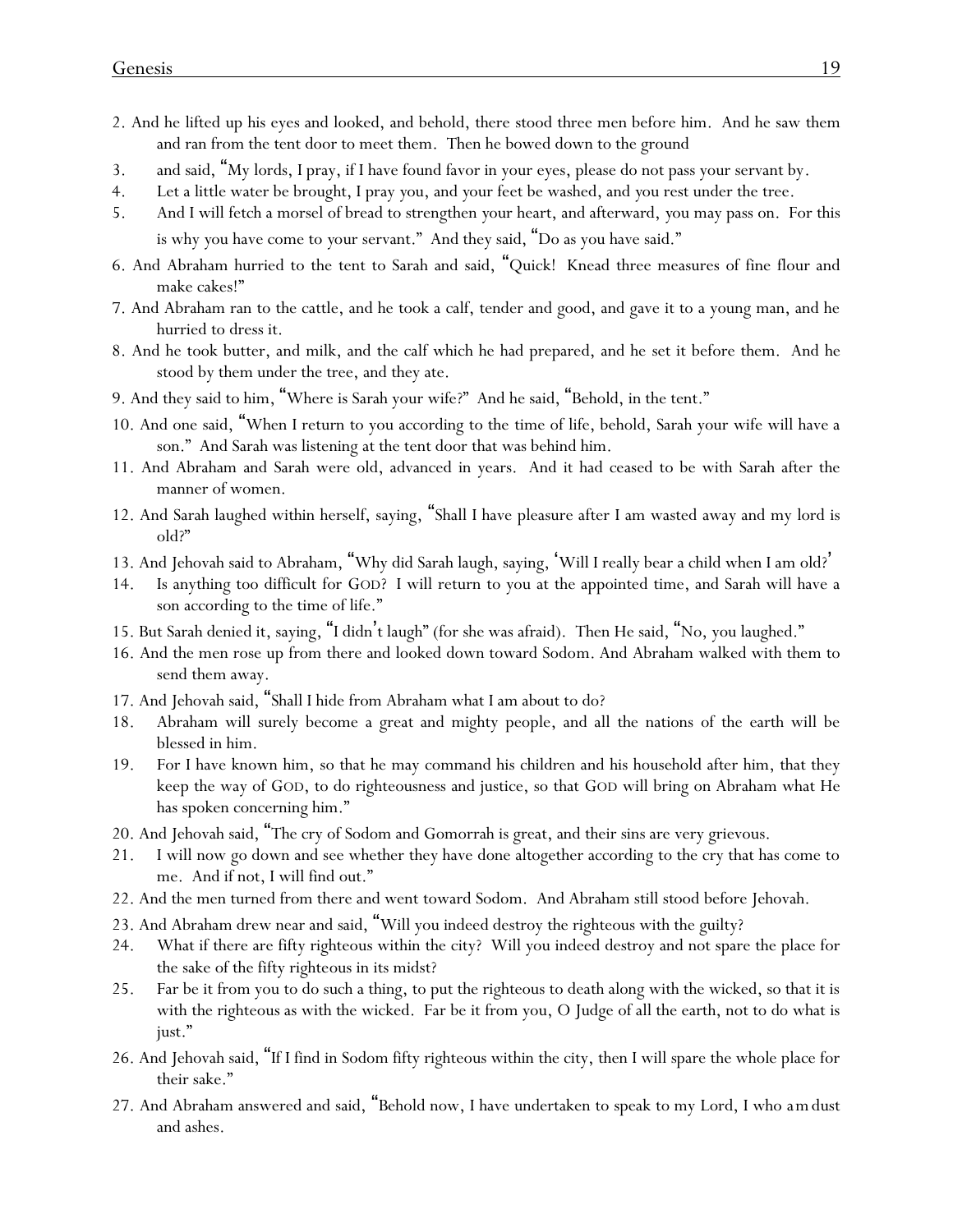- 28. What if five are lacking of the fifty righteous? Will you wipe out the whole city for *lack of* five?" And He said, "I will not wipe it out for the sake of the forty-five."
- 29. And he continued still to speak to Him, "What if forty are found there?" He said, "I will not do it for the sake of the forty."
- 30. And he said, "I pray, do not let my Lord be angry, and I will speak. What if thirty are found there?" And He said, "I will not do it if I find thirty there."
- 31. Then he said, "Behold, I pray, I have undertaken to speak to my Lord. What if twenty are found there?" And He said, "I will not wipe it out for the sake of the twenty."
- 32. And he said, "I pray, do not let my Lord be angry, and I will speak only one more time. What if ten are found there?" And He said, "I will not wipe it out for the sake of the ten."
- 33. And Jehovah left when He had finished speaking to Abraham. And Abraham returned to his place.

- 1. And the two angels came to Sodom in the evening, and Lot was sitting in the gate of Sodom. And Lot saw them, and rose up to meet them, and bowed his face to the ground.
- 2. And he said, "Behold now, my lords, if you will, turn in to the house of *y*our servant, and spend the night, and wash *y*our feet, and then rise up early and go on *y*our way." But they said, "No. We will stay overnight in the street."
- 3. But he pressed them greatly, and so they turned aside to him and came into his house. And he made a feast for them, and he baked unleavened bread, and they ate.
- 4. But before they went to sleep, the men of the city, the men of Sodom, from the young to the old, all the people from every quarter, surrounded the house.
- 5. And they called to Lot and said to him, "Where are the men who came in to you tonight? Bring them out to us so that we may know them!"
- 6. But Lot went out to them at the entrance, and he closed the door behind him.
- 7. And he said, "My brothers, I beg *y*ou, do not do evil!
- 8. Behold, I pray *y*ou, I have two daughters who have not known man. If you will, let me bring them out to *y*ou, and *y*ou may do to them as is good in *y*our eyes. Only do nothing to these men, for they have come under the shadow of my roof."
- 9. But they said, "Stand back!" Then they said, "This guy came in as a sojourner, and he's always judging! Now we will do more evil to you than to them!" And they pressed in on the man, on Lot, greatly, and they drew near to break down the door.
- 10. Then the men stretched out their hand and pulled Lot back to them into the house, and shut the door.
- 11. And they struck the men who were at the door of the house with blindness, from the least to the greatest, and they grew weary *trying* to find the door.
- 12. Then the men said to Lot, "Who do you still have here? Take all those that you have in the city out of this place, sons-in-law, and your sons, and your daughters.
- 13. We are about to destroy this place because their cry has become great before GOD, and GOD has sent us to destroy it."
- 14. And Lot went out and spoke with his sons-in-law who had taken his daughters. And he said, "Get up! Get out of this place! For GOD is about to destroy the city!" But to his sons-in-law, he seemed like one who was joking.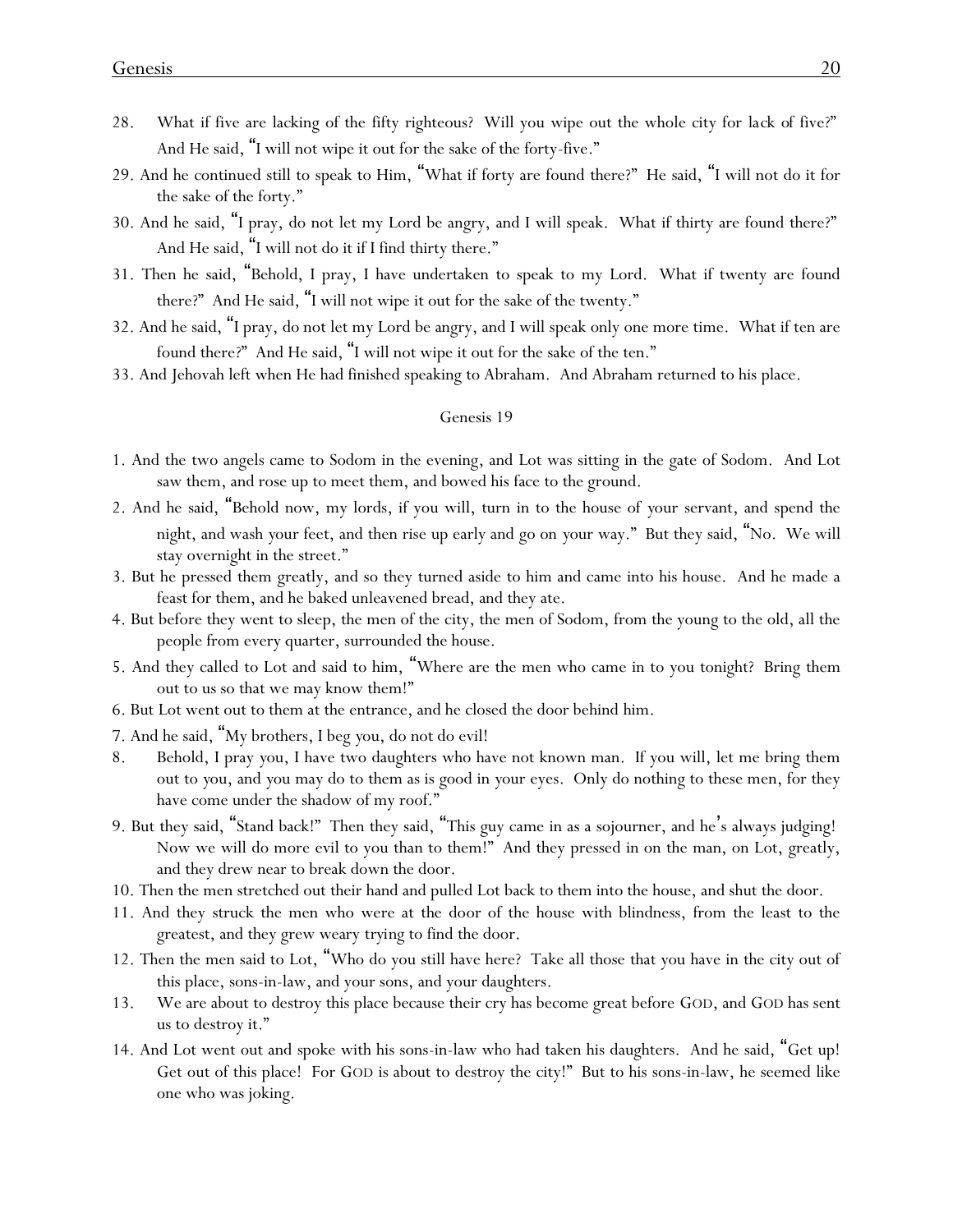- 15. As dawn broke, the angels hurried Lot, saying, "Rise up! Take your wife and your two daughters who are left, lest you be destroyed in the punishment of this city!"
- 16. Yet, he hesitated, and so the men grabbed his hand, the hand of his wife, and the hand of his two daughters – in Jehovah's mercy on him – and they brought him out and set him outside the city.
- 17. And it came to pass that as they were bringing them out, one said, "Flee for your life! Do not look behind you or stop anywhere in the area. Flee to the mountain, lest you be destroyed!"
- 18. But Lot said to them, "No, my lords! I beg *y*ou!
- 19. Behold now, your servant has found favor in your eyes, and you have magnified your kindness that you did to me by saving my life. But I cannot flee to the mountain, lest some evil overtake me, and I die.
- 20. Behold, I beg you, this town is near to flee to, and it is a little one. Let me now flee there! Is it not a little one? And my soul will live."
- 21. And he said to him, "Behold, I have accepted you concerning this thing also. I will not destroy the town for which you have spoken.
- 22. Hurry! Flee there, for I can do nothing until you arrive." For this reason the name of the town was called Zoar.<sup>24</sup>
- 23. The sun had risen over the land when Lot entered Zoar.
- 24. Then Jehovah rained sulfur and fire on Sodom and Gomorrah from Jehovah out of heaven,
- 25. and He destroyed those cities, and all the area, and all those who dwelled in the cities, and all that grew out of the ground.
- 26. But his wife looked behind him, and she became a pillar of salt.
- 27. And Abraham rose up early in the morning *and went* to the place where he had stood in the presence of Jehovah,
- 28. and he looked out toward Sodom and Gomorrah and toward all the land in the area, and he saw, and behold, the smoke of the land went up like the smoke of a furnace.
- 29. And it came to pass that when God destroyed the cities of the area, God remembered Abraham, and He sent Lot out from the midst of the destruction when He destroyed the cities that Lot dwelt in.
- 30. And Lot and his two daughters with him went up from Zoar and dwelt in the mountain because he was afraid to live in Zoar. So he lived in a cave, he and his two daughters.
- 31. And the older said to the younger, "Our father is old, and there is no man in the land to come in to us according to the manner of the whole earth.
- 32. Come, let us give our father wine to drink, and we will lie with him and preserve our father's seed."
- 33. And so, that night they gave their father wine to drink, and the older went in and lay with her father. But he did not know when she lay down or when she rose up.
- 34. And it came to pass the next day that the older said to the younger, "Behold, I lay last night with my father. Let us give him wine to drink again tonight, and then you go and lie with him, and we will preserve our father's seed."
- 35. And so, they made their father drink wine that night also, and the younger rose up and lay with him. And he did not know when she lay down or when she rose up.
- 36. So, the two daughters of Lot conceived by their father.
- 37. And the older one bore a son, and she called his name Moab, <sup>25</sup> and he is the father of Moab to this day.
- 38. And the younger also bore a son, and she called his name Ben-ami.<sup>26</sup> He is the father of the sons of Ammon to this day.

<sup>&</sup>lt;sup>24</sup> That is, "little".

 $25$  That is, "from [my] father".

 $26$  That is, "son of my [own] people".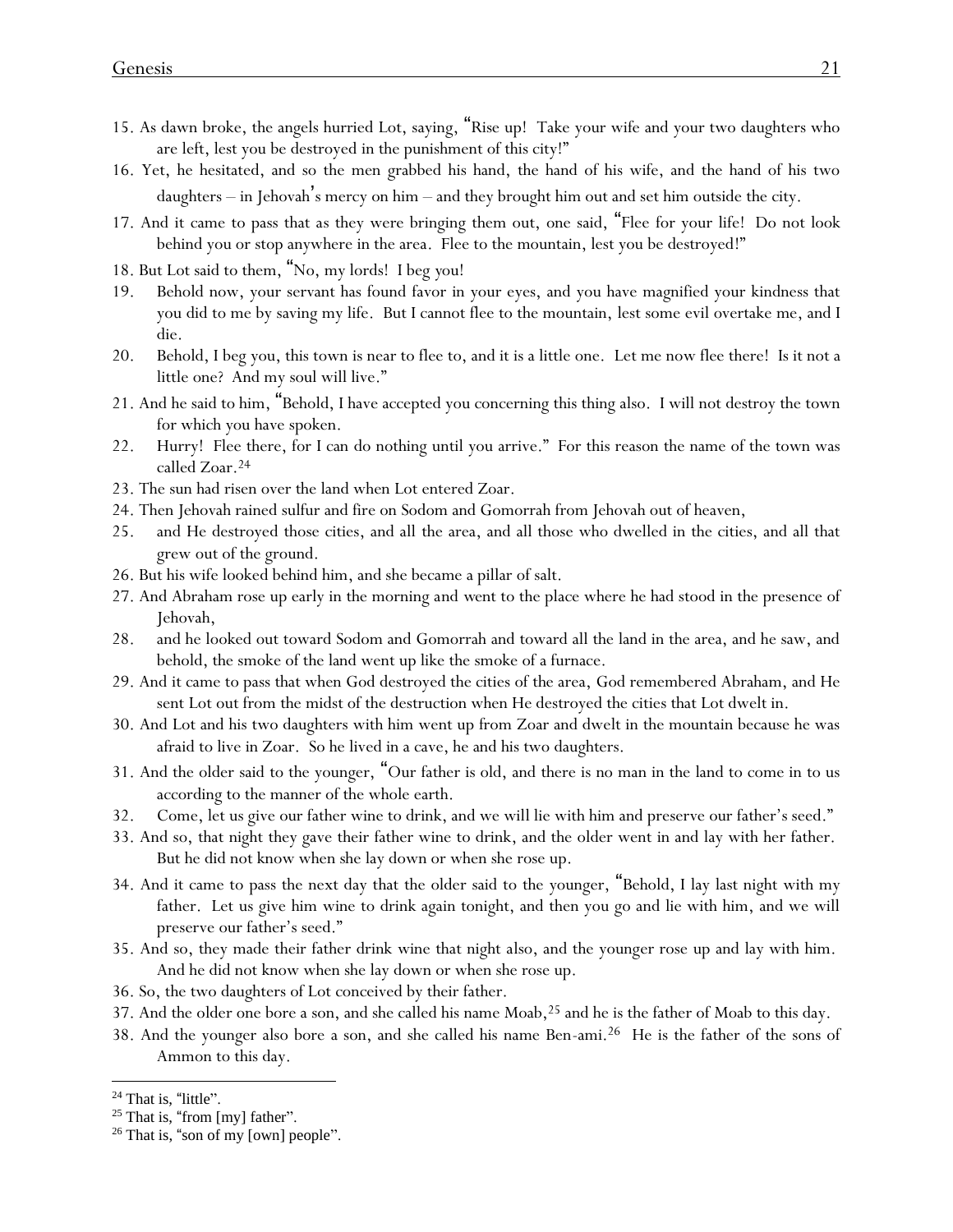- ¶1. And Abraham journeyed from there toward the region of the Negev, and he dwelt between Kadesh and Shur, and sojourned in Gerar.
- 2. And Abraham said of Sarah his wife, "She is my sister." And Abimelech, king of Gerar, sent for and took Sarah.
- 3. And God came to Abimelech by night in a dream, and He said to him, "Behold, you are to die because of the woman you have taken, for she has a husband."
- 4. Now, Abimelech had not come near her, and he said, "O Lord, will you destroy a righteous nation also?
- 5. Didn't he say to me, 'She is my sister'? Even she herself said, 'He is my brother.' I did this in the integrity of my heart and the innocence of my hands!"
- 6. And God said to him in the dream, "Yes, I know that you did this in the integrity of your heart, so I, even I, withheld you from sinning against me. That is why I did not allow you to touch her.
- 7. Now then, return the man 's wife, for he is a prophet, and he will pray for you so that you will live. But if you do not return *her*, know that you will certainly die, you and all that are yours."
- 8. And Abimelech rose early in the morning and summoned all his servants, and he spoke all these words in their ears. And the men were very afraid.
- 9. And Abimelech called Abraham, and he said to him, "What have you done to us? And how have I sinned against you that you have brought upon me and all my kingdom a great sin? You have done deeds that should not have been done to me!"
- 10. Abimelech also said to Abraham, "What did you see that you did this thing?"
- 11. And Abraham said, "Because I thought, 'Surely there is no fear of God in this place, and they will kill me because my wife. '
- 12. But truthfully, she is also my sister, my father's daughter, though not the daughter of my mother, and she became my wife.
- 13. And when God caused me to wander from my father's house, I said to her, 'This is your kindness that you will show me: in every place that we come to, say of me, "He is my brother."'"
- 14. So Abimelech took sheep and cattle, and male and female slaves, and he gave them to Abraham, and he restored to him Sarah his wife.
- 15. And Abimelech said, "Behold, my land is before you. Dwell wherever is good in your eyes."
- 16. And to Sarah he said, "Behold, I have given a thousand pieces of silver to your brother. Behold, he is a covering of the eyes to you and to all who are with you." And with all this was she reproved.
- 17. Then Abraham prayed to God, and God healed Abimelech, and his wife, and his concubines so that they bore children,
- 18. for Jehovah had completely closed up every womb of the house of Abimelech on account of Sarah, Abraham's wife.

#### Genesis 21

¶1. And Jehovah visited Sarah, just as He said, and Jehovah did for Sarah as He had spoken.

- 2. For Sarah conceived and bore a son to Abraham in his old age, at the set time of which God had told him.
- 3. And Abraham called the name of his son who was born to him, whom Sarah bore to him, Isaac.
- 4. And Abraham circumcised his son Isaac when he was eight days old, just as God commanded him.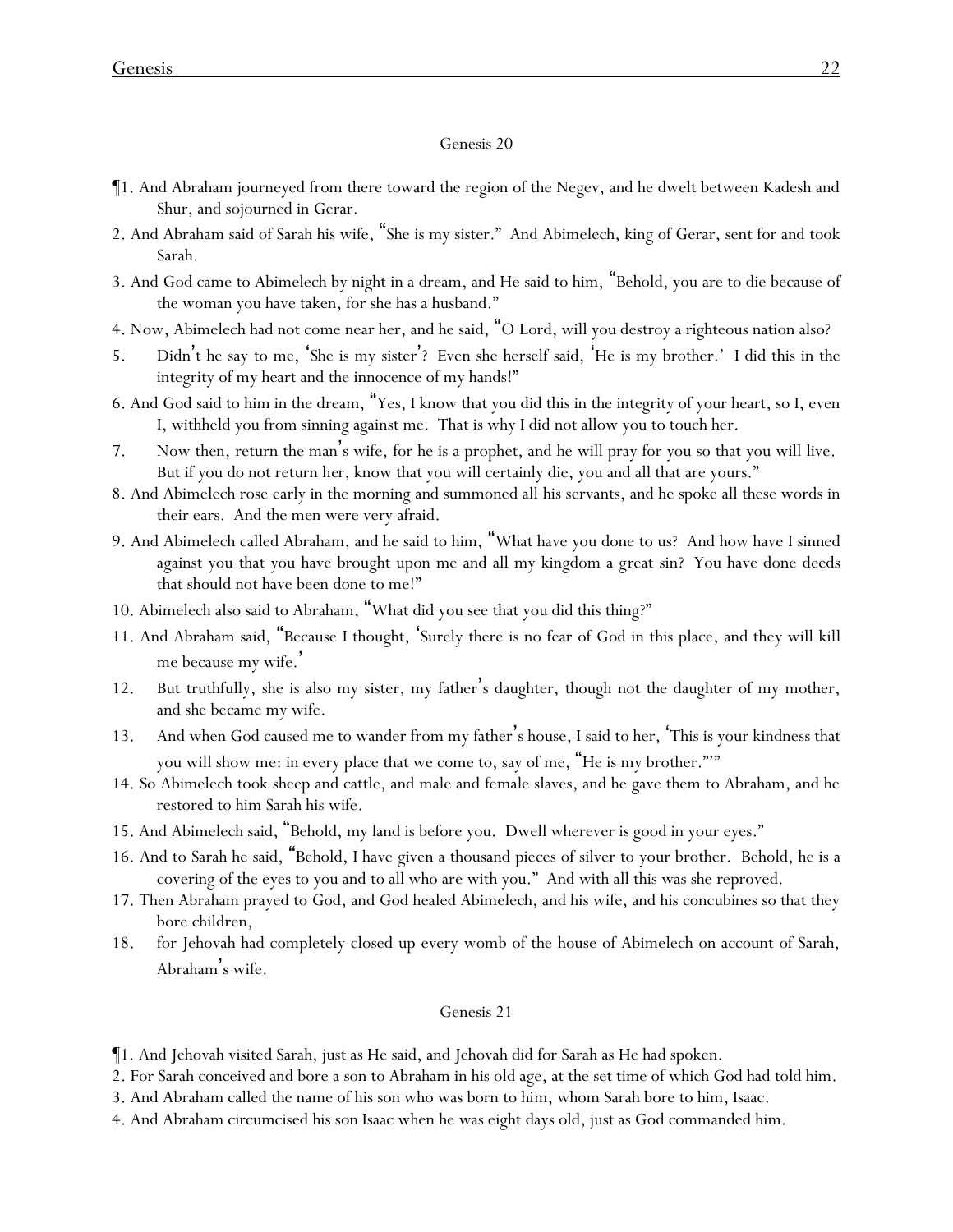- 5. Abraham was one-hundred years old when his son Isaac was born to him.
- 6. And Sarah said, "God has made me laugh, and everyone who hears will laugh with me."
- 7. Then she said, "Who would have said to Abraham that Sarah would give suck to children? For I have borne him a son in his old age.
- 8. And the boy grew and was weaned, and Abraham made a great feast on the day that Isaac was weaned.
- 9. But Sarah saw the son of Hagar the Egyptian, whom she bore for Abraham, laughing.
- 10. Ands she said to Abraham, "Cast out this slave-girl and her son! For the son of this slave-girl shall not receive an inheritance with my son Isaac."
- 11. And the thing was very grievous in Abraham's sight because of his son,
- 12. but God said to Abraham, "Let it not be grievous in your sight because of the youth and your slavegirl. Listen to her voice in everything that Sarah is saying to you, for your seed will be called through Isaac.
- 13. And I will also make the son of the slave-girl a nation since he is your seed."
- 14. So Abraham rose early in the morning, and he took food and a skin of water and gave it to Hagar and the boy, putting it on her shoulder, and he sent her away. And she left and wandered in the wilderness of Beersheba.
- 15. When the water in the skin was gone, she cast the boy under one of the bushes,
- 16. and went and sat down opposite him, at a distance of a bowshot, for she said, "Let me not see the boy's death." And so, she sat down opposite him, and she lifted up her voice and wept.
- 17. But God heard the voice of the youth, and an angel of God called to Hagar from heaven and said to her, "What is wrong, Hagar? Do not be afraid, for God has heard the voice of the youth who is over there.
- 18. Arise. Lift the youth up, and hold him up with your hand, for I will make him a great nation."
- 19. Then God opened her eyes, and she saw a well of water. And she went and filled the skin with water and made the boy drink.
- 20. And God was with the youth, and he grew, and he dwelled in the wilderness and became a skilled archer.
- 21. And he dwelt in the wilderness of Paran, and his mother took a wife for him from the land of Egypt.
- ¶22. And it came to pass at that time that Abimelech and Phicol, captain of his army, spoke to Abraham saying, "God is with you in all that you do.
- 23. So swear by God now to me, here, that you will not deal falsely with me, my offspring, or my posterity. Show me and the land in which you sojourn the same kindness that I have shown you."
- 24. And Abraham said, "I swear."
- 25. However, Abraham reproved Abimelech concerning a well of water that Abimelech's servants had seized.
- 26. But Abimelech said, "I do not know who did this; neither did you tell me. I have not even heard of it until today."
- 27. Then Abraham took sheep and cattle and gave them to Abimelech, and the two of them made a covenant.
- 28. And Abraham set seven lambs of the flock by themselves.
- 29. And Abimelech said to Abraham, "What are these seven lambs that you have set by themselves for?"
- 30. And he said, "So that you will take seven lambs from my hand to be a witness for me that I dug this well."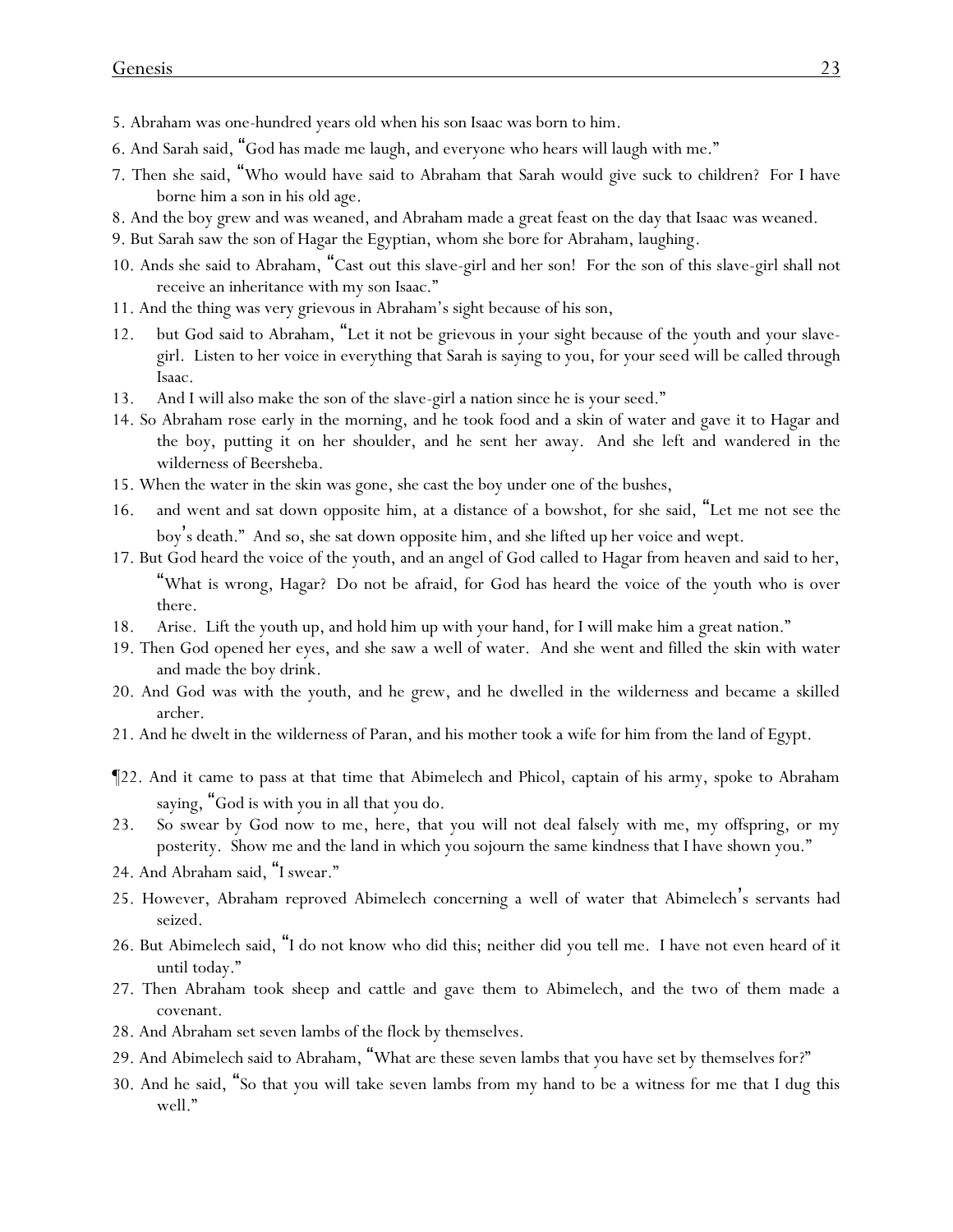- 31. Therefore, that place is called Beersheba,  $2^7$  because the two of them took an oath there.
- 32. And they made a covenant at Beersheba, and Abimelech and Phicol, chief of his army, rose up and returned to the land of the Philistines.
- 33. And he planted a tamarisk tree in Beersheba, and there he called upon a name of Jehovah: "El-olam". 28
- 34. And Abraham sojourned in the land of the Philistines many days.

- ¶1. And it came to pass after these things that God tested Abraham, and He said to him, "Abraham." And he said, "Here I am."
- 2. And He said, "Take your son, now, the one you love, your only son, Isaac, and go to the land of Moriah, and there offer him up for a burnt offering on one of the mountains that I will point out to you.
- 3. And Abraham rose early in the morning and loaded his donkey, and he took with him two of his young men, and Isaac his son. And he split the wood for the burnt offering, and rose up, and went to the place about which God had spoken to him.
- 4. On the third day, Abraham lifted up his eyes and saw the place from a distance.
- 5. And Abraham told his young men, "*Y*ou stay here with the donkey, and I and the young man will go over there and worship, and then we will come back to *y*ou."
- 6. And Abraham took the wood for the burnt offering and laid it on Isaac his son, and he took the fire and the knife in his hand, and the two of them went on together.
- 7. And Isaac spoke to Abraham his father and said, "My father." And he said, "Here I am, my son." And he said, "Behold, the fire and the wood, but where is the lamb for a burnt offering?"
- 8. And Abraham said, "God will provide for Himself a lamb for the burnt offering, my son." And the two of them went on together.
- 9. And they came to the place of which God had spoken to him, and Abraham built the altar there. Then he arranged the wood, and he bound Isaac his son and placed him on the altar on top of the wood.
- 10. And Abraham stretched out his hand and took the knife to slaughter his son.
- 11. But an angel of Jehovah called out to him from heaven and said, "Abraham! Abraham!" And he said, "Here I am."
- 12. And he said, "Do not stretch forth your hand against the young man, and do not do anything to him, for now I know that you fear God, for you have not withheld your son, your only son, from me."
- 13. And Abraham lifted up his eyes, and looked, and behold, behind him was a ram was caught in a thicket by his horns. And Abraham went and took the ram, and he offered him up as a burnt offering instead of his son.
- 14. And Abraham named that place, "GOD Provides",<sup>29</sup> for which reason it is said to this day, "In the mountain of Jehovah, it will be provided."
- 15. Then the angel of Jehovah called to Abraham a second time from heaven
- 16. and said, '"By myself, I swear', says GOD, 'because you have done this thing, and you have not withheld your son, your only son,
- 17. I will surely bless you, and I will surely multiply your seed as the stars of heaven and as the sand which is on the seashore, and your seed will possess the gate of his enemies.

<sup>27</sup> That is, "well of the oath".

<sup>&</sup>lt;sup>28</sup> That is, "Eternal God".

<sup>29</sup> That is, "Jehovah-jireh". See footnote on Genesis 4:26.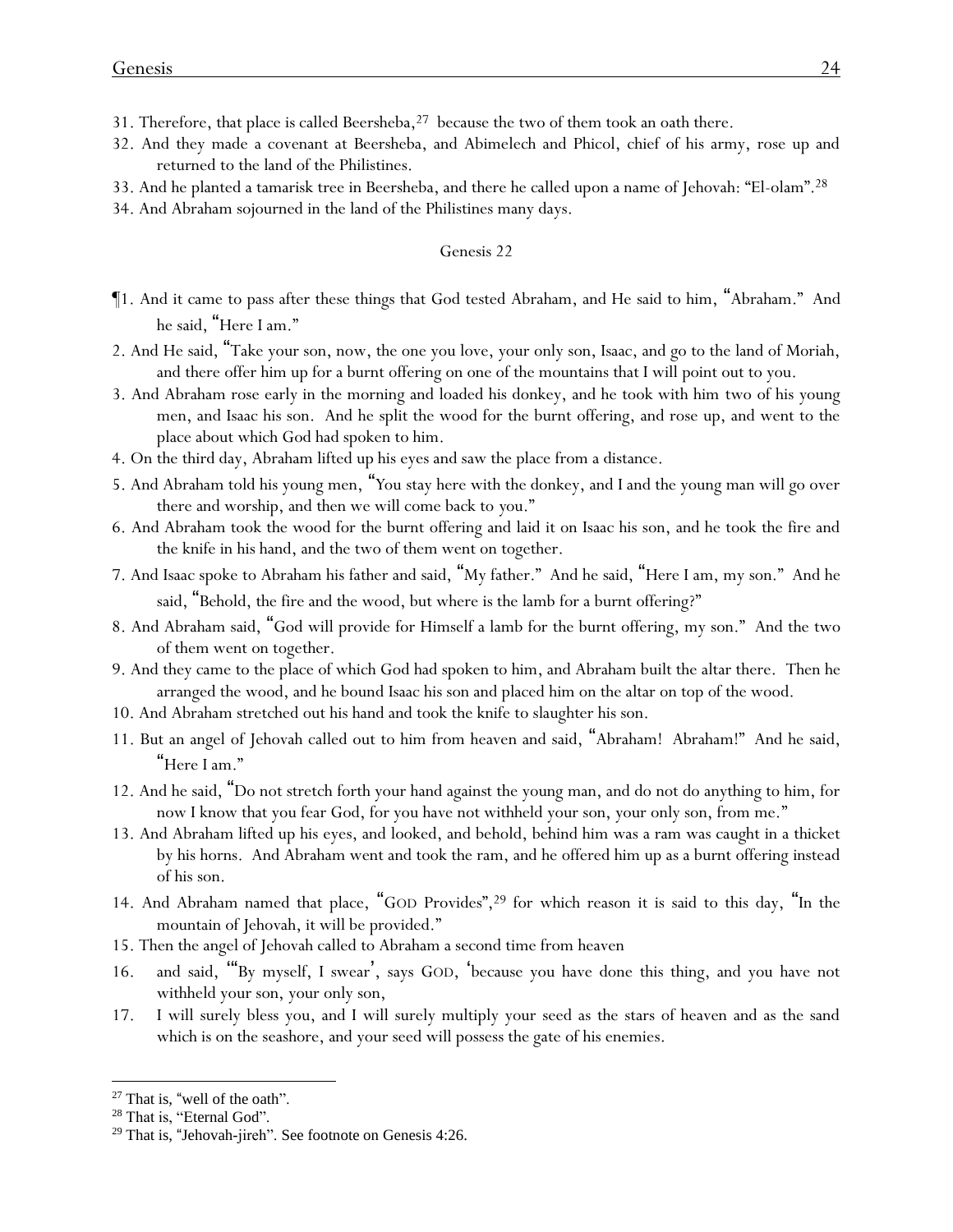- 18. And in your seed shall all nations of the earth be blessed because you obeyed my voice.'"
- 19. And Abraham returned to his young men, and they got up and went together to Beersheba. And Abraham dwelt at Beersheba.
- ¶20. And it came to pass after these things that it was reported to Abraham, "Behold, Milcah also bore sons to Nahor your brother:
- 21. Uz, his firstborn, and Buz, his brother, and Kimuel, the father of Aram,
- 22. and Kesed, and Hazo, and Pildash, and Jidlaph, and Bethuel."
- 23. And Bethuel fathered Rebekah. Milcah bore these eight to Nahor, brother of Abraham.
- 24. And his concubine, whose name was Reumah, also bore Tebach, and Gaham, and Thahash, and Maacah.

- ¶1. And Sarah lived one hundred and twenty-seven years; this was the length of Sarah's life.
- 2. And Sarah died in Kirjath-Arbah, which is Hebron, in the land of Canaan. And Abraham went in to mourn for Sarah and to lament for her.
- 3. And Abraham rose up from before his dead, and said to the sons of Heth,
- 4. "I am a foreigner and a sojourner with *y*ou. Sell me property for a burial-place among *y*ou, that I may bury my dead out of my sight."
- 5. And the sons of Heth answered Abraham, saying to him,
- 6. "Hear us, my lord. You are a prince of God in our midst. In the best of our burial-places, bury your dead. No man among us will withhold from you his burial-place for burying your dead."
- 7. And Abraham rose up and bowed himself to the people of the land, to the sons of Heth.
- 8. Then he spoke to them, saying, "If *y*ou are willing *for me* to bury my dead out of my sight, then hear me, and entreat Ephron for me, the son of Zohar,
- 9. that he sell me the cave of Machpelah that is his, which is at the end of his field. For the full price, let him sell it to me in *y*our presence for a burying place."
- 10. Now, Ephron was sitting among the sons of Heth, and Ephron the Hittite answered Abraham in the hearing of the sons of Heth before everyone who went in at the gate of his city,
- 11. "No, my lord! Hear me. I give you the field and the cave that is in it. I give it to you. Before the sons of my people, I give it to you to bury your dead."
- 12. And Abraham bowed himself before the people of the land.
- 13. But he said to Ephron in the hearing of the people of the land, "I will bury my dead only if you hear me. I give money for the field. Take it from me, and I will bury my dead there."
- 14. And Ephron answered Abraham, saying to him,
- 15. "My lord, hear me. The land is worth four hundred shekels of silver. What is that between me and you? Bury your dead."
- 16. And Abraham listened to Ephron, and Abraham weighed out for Ephron the silver that he had spoken of in the hearing of the sons of Heth, four hundred shekels of silver, by the merchant's currency.
- 17. And the field of Ephron that is at Machpelah before Mamre, the field and the cave that is in it, and all the trees that are in the field, and all the area around it were deeded
- 18. to Abraham for a possession in the presence of the sons of Heth and all who went in at the gate of his city.
- 19. So after this, Abraham buried Sarah his wife in the cave of the field of Machpelah before Mamre, which is Hebron, in the land of Canaan.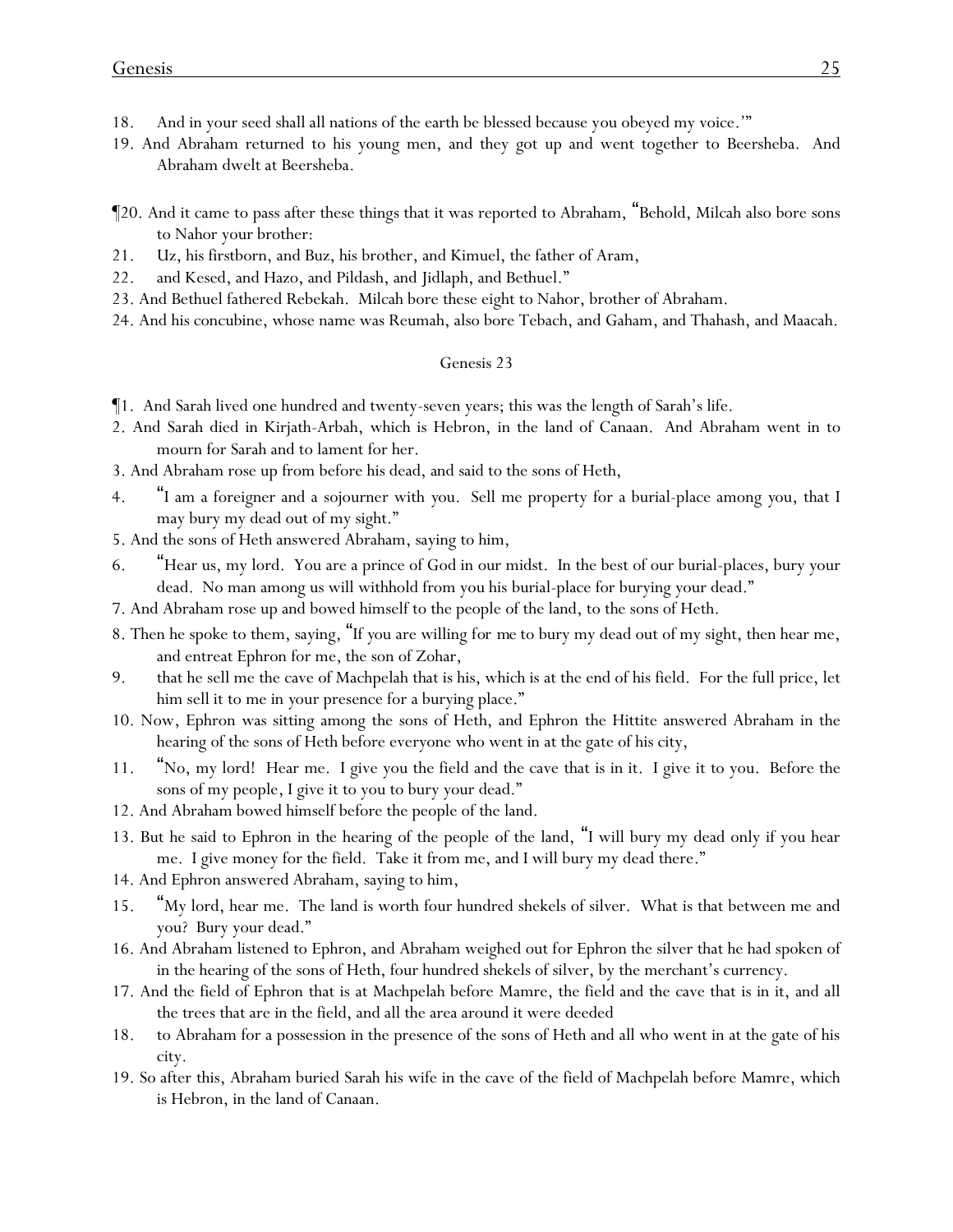20. And he deeded the field and the cave that was in it to Abraham for a burying place among the sons of Heth.

- ¶1. Now, Abraham was old, advanced in years, and Jehovah had blessed Abraham in everything.
- 2. And Abraham said to his slave, the elder of his household who was in charge of all that he had, "Put now your hand under my thigh.
- 3. And I will make you swear by GOD, the God of heaven and the God of earth, that you will not take a wife for my son from the daughters of the Canaanites among whom I dwell.
- 4. But you will go to my country and to my kindred, and you will take a wife for my son Isaac."
- 5. Then the servant said to him, "Perhaps the woman will not be willing to follow me to this land. Must I take your son back to the land that you came out of?"
- 6. But Abraham said to him, "Take heed to yourself that you do not take my son back there!
- 7. GOD, the God of heaven, who took me from my father's house and from the land of my kinsmen, and who spoke to me, and who swore to me, saying, 'I will give this land to your seed, 'He will send His angel before you, and you will take a wife for my son from there.
- 8. However, if the woman is not willing to follow you, then you are free from this, my oath. Only, you shall not take my son back there."
- 9. So, the servant put his hand under his master Abraham's thigh, and he swore to him concerning this matter.
- 10. Then the servant took ten camels from the camels of his master and left, with all *kinds of* his master's goods in his hand. And he rose up, and he went to Mesopotamia, to the city of Nahor.
- 11. And at evening, the time women go out to draw water, he made the camels kneel down outside the city at a well of water
- 12. and said, "O GOD, the God of my master Abraham, grant me success today, I pray, and show kindness to my master, Abraham.
- 13. Behold, I am standing by a well of water, and the daughters of the men of the city are coming out to draw water.
- 14. And the young woman to whom I say, 'If you will, let down your vessel and give me drink, 'and she says, 'Drink, and I will water your camels also, 'let her be the one that you have chosen for your servant Isaac, and by her, I will know that you have shown kindness to my master."
- 15. And it came to pass that before he finished speaking, behold, Rebekah, who was born to Bethuel, son of Milcah, wife of Nahor, Abraham's brother, came out with her vessel on her shoulder.
- 16. And the girl was very beautiful, a virgin, for no man had known her. And she went down to the well, and filled her vessel, and came up.
- 17. Then the servant ran to meet her and said, "If you will, let me drink a little water from your vessel."
- 18. And she said, "Drink, my lord." And she hurried and set down her vessel that was in her hand, and gave him drink.
- 19. When she had finished giving him drink, she said, "I will draw for your camels also, until they finish drinking."
- 20. And she hurried, and emptied her container into the trough. Then she ran again to the well to draw water, and she drew it for all his camels.
- 21. And watching her, the man kept silent, wondering if Jehovah had made his journey prosperous.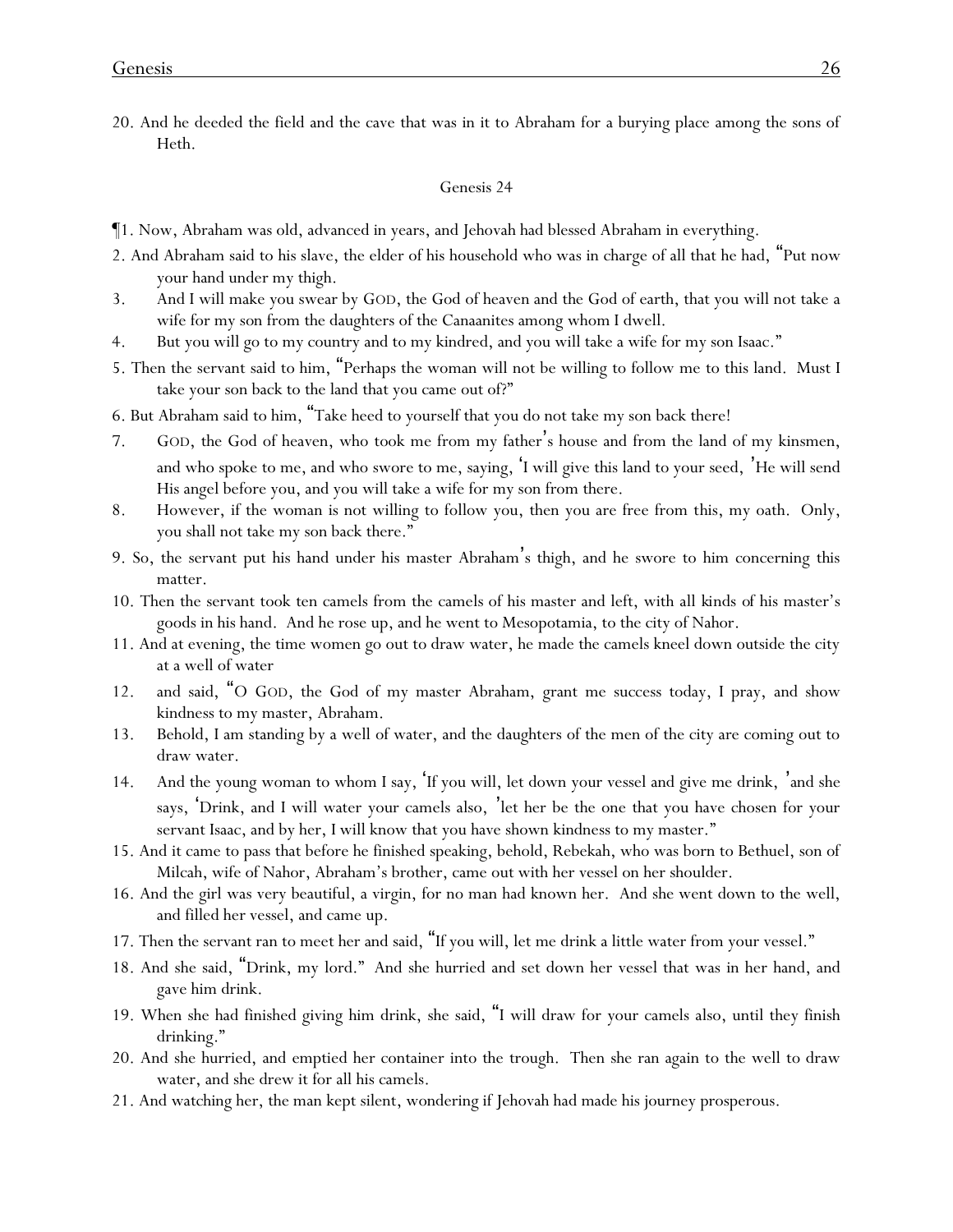- 22. And it came to pass that when the camels finished drinking, the man took a gold ring, a half-shekel in weight, and two bracelets of gold, ten shekels in weight, for her wrists,
- 23. and he said, "Whose daughter are you? Tell me, I pray you. Is there a place in your father's house for us to stay overnight?"
- 24. And she said to him, "I am the daughter of Bethuel, son of Milcah, whom she bore to Nahor."
- 25. Then she said to him, "We have an abundance of both straw and fodder, and also a place to stay overnight."
- 26. And the man bowed down and worshipped Jehovah.
- 27. And he said, "Blessed be GOD, the God of my master Abraham, who did not take His mercy and faithfulness away from my master. I was in the way, and GOD led me to the house of my master's kindred."
- 28. And the girl ran and told her mother's household these things.
- 29. And Rebekah had a brother, whose name was Laban, and Laban ran out to the man at the well.
- 30. And it came to pass that when he saw the ring and the bracelets on the hands of his sister, and heard the words of Rebekah his sister, saying, "Thus the man said to me," then he went out to the man, and behold, he was standing with the camels at the well.
- 31. And he said, "Come, O blessed of GOD! Why do you stand outside when I have prepared the house and a place for the camels?"
- 32. And the man went to the house, unburdened the camels, and gave straw and fodder to the camels, and water to wash his feet and the feet of the men who were with him.
- 33. Then food was set before him, but he said, "I will not eat until I have spoken the things I have to say." And he said, "Speak."
- 34. And he said, "I am Abraham's servant.
- 35. GOD has greatly blessed my master, and he has become great. He has given him flocks, cattle, silver, gold, menservants, maidservants, camels, and donkeys.
- 36. Now, Sarah, the wife of my master, bore a son for my master after she was old. And he has given him all that he has.
- 37. And my master made me swear, saying, 'You shall not take a wife for my son from the daughters of the Canaanites in whose land I dwell,
- 38. but you shall go to the house of my father and to my family, and you shall take a wife for my son. '
- 39. And I said to my master, 'What if the woman will not follow me? '
- 40. And he said to me, 'GOD, before whom I walk, will send His angel with you and make your journey successful, and you will take a wife for my son from my family and from my father's house.
- 41. Then, you will be released from my oath, when you come to my family. And if they do not give *her* to you, you will be released from my oath. '
- 42. And I came today to the well, and I said, 'O GOD, the God of my master Abraham, if you will, I pray, make the way I go successful.
- 43. Behold, I stand at the well of water, and when the virgin comes out to draw and I say to her, "If you will, let me drink a little water from your pitcher,"
- 44. and she says to me, "Drink! And I will water your camels, too," let her be the wife whom GOD has chosen for my master's son.'
- 45. Before I had finished speaking in my heart, behold, Rebekah came out with her pitcher on her shoulder. And she went down to the well and drew water. And I said to her, 'Please, let me drink. '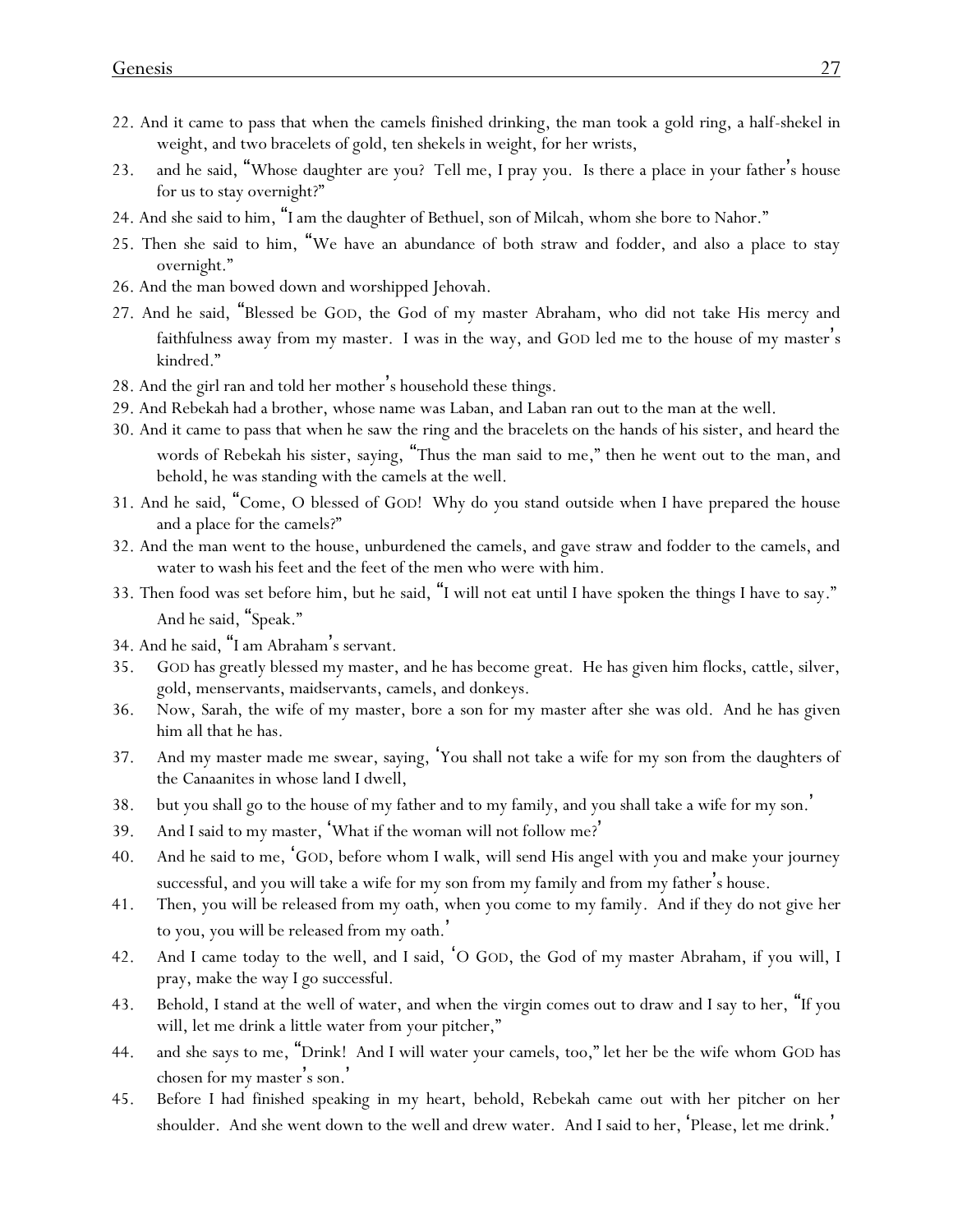- 46. And she hurried, and she let down her pitcher from her shoulder and said, 'Drink! And I will water your camels, too.' And I drank, and she watered the camels also.
- 47. And I asked her and said, 'Whose daughter are you?' And she said, 'The daughter of Bethuel, son of Nahor, whom Milcah bore to him.' And I put a ring in her nose, and the bracelets on her wrists.
- 48. And I bowed and worshipped GOD, and I blessed GOD, the God of my master Abraham, who had guided me in the right way to take a daughter of my master's brother for his son.
- 49. And now, if *y*ou will show kindness and faithfulness to my master, tell me. And if not, tell me, so that I may turn to the right or to the left."
- 50. Then Laban and Bethuel answered and said, "The word has come from GOD. We cannot speak evil or good to you.
- 51. Behold, Rebekah is before you. Take her and go, and let her be the wife of your master's son, just as GOD has spoken."
- 52. And when Abraham's slave heard their words, he bowed himself to the earth before Jehovah.
- 53. And then, the slave brought out vessels of silver, and vessels of gold, and clothing, and gave them to Rebekah. And he gave precious things to her brother and to her mother.
- 54. And they ate and drank, he and the men who were with him, and they stayed the night. And they arose in the morning, and he said, "Send me away to my master."
- 55. And her brother and her mother said, "Let the girl stay with us, at least ten days. Afterward, she will go."
- 56. But he said to them, "Do not delay me, for GOD has prospered my journey. Send me away so that I may go to my master."
- 57. And they said, "We will call for the girl and see what she says."
- 58. And so, they summoned Rebekah, and they said to her, "Will you go with this man?" And she said, "I will go."
- 59. And they sent Rebekah their sister away, and her nurse, with Abraham's slave and his men.
- 60. And they blessed Rebekah and said to her, "O our sister, may you become very many thousands, and may your seed possess the gate of those who hate them."
- 61. And Rebekah and her maidens rose up, and they mounted the camels and followed the man. And the slave took Rebekah and went away.
- 62. Now, Isaac had come from the entrance of Beer-lahai-roi, for he was living in the region of the Negev.
- 63. And Isaac had gone out to meditate in the field at dusk. And he lifted up his eyes and looked, and there were camels coming.
- 64. And Rebekah raised her eyes and saw Isaac, and she dismounted the camel.
- 65. And she said to the slave, "Who is this man who is walking in the field to meet us?" And the slave said, "It is my master." And she took the veil and covered herself.
- 66. And the slave told Isaac all the things he had done.
- 67. And Isaac brought her into the tent of Sarah his mother. And he took Rebekah, and she became his wife. And he loved her, and Isaac was comforted concerning his mother.

¶1. And Abraham again took a wife, and her name was Keturah.

2. And she bore to him Zimran, and Jokshan, and Medan, and Midian, and Ishbak, and Shuah.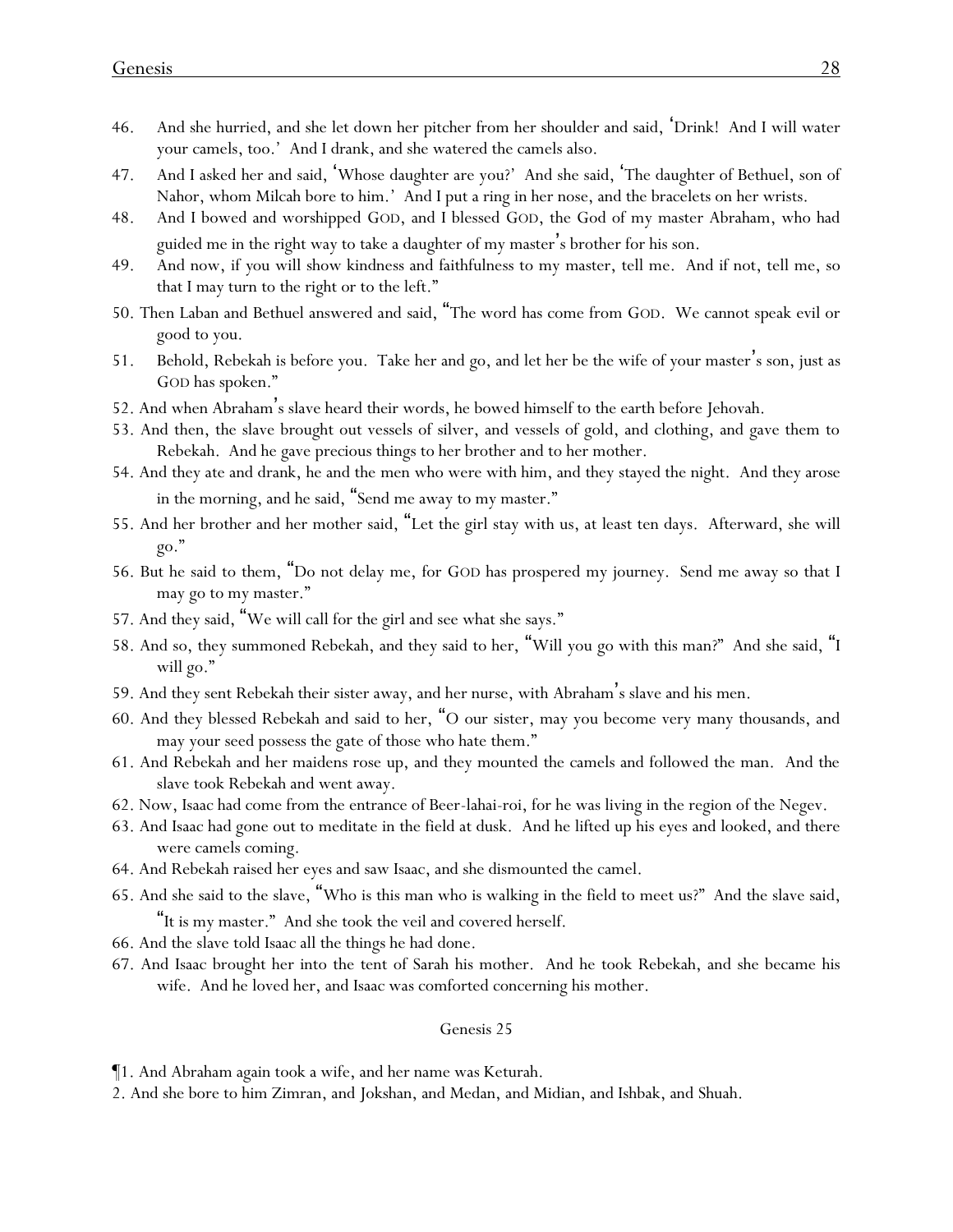- 3. And Jokshan fathered Sheba and Dedan. And the sons of Dedan were Asshurim, and Letushim, and Leummim.
- 4. And the sons of Midian were Ephah, and Epher, and Hanoch, and Abida, and Eldaah. All these were the sons of Keturah.
- 5. And Abraham gave all that he had to Isaac,
- 6. but to the sons of the concubines, which Abraham had, Abraham gave gifts. And he sent them away from Isaac his son while he lived, eastward to the land of the east.
- ¶7. And these are the days of the years of Abraham's life that he lived: one hundred and seventy-five years.
- 8. And Abraham yielded up the spirit and died in a good old age, old and at peace, and he was gathered to his people.
- 9. And Isaac and Ishmael, his sons, buried him in the cave of Machpelah in the field of Ephron the son of Zohar the Hittite, which is before Mamre,
- 10. the field which Abraham purchased from the sons of Heth. Abraham was buried there with Sarah his wife.
- 11. And it came to pass after the death of Abraham that God blessed Isaac his son. And Isaac dwelled by Beer-lahai-roi.
- ¶12. And these are the generations of Ishmael ben-Abraham, which Hagar, Sarah's Egyptian slave-girl, bore to Abraham.
- 13. And these are the names of the sons of Ishmael, by their names, according to their generations: Nebajoth, Ishmael's firstborn, and Kedar, and Adbeel, and Mibsam,
- 14. and Mishma, and Dumah, and Massa,
- 15. Hadad and Tema, Jetur, Naphish, and Kedemah.
- 16. These are the sons of Ishmael, and these are their names in their settlements and camps, twelve princes according to their nations.
- 17. And these were the years of Ishmael's life: one hundred and thirty-seven. And he yielded up the spirit and died, and he was gathered to his people.
- 18. And they dwelt from Havilah to Shur, which is on the border of Egypt as you go toward Assyria. And he died in the presence of all of his brothers.
- ¶19. And these are the generations of Isaac, Abraham's son. Abraham fathered Isaac,
- 20. and Isaac was forty years old when he took his wife, Rebekah, the daughter of Bethuel the Syrian, from Padan-aram, the sister of Laban the Syrian.
- 21. And Isaac entreated Jehovah for his wife because she was barren. And Jehovah was entreated by him, and Rebekah his wife conceived.
- 22. And the children struggled with each other within her. And she said, "If it is like this, why am I this way?" And she went to inquire of Jehovah.
- 23. And Jehovah said to her, "Two nations are in your womb, and two peoples will be separated from your bowels. One people will be stronger than the other people, and the older will serve the younger."
- 24. And when her days to deliver were fulfilled, behold, there were twins in her womb.
- 25. And the first came out reddish all over, like a hairy garment. So they called his name Esau.
- 26. And afterwards, his brother came out, and his hand was holding fast to Esau's heel. And he called his name Jacob.<sup>30</sup> And Isaac was sixty years old when she bore them.

<sup>&</sup>lt;sup>30</sup> That is, "supplanter".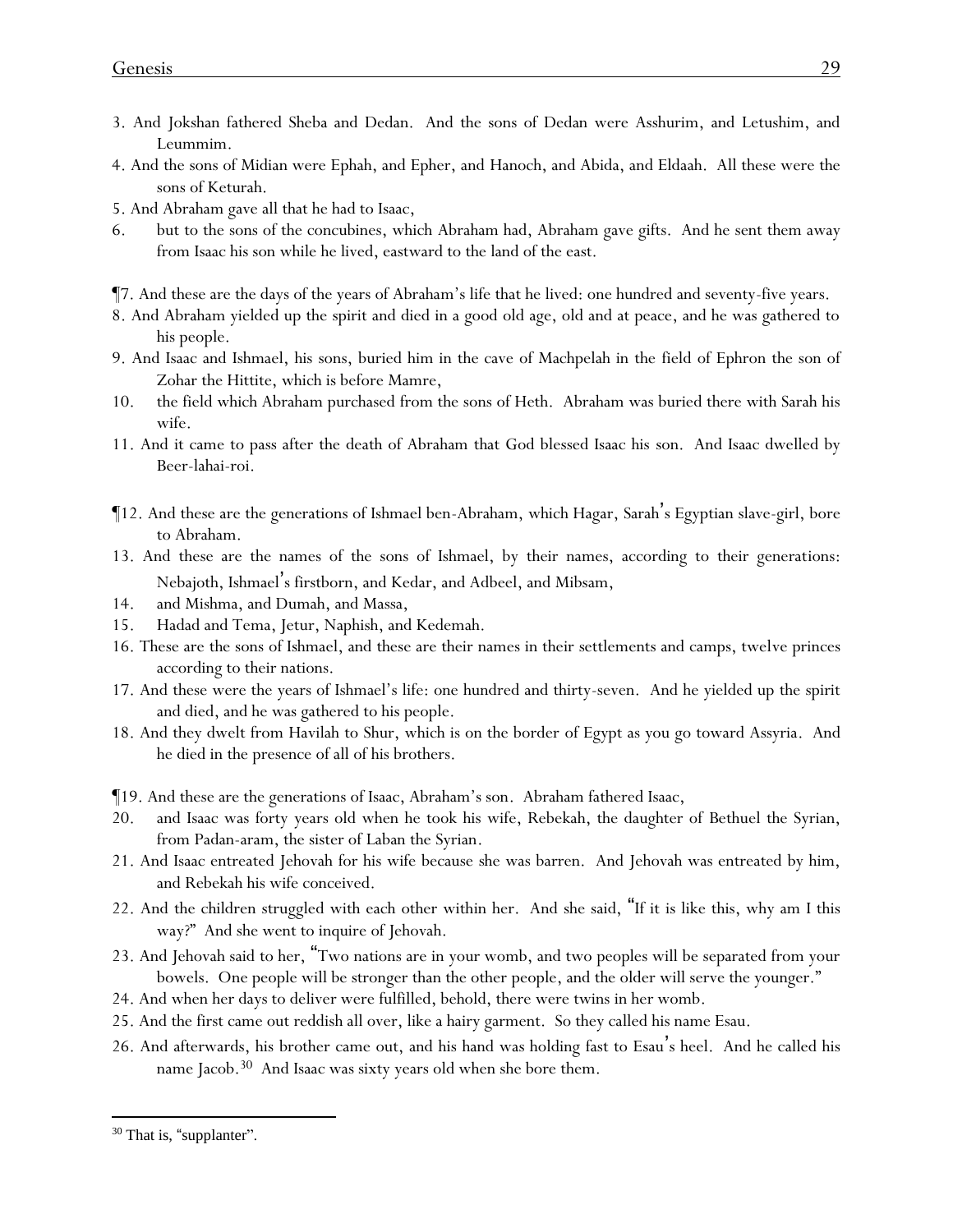- 27. And the boys grew up, and Esau became a cunning hunter, a man of the field, but Jacob was a quiet man, dwelling in tents.
- 28. And Isaac loved Esau because he ate *of his* game, but Rebekah loved Jacob.
- 29. And Jacob was cooking, and Esau came in from the field, and was exhausted.
- 30. And Esau said to Jacob, "I beg you, let me eat some of this red stuff because I'm exhausted." Therefore, he was called Edom.<sup>31</sup>
- 31. But Jacob said, "Sell me your birthright today."
- 32. And Esau said, "Behold, I am about to die, so what is this birthright to me?"
- 33. And Jacob said, "Swear to me today." And he swore to him and sold his birthright to Jacob.
- 34. And Jacob gave bread and a pottage of lintels to Esau, and he ate and drank, and rose up and left. Thus Esau despised the birthright.

- ¶1. And there was a famine in the land besides the first famine that was in the days of Abraham. And Isaac went to Abimelech, king of the Philistines, at Gerar.
- 2. And Jehovah appeared to him and said, "Do not go down to Egypt; dwell in the land, where I will tell you.
- 3. Sojourn in this land, and I will be with you, and I will bless you, for I will give you and your offspring all these lands, and I will fulfill the oath that I swore to Abraham your father.
- 4. And I will multiply your offspring as the stars of heaven, and I will give your offspring all these lands, and all the nations of the earth will be blessed by your seed
- 5. because Abraham listened to my voice and kept my charge, my commandments, my statutes, and my laws."
- 6. So, Isaac dwelled in Gerar.
- 7. And the men of the place asked about his wife, and he said, "She is my sister," because he was afraid to say, "my wife", *for he thought,* "Lest the men of the place kill me on account of Rebekah," for she was beautiful.
- 8. And it came to pass, when he had stayed there many days, that Abimelech, king of the Philistines, looked out at the window and, behold, he saw Isaac sporting with Rebekah his wife.
- 9. Then Abimelech summoned Isaac, and he said, "Behold, she is certainly your wife! How could you say, 'She is my sister'?" And Isaac said to him, "I said it lest I die because of her."
- 10. And Abimelech said, "What is this that you have done to us? For one of the people would have soon lain with your wife, and you would have brought an offense upon us."
- 11. So, Abimelech commanded all the people, saying, "Whoever touches this man or his wife will surely be put to death!"
- 12. And Isaac sowed in that land, and in the same year, he received one-hundred fold, for Jehovah blessed him.
- 13. And the man grew great, and he continued to increase until he became very great.
- 14. And he had possession of sheep, and possession of cattle, and many slaves; and the Philistines envied him.
- 15. And all the wells that the servants of his father dug in the days of Abraham his father, the Philistines stopped up and filled with dirt.

 $31$  That is, "red".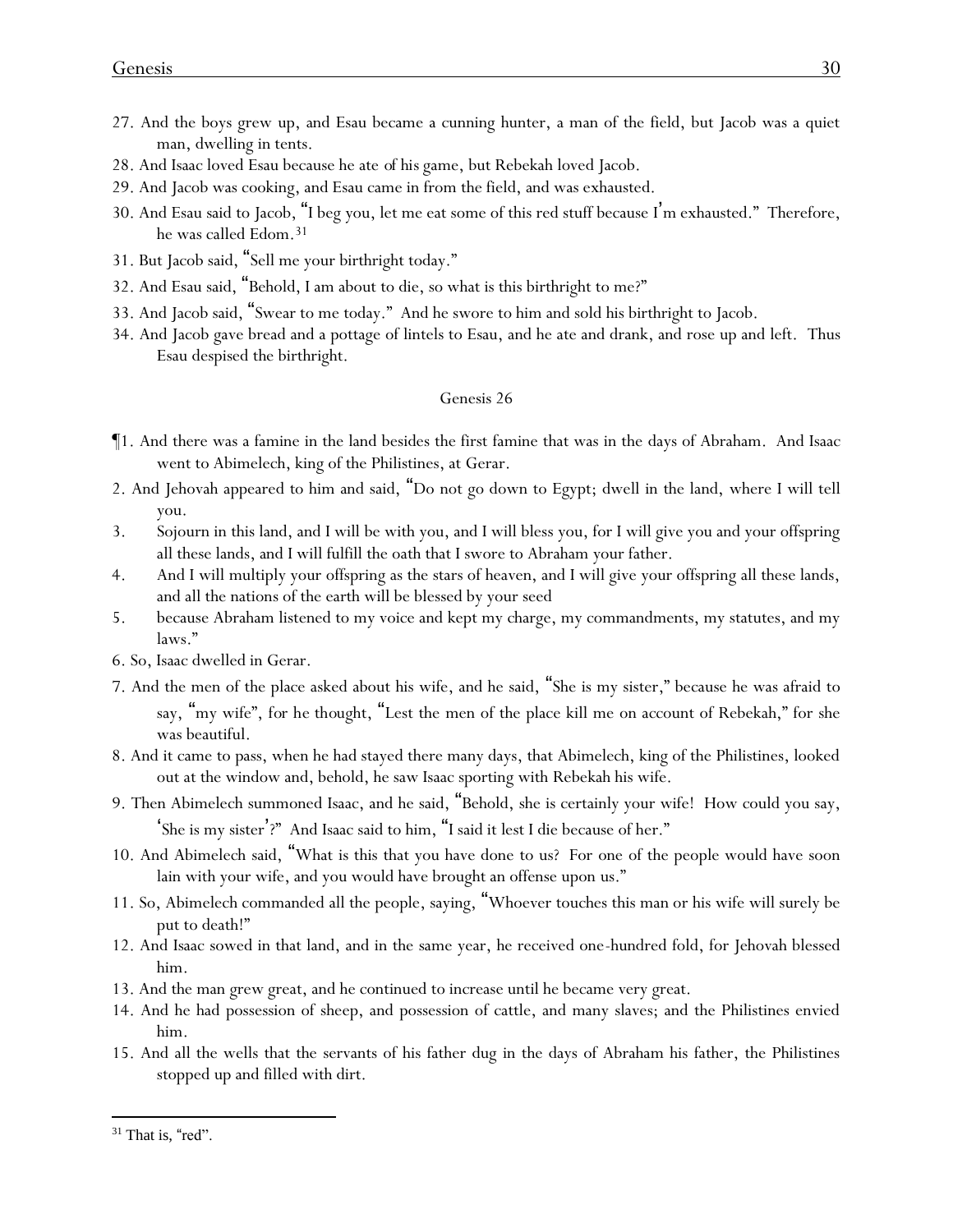- 16. And Abimelech said to Isaac, "Go away from us, for you are much stronger than we."
- 17. So Isaac left there and camped in the Gerar valley, and he settled there.
- 18. And Isaac dug out the wells of water again that had been dug during the days of Abraham his father, for the Philistines had filled them in after Abraham died. And he called them by the same names that his father had called them.
- 19. And the servants of Isaac dug in the valley, and they found there a well of living water.
- 20. But the shepherds of Gerar strove with Isaac's shepherds, saying, "The water belongs to us!" And he called the name of the well "Contention" because they had contended with him.
- 21. And they dug another well, and they strove over it, also. So he called its name, "Strife".
- 22. And he moved from there and dug another well, and they did not fight over it, and he called the name of it Rehoboth,<sup>32</sup> because he said, "For now, GOD has made room for us, and we will be fruitful in the land."
- 23. And he went up from there to Beersheba.
- 24. And Jehovah appeared to him that night and said, "I am the God of Abraham your father. Do not be afraid, for I am with you, and I will bless you and multiply your offspring for the sake of my servant Abraham."
- 25. And he built an altar there, and he called upon a name of Jehovah. And there, he pitched his tent, and Isaac's servants dug a well there.
- 26. Then Abimelech went to him from Gerar with Ahuzzath, his aide, and Phicol, the commander of his army.
- 27. And Isaac said to them, "Why have *y*ou come to me, since *y*ou hate me and sent me away from *y*ou?"
- 28. And they said, "We have plainly seen that GOD is with you, and so we said, 'Let there now be an oath between us, between us and you. And let us make a covenant with you,
- 29. that you do us no harm, just as we did not touch you, and as we did only good to you and sent you away in peace.' You are now the blessed of GOD."
- 30. And he made them a feast, and they ate and drank.
- 31. And they rose up early in the morning, and they swore to one another, and Isaac sent them away, and they departed from him in peace.
- 32. And it came to pass on the same day that Isaac's servants came and told him about the well they had dug. And they said to him, "We have found water."
- 33. And he called it Sheba.<sup>33</sup> Therefore, the name of the city is Beersheba<sup>34</sup> to this day.
- ¶34. And when Esau was forty years old, he took to wife Judith, the daughter of Beeri the Hittite, and Basemath, the daughter of Elon the Hittite.
- 35. And they made life bitter for Isaac and Rebekah.

- ¶1. And it came to pass, when Isaac was old and his eyesight grew dim, that he called Esau his elder son, and he said to him, "My son." And he said to him, "Here I am."
- 2. And he said, "Behold now, I am old. I know not the day of my death.

<sup>&</sup>lt;sup>32</sup> That is, "broad places".

<sup>&</sup>lt;sup>33</sup> That is, "an oath".

<sup>&</sup>lt;sup>34</sup> That is, "well of an oath".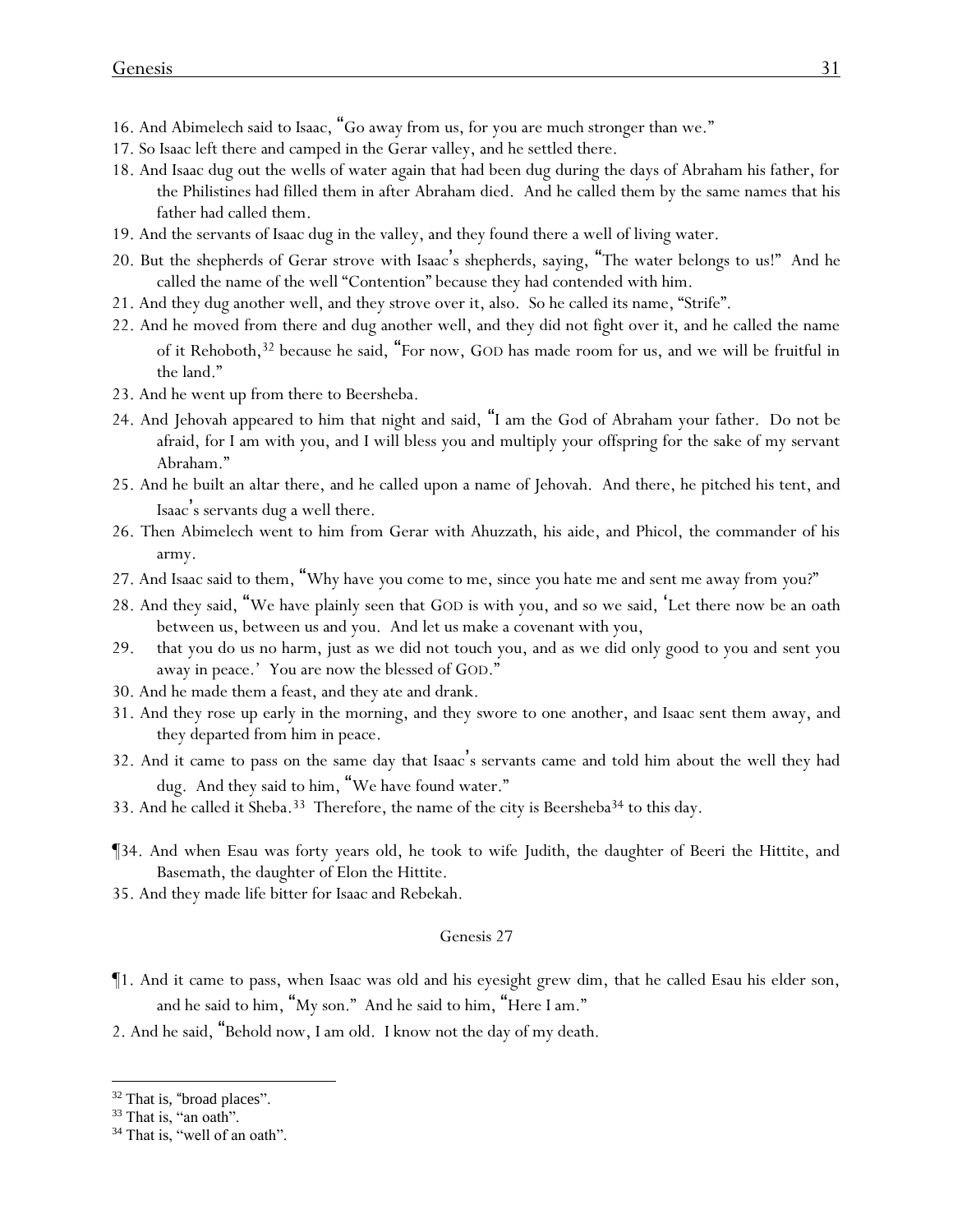- 3. If you will, take up your weapon, your quiver and your bow, and go now to the field and hunt game for me,
- 4. and make me savory food such as I love and bring it to me, and I will eat it, that my soul may bless you before I die."
- 5. And Rebekah heard when Isaac spoke to Esau his son. And Esau went to the field to hunt game to bring in.
- 6. And Rebekah spoke to Jacob her son, saying, "Behold, I heard your father talking to Esau your brother, saying,
- 7. 'Bring game to me and make me savory food that I may eat and bless you in the presence of GOD before my death. '
- 8. So obey my voice now, my son, in what I am commanding you to do.
- 9. Go, I pray you, to the flock, and take from there two good kids of the goats for me, and I will make them savory food for your father, such as he loves.
- 10. And you will carry it to your father, and he will eat it so that he may bless you before his death."
- 11. And Jacob said to Rebekah his mother, "Behold, Esau my brother is a hairy man, and I am a smooth man.
- 12. Perhaps my father will feel me, and in his eyes I will be a deceiver and will bring on myself a curse and not a blessing."
- 13. And his mother said to him, "Your curse be upon me, my son. Only obey my voice and go fetch them for me."
- 14. And he went, and he took them and brought them to his mother. And his mother made savory food, such as his father loved.
- 15. And Rebekah took the garments of Esau, her elder son, the best ones that were with her in the house, and she put them on Jacob, her younger son.
- 16. And on his hands and the smooth part of his neck, she put the skins of the kids of the goats.
- 17. And she put the savory food and bread that she had made in the hand of Jacob her son,
- 18. and he went to his father and said, "My father!" Then he said, "Here I am. Who are you, my son?"
- 19. And Jacob said to his father, "I am Esau, your firstborn. I did what you told me. I pray you, rise; sit and eat of my game so that your soul may bless me."
- 20. And Isaac said to his son, "How did you find *it so* quickly, my son?" And he said, "Because GOD, your God, brought it come before me."
- 21. And Isaac said to Jacob, "Come near, now, that I may feel you, my son, whether or not this is you, my son Esau."
- 22. So Jacob drew near to Isaac his father, and he felt him, and he said, "The voice is the voice of Jacob, but the hands are the hands of Esau."
- 23. And he did not recognize him because his hands were hairy like the hands of Esau his brother, and he blessed him.
- 24. And he said, "Are you my son, Esau?" And he said, "I am."
- 25. Then he said, "Bring it to me, that I may eat of my son's game, so that my soul may bless you." And he took it to him, and he ate, and he brought him wine, and he drank.
- 26. And Isaac his father said to him, "Come near, I pray you, and kiss me, my son."
- 27. So he drew near and kissed him. And he smelled the scent of his clothes, and he blessed him and said, "See, the smell of my son is like the scent of a field which GOD has blessed.
- 28. May God give you of the dew of heaven, and of the fatness of the earth, and much grain and wine.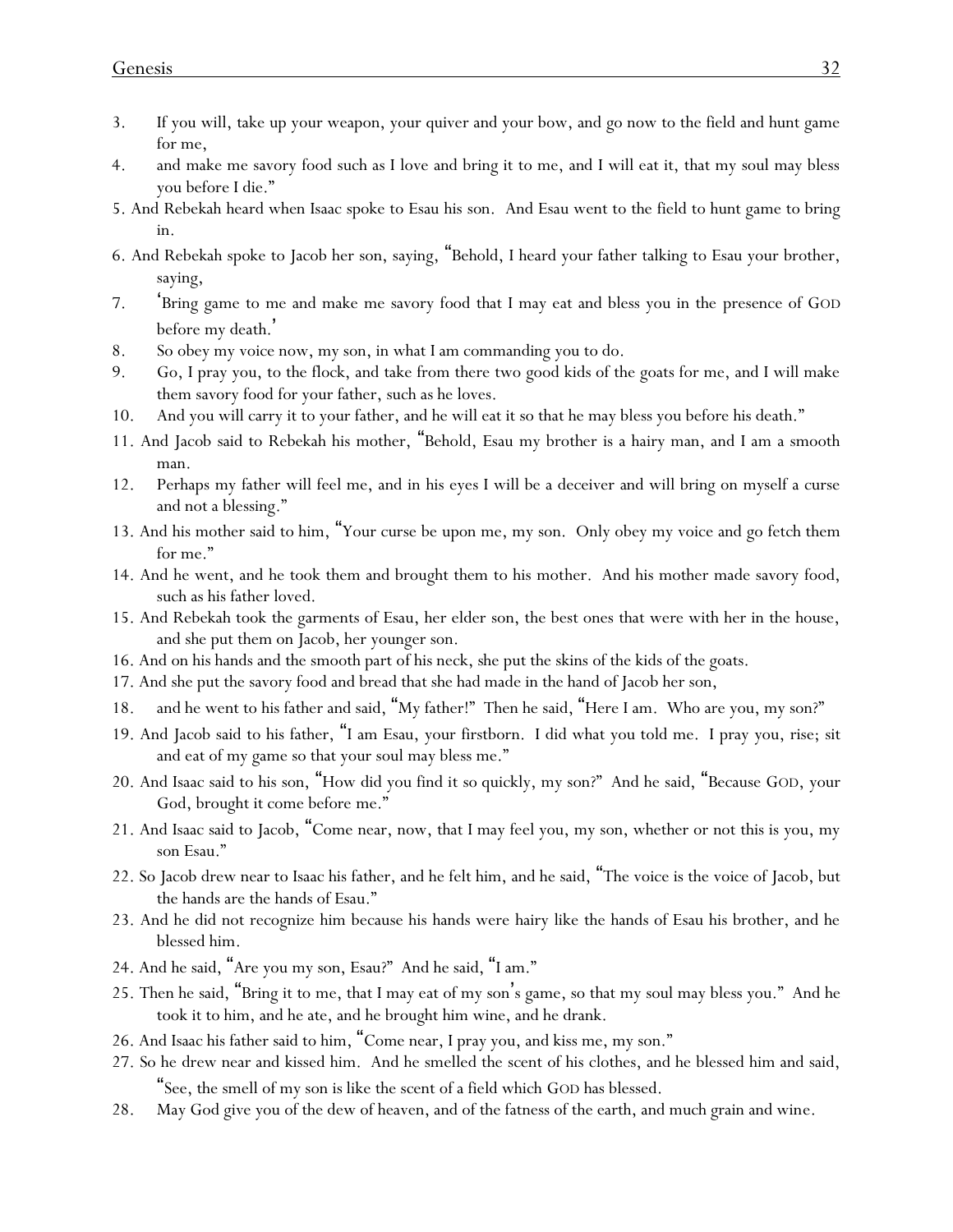- 29. May nations serve you, and may peoples bow down to you. Be ruler over your brothers, and may the sons of your mother bow down to you. Let those who curse you be cursed and those who bless you be blessed."
- 30. And it came to pass when Isaac had made an end of blessing Jacob, and Jacob had scarcely gone out from the presence of Isaac his father, that Esau his brother came in from his hunting.
- 31. And he also made savory food and brought it to his father, and he said to his father, "Let my father rise up and eat his son's game so that your soul may bless me!"
- 32. But Isaac his father said to him, "Who are you?" And he said, "I am your son, your firstborn, Esau."
- 33. And Isaac trembled with very great terror, and he said, "Who, then, is the one who hunted game and brought it in to me? And I ate it all before you came, and I blessed him, and yes, he will be blessed!"
- 34. When Esau heard the words of his father, he cried out a with very great and bitter cry. And he said to his father, "Bless me, me also, O my father!"
- 35. But he said, "Your brother came deceitfully and has taken your blessing."
- 36. And he said, "Isn't that why his name is called Jacob? He has now cheated me twice; he took my birthright, and now, behold, he has taken my blessing! Have you not reserved a blessing for me?"
- 37. And Isaac answered and said to Esau, "Behold, I have made him ruler over you, and I have given him all his brothers for servants, and I have sustained him with grain and wine. What now can I do for you, my son?"
- 38. And Esau said to his father, "Have you but one blessing, my father? Bless me also, my father!" And Esau lifted up his voice and wept.
- 39. And Isaac his father answered and said to him, "Behold, away from the fatness of the earth will be your habitation, and away from the dew of heaven from above,
- 40. and by your sword will you live, and you will serve your brother. But it will come to pass that when you become restless, you will break his yoke off your neck."
- 41. And Esau bore a grudge against Jacob because of the blessing with which his father had blessed him. And Esau said in his heart, "The days of mourning for my father draw near; then I will kill Jacob my brother."
- 42. And Rebekah was told the words of Esau, her elder son. And she sent and called for Jacob her younger son. And she said to him, "Behold, Esau your brother is comforting himself concerning you with plans to kill you.
- 43. So, my son, listen now to my voice. Rise up and flee to Laban, my brother in Haran,
- 44. and live with him for a while until your brother's fury turns away,
- 45. until your brother's anger turns away and he forgets what you did to him. Then, I will send and bring you back from there. Why should I be bereft of you both in one day?"
- 46. Then Rebekah said to Isaac, "I am weary of my life because of the daughters of Heth. If Jacob takes a wife from that daughters of Heth, like these daughters of the land, what good will life be to me?"

- ¶1. And Isaac called Jacob and blessed him, and he commanded him and said to him, "Do not take a wife of the daughters of Canaan.
- 2. Arise and go to Padan-aram to the house of Bethuel, your mother's father, and from there take a wife of the daughters of Laban, your mother's brother.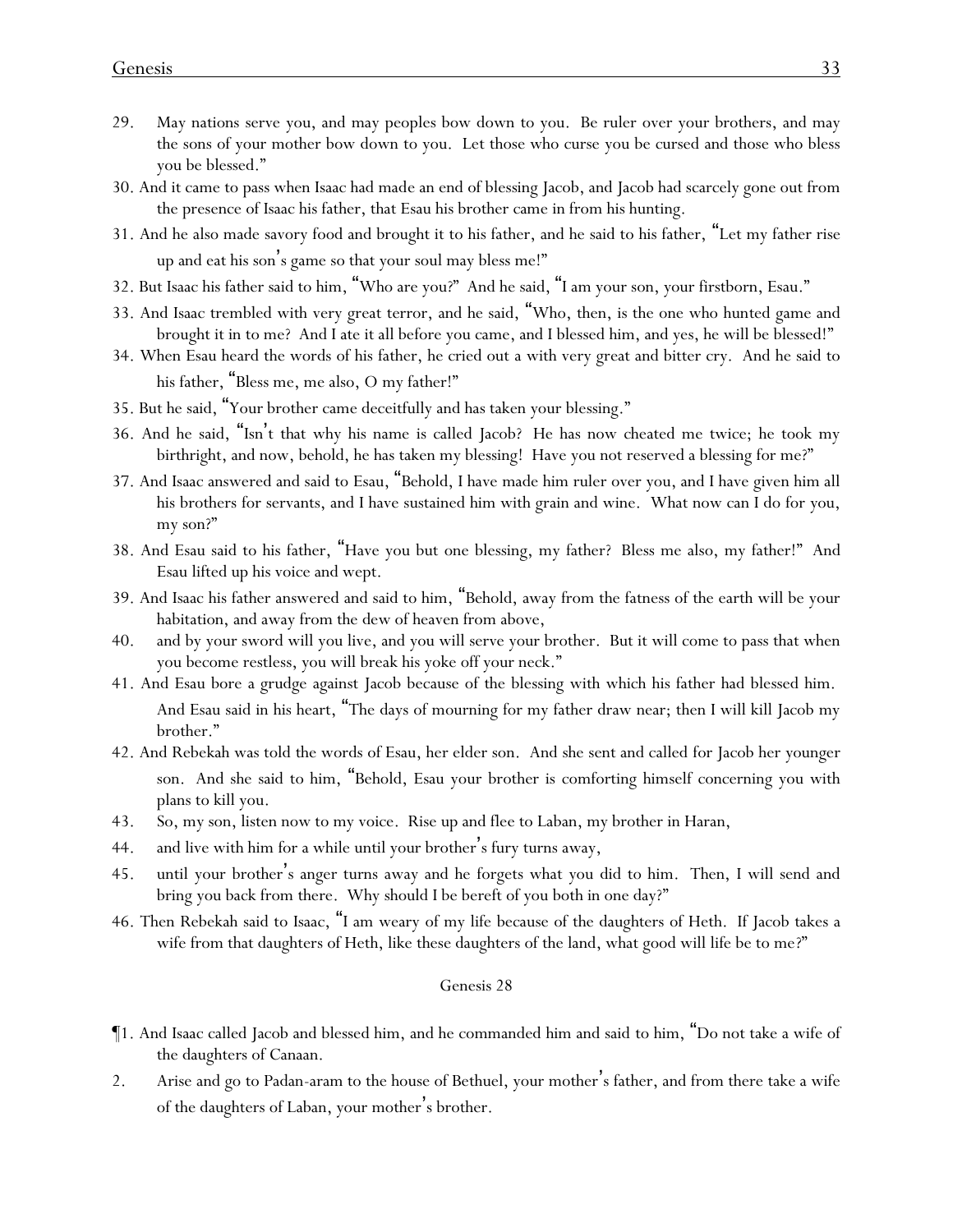- 3. And may God Almighty bless you and make you fruitful, and multiply you, and may you become a company of nations.
- 4. May He give you the blessing of Abraham, you and your seed with you, that you may inherit the land of your sojourning, which God gave to Abraham."
- 5. And Isaac sent Jacob away, and he went to Padan-aram, to Laban the son of Bethuel the Syrian, brother of Rebekah, mother of Jacob and Esau.
- 6. And Esau learned that Isaac had blessed Jacob and had sent him to Padan-aram to take a wife from there and that in his blessing of him, he had commanded him, saying, "Do not take a wife from the daughters of Canaan."
- 7. And Jacob obeyed his father and his mother and went to Padan-aram.
- 8. And when Esau learned that the daughters of Canaan displeased Isaac his father,
- 9. Esau went to Ishmael and took as a wife Mahalath, daughter of Ishmael ben-Abraham, sister of Nabajoth, in addition to the wives he had.

¶10. And Jacob left Beersheba and went toward Haran,

- 11. and he came upon a certain place and stayed there overnight because the sun had set. And he took some stones of the place and put them at his head, and he lay down in that place.
- 12. And he dreamed, and behold, a highway fixed toward earth with its top reaching to heaven! And behold, angels of God were ascending and descending on it.
- 13. And behold, Jehovah was standing above it, and he said, "I am GOD, the God of Abraham your father, and the God of Isaac. The land on which you are lying, I will give it to you and your offspring.
- 14. And your seed will be like the dust of the earth, and you will spread out to the sea, and to the east, and to the north, and to the south. And in you and your seed will all the families of the earth be blessed.
- 15. And behold, I am with you, and I will keep you everywhere you go, and I will bring you back to this land, for I will not forsake you, but will surely do that which I have spoken to you."
- 16. And Jacob awoke from his sleep and said, "Truly, GOD is in this place, and I did not know it!"
- 17. And he was afraid, and he said, "How fearful is this place! This is none other than the house of God, and this is the gate of heaven."
- 18. And Jacob rose early in the morning, and he took the stone that he had put for his head and set it up as a pillar, and he poured oil on top of it.
- 19. And he called the name of that place Bethel;<sup>35</sup> however, Luz was the original name of that city.
- 20. And Jacob vowed a vow, saying, "If God will be with me and keep me in this way that I am going, and give me bread to eat and clothing to put on,
- 21. and I return in peace to my father's house, then GOD will be my God.
- 22. And this stone that I have set up as a pillar will be God's house, and of all that you give me, I will surely give a tenth to you."

- ¶1. And Jacob took to his feet, and he drew near to the land of the sons of the east.
- 2. And he looked, and there was a well in the field, and behold, three flocks of sheep were lying there beside it because they watered the flocks from that well. Now, the stone on the well's mouth was large,

<sup>&</sup>lt;sup>35</sup> That is, "house of God".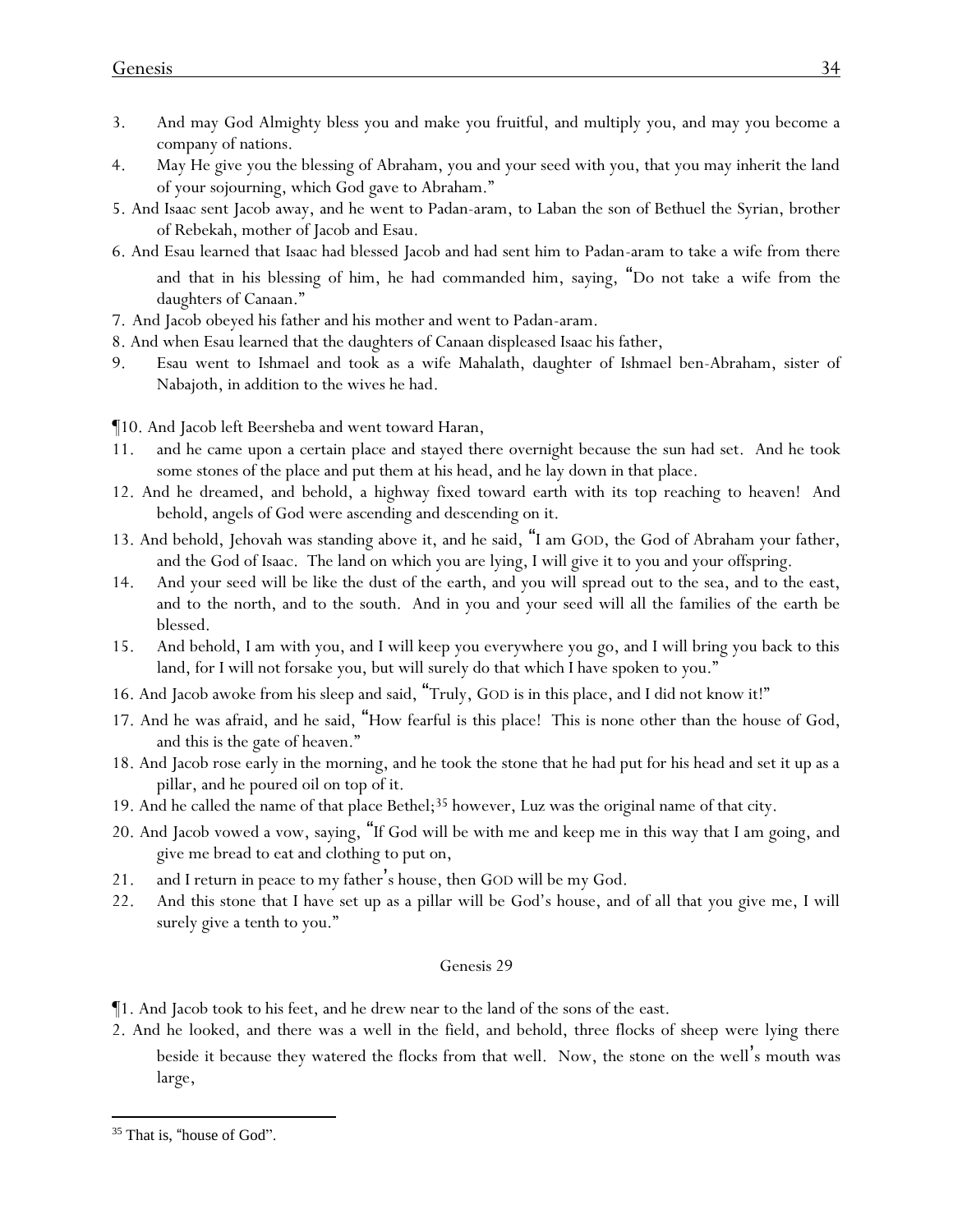- 3. and when all the flocks were gathered to it, they would roll the stone from off the well's mouth and water the sheep, and then return the stone to its place on the well's mouth.
- 4. And Jacob said to them, "My brothers, where are *y*ou from?" And they said, "We are from Haran."
- 5. And he said to them," Do *y*ou know Laban ben-Nahor?" And they said, "We do."
- 6. And he said to them, "Is he well?" And they said, "Yes, and behold, his daughter Rachel is coming with the sheep."
- 7. And he said, "Behold, it is still the middle of the day. Is it not time to gather the cattle? Water the sheep and go feed them."
- 8. And they said, "We cannot until all the flocks are gathered, and then they roll the stone from the well's mouth, and we water the sheep."
- 9. He was still talking to them when Rachel came with the sheep which belonged to her father, for she was a shepherdess.
- 10. And it came to pass when Jacob saw Rachel the daughter of Laban, his mother's brother, and the sheep of Laban, his mother's brother, that Jacob came near and rolled the stone from the mouth of the well and watered the sheep of Laban, his mother's brother.
- 11. And Jacob kissed Rachel, and he lifted up his voice and wept.
- 12. And Jacob told Rachel that he was her father's kinsman and that he was the son of Rebekah, and she ran and told her father.
- 13. And it came to pass when Laban heard the report about Jacob, his sister's son, that he ran to meet him, and he embraced him, and kissed him, and he took him to his house. Then, he recounted to Laban all these events.
- 14. And Laban said to him, "Truly, you are my bone and my flesh." And he stayed with him a month.
- 15. And Laban said to Jacob, "Because you are my kinsman, should you serve me for nothing? Tell me what your wages will be."
- 16. And Laban had two daughters; the name of the older was Leah, and the name of the younger was Rachel.
- 17. And Leah's eyes were weak, but Rachel was beautiful in form and beautiful to look at.
- 18. And Jacob loved Rachel, and he said, "I will work for you seven years for Rachel, your younger daughter."
- 19. And Laban said, "It is better that I give her to you than to give her to another man. Abide with me."
- 20. And Jacob served seven years for Rachel, but they were like a few days in his eyes because of his love for her.
- 21. Then Jacob said to Laban, "Give me my wife, for my days are fulfilled, and let me go in to her."
- 22. And Laban gathered all the men of that place and made a feast.
- 23. And it came to pass in the evening that he took his daughter Leah and brought her to him. And he went in to her.
- 24. And Laban gave Zilpah, his slave-girl, to his daughter Leah for a slave.
- 25. And it came to pass in the morning, behold, it was Leah! And he said to Laban, "What is this that you've done to me? Didn't I labor for you for Rachel? Now, why have you deceived me?"
- 26. And Laban said, "It is not done that way in our country, to give the younger before the firstborn.
- 27. Finish out this one's week, and then we will also give you this one for the work which you will do for me yet another seven years."
- 28. And Jacob did so, and he finished her week, and then he gave him Rachel his daughter for a wife.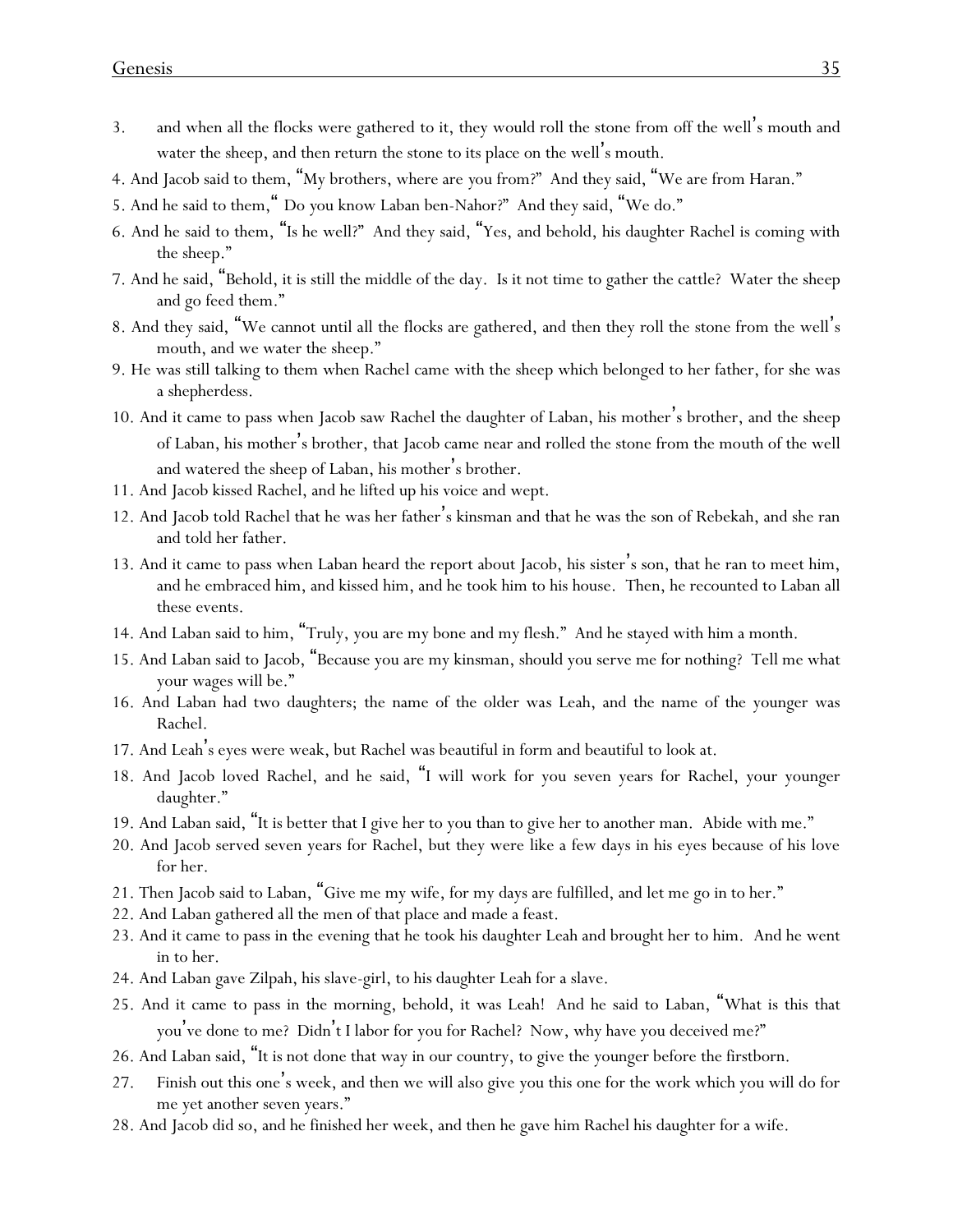- 29. And Laban gave his slave-girl Bilhah to his daughter Rachel for a slave.
- 30. And he went in to Rachel also, and he loved Rachel more than Leah. And he worked for him yet another seven years.
- 31. And when Jehovah saw that Leah was hated, He opened her womb, but Rachel was barren.
- 32. And Leah conceived and bore a son, and she called his name Reuben,<sup>36</sup> for she said, "GOD looked on my humiliation; surely, now my husband will love me."
- 33. And she conceived again and bore a son, and said, "Surely, GOD has heard that I am hated and has given me this one, too." And she called his name Simeon.<sup>37</sup>
- 34. And she conceived again and bore a son, and said, "Now, this time my husband will be joined to me because I have borne him three sons." Therefore, his name was called Levi.<sup>38</sup>
- 35. And she conceived again and bore a son, and she said, "Now I will praise GOD." Therefore she called his name Judah.<sup>39</sup> And she ceased bearing.

- ¶1. When Rachel saw that she bore no children for Jacob, Rachel envied her sister. And she said to Jacob, "Give me sons, or else I will die!"
- 2. And Jacob's anger burned against Rachel, and he said, "Am I in God's place, who has kept the fruit of the womb from you?"
- 3. And she said, "Behold, my maidservant Bilhah. Go in to her, and let her bear children upon my knees, and I will have children, too, through her."
- 4. And she gave her handmaid Bilhah to him for a wife. And Jacob went in to her.
- 5. And Bilhah conceived and bore a son for Jacob.
- 6. And Rachel said, "God has judged me, and he has also heard my voice and has given me a son." Therefore, she called his name Dan.<sup>40</sup>
- 7. And Bilhah, Rachel's handmaid, conceived again and bore a second son for Jacob.
- 8. And Rachel said, "Mighty struggles have I struggled against my sister, and I have prevailed." And she called his name Naphtali.<sup>41</sup>
- 9. When Leah saw that she had ceased from bearing, she took Zilpah her handmaid and gave her to Jacob for a wife.
- 10. And Zilpah, Leah's handmaid, bore a son for Jacob.
- 11. And Leah said, "A troop!" And she called his name Gad.<sup>42</sup>
- 12. And Zilpah, Leah's handmaid, bore a second son for Jacob.
- 13. And Leah said, "In my happiness, daughters will call me happy." So she called his name Asher.<sup>43</sup>
- 14. And Reuben went out in the days of the wheat harvest, and he found mandrakes in the field and brought
	- them to Leah his mother. And Rachel said to Leah, "Please give me some of your son's mandrakes."

<sup>36</sup> That is, "Behold, a son!"

<sup>37</sup> That is, "heard".

<sup>38</sup> That is, "joined".

<sup>39</sup> That is, "praise".

<sup>40</sup> That is, "judge".

<sup>41</sup> That is, "my struggle".

<sup>42</sup> Meaning uncertain.

<sup>43</sup> That is, "happy" or "blessed".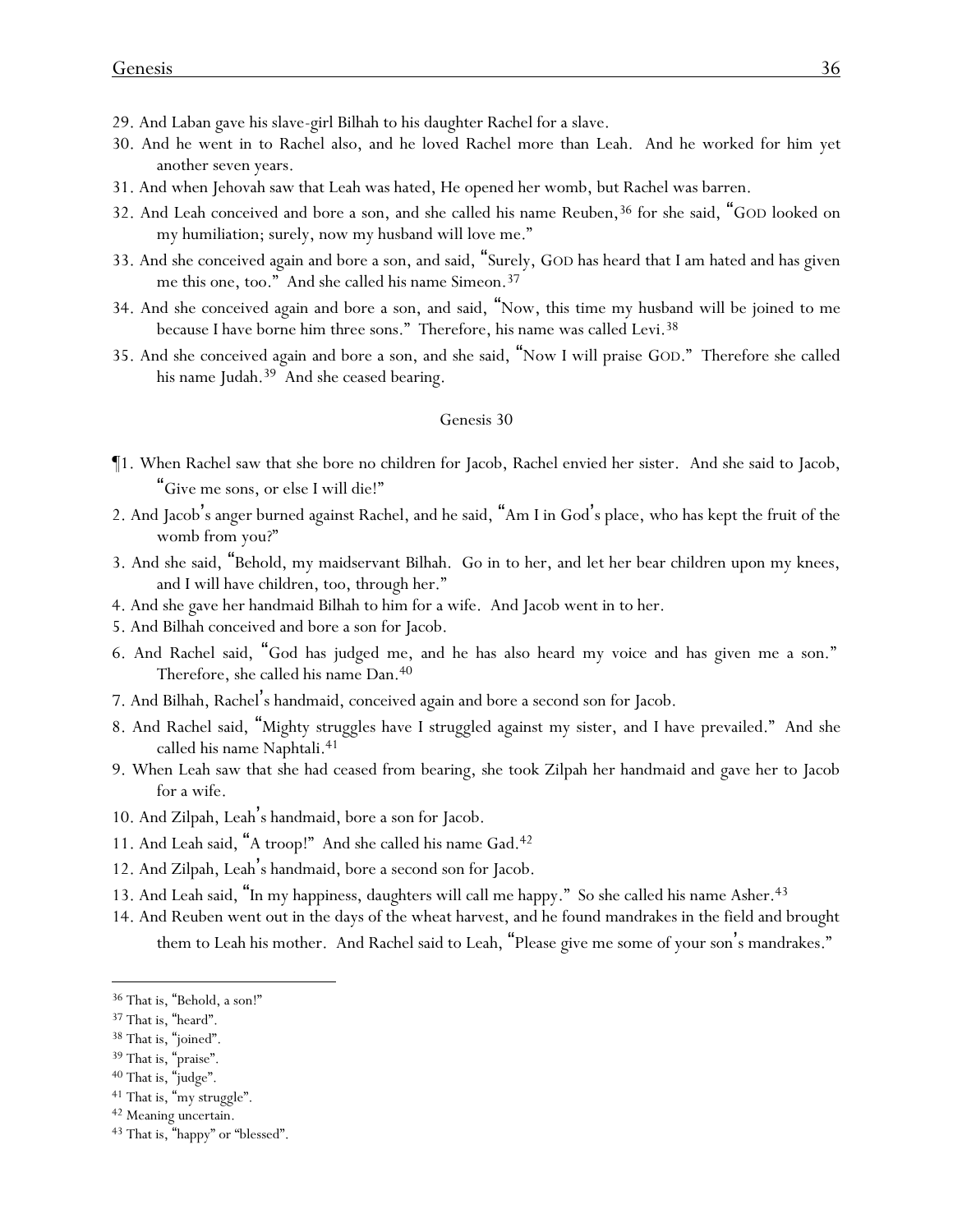- 15. But she said to her, "Is it a small thing for you to take my husband? And you would take my son's mandrakes, too?" And Rachel said, "Then, he will lie with you tonight for your son 's mandrakes."
- 16. And Jacob came from the field in the evening, and Leah went out to meet him and said, "You must come in to me because I have hired you with my son's mandrakes." And he lay with her that night.
- 17. And God heard Leah, and she conceived and bore a fifth son for Jacob.
- 18. And Leah said, "God gave me my hire when I gave my handmaid to my husband." And she called his name Issachar.<sup>44</sup>
- 19. And Leah conceived again, and she bore a sixth son for Jacob.
- 20. And Leah said, "God has given me a good gift. Now my husband will honor me because I have borne him six sons." And she called his name Zebulun.<sup>45</sup>
- 21. Afterwards, she bore a daughter and called her name Dinah.
- 22. Then God remembered Rachel, and God heard her and opened her womb.
- 23. And she conceived and bore a son, and she said, "God has taken away my reproach."
- 24. And she called his name Joseph,<sup>46</sup> saying, "May GOD add to me another son."
- 25. And it came to pass when Rachel bore Joseph that Jacob said to Laban, "Send me away, that I may go to my own place and to my own land.
- 26. Give me my wives and my children for whom I have served you, and let me go, for you know my service with which I served you."
- 27. And Laban said to him, "If I have now found favor in your eyes, *stay.* I have learned by divination that GOD has blessed me for your sake."

¶28. And so, he said, "Tell me your wages, and I will give it."

- 29. Then he said to him, "You know how I have served you and what your livestock has become with me.
- 30. For you had little before I came, but it has increased greatly, and GOD has blessed you because of my coming. And now, when will I provide for my own household?"
- 31. And he said, "What shall I give you?" And Jacob said, "You will give me nothing. If you will do this thing for me, I will again tend and watch over your flock.
- 32. I will pass through all your flock today, taking from it all the speckled and spotted sheep, and all the dark ones among the sheep, and the spotted and speckled among the rams. And this will be my pay.
- 33. And tomorrow, when you come to see about my wages, my righteousness will answer for me. Any that are not speckled and spotted among the ewes and dark among the sheep will be as stolen if it is with me."
- 34. And Laban said, "Good. Let it be as you say."
- 35. And that day, he removed the striped and spotted he-goats and all the speckled and spotted she-goats, every one that had some white in it, and every dark one among the lambs, and he gave them to his sons.
- 36. Then he put a three-day journey between himself and Jacob, and Jacob tended what was left of Laban's flocks.
- ¶37. And Jacob took green sticks of poplar, almond, and plane-trees, and he peeled white strips in them, exposing the white that was on the sticks.

<sup>44</sup> That is, "hire" or "wages".

<sup>45</sup> That is, "honor".

<sup>46</sup> That is, "added".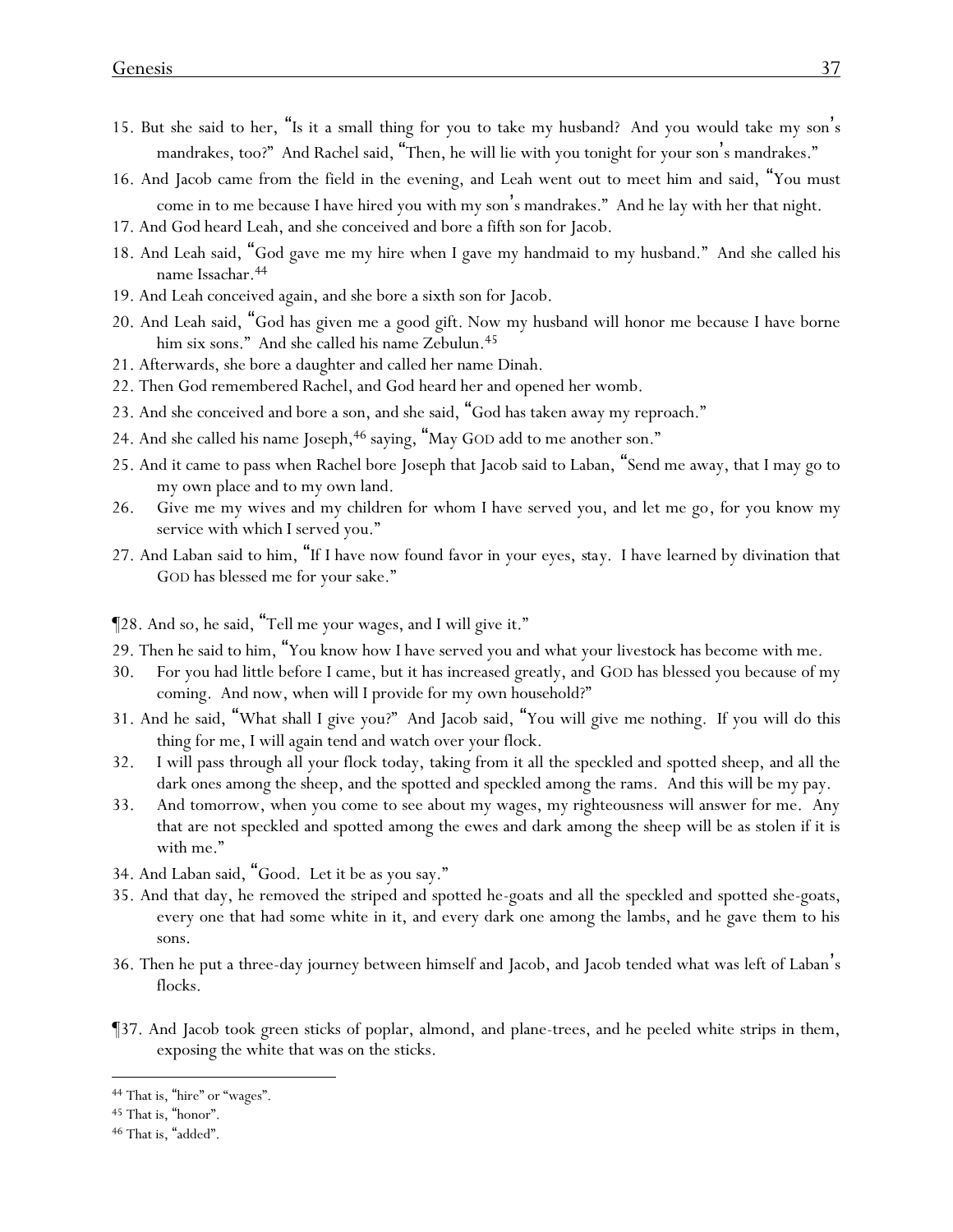- 38. And he placed the sticks that he had peeled in front of the flocks, by the gutters of the watering troughs where the flocks came to drink, and they were in heat when they came to drink.
- 39. And the flocks conceived before the sticks, and the flocks bore striped, speckled, and spotted offspring.
- 40. And Jacob separated the lambs, and set the faces of the flock toward the striped and all the dark in Laban's flock. And he put his own flocks by themselves, and did not put them with Laban's flock.
- 41. And it came to pass when all the strong of the flocks were in heat, Jacob placed the sticks in front of the flocks at the troughs, that they might conceive before the sticks.
- 42. But he did not set them before the weaker flocks. So the weak were Laban's, and the strong were Jacob's.
- 43. And the man increased very greatly, and he had many flocks, and male and female slaves, and camels, and donkeys.

- ¶1. And he heard the words of Laban's sons, saying, "Jacob has taken everything that was our father's, and he has gotten all this abundance from what our father had."
- 2. And Jacob observed the face of Laban, and behold, it was not with him as it was previously.
- 3. And Jehovah said to Jacob, "Return to the land of your fathers and to your kindred, and I will be with you."
- 4. And Jacob sent for Rachel and Leah and called them to the field, to his flocks.
- 5. And he said to them, "I have been noticing the face of *y*our father, that it is not toward me as it used to be, but the God of my father has been with me.
- 6. And *y*ou *y*ourselves know that I have served *y*our father with all my strength,
- 7. and *y*our father has deceived me and has changed my wages ten times, but God did not allow him to hurt me.
- 8. If he said, 'The speckled will be your wages, 'then all the flocks bore speckled. Then if he said, 'The striped will be your wages, 'all the flocks bore striped.
- 9. So, God has taken away *y*our father's livestock and has given them to me.
- 10. And it came to pass that when the flock was in heat, I lifted up my eyes and saw in a dream, and behold, the rams that were mounting the flock were striped, speckled, and spotted.
- 11. And an angel of God said to me in the dream, 'Jacob.' And I said, 'Here I am. '
- 12. And he said, 'Lift up your eyes now and look. All the rams that go up to the flock are striped, speckled, and spotted, for I have seen all that Laban is doing to you.
- 13. I am the God of Bethel where you anointed the pillar, where you made a vow to me. Now, rise up, leave this land, and return to the land of your kindred.'"
- 14. And Rachel and Leah answered and said to him, "Is there any longer a portion or an inheritance for us in our father's house?
- 15. Are we not counted as strangers to him? For he has sold us and has completely devoured our money also.
- 16. For all the riches that God has taken away from our father is for us and our sons. Now then, do all that God has said to you."
- 17. And Jacob arose and set his sons and his wives onto the camels.
- 18. And he led away all his livestock and all his goods that he had acquired, the property of livestock that he had acquired in Padan-aram, to go to his father Isaac in the land of Canaan.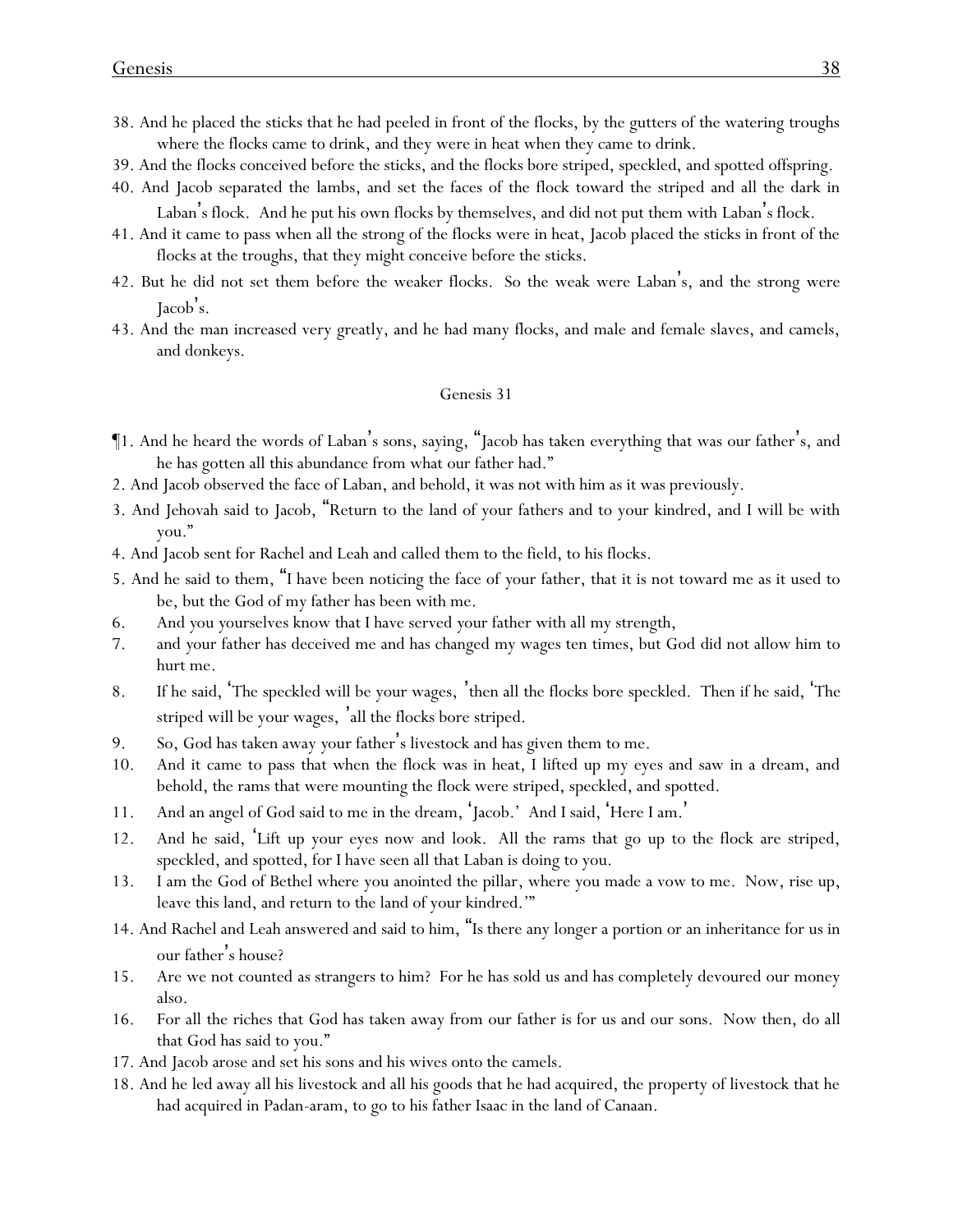- 19. And when Laban went to sheer his sheep, Rachel stole the teraphim $47$  that were her father's.
- 20. And Jacob deceived Laban the Syrian, in that he did not tell him that he was leaving.
- 21. And he left with everything he had, and he rose up, and crossed over the river, and set his face toward Mount Gilead.
- 22. And on the third day, it was reported to Laban that Jacob had fled.
- 23. And he took his kinsmen with him, and he pursued him on the road for seven days. And he overtook him at Mount Gilead.
- 24. And God came to Laban the Syria in a dream at night, and He said to him, "You beware, that you speak neither good nor bad to Jacob!"
- 25. And Laban caught up with Jacob, and Jacob had pitched his tent on the mountain, and Laban camped on Mount Gilead with his kinsmen.
- 26. And Laban said to Jacob, "What have you done? You deceived me and led my daughters away like captives of the sword!
- 27. Why did you secretly flee and deceive me? And you did not tell me, so that I could send you away with rejoicing, with songs, with timbrel and lyre.
- 28. And you did not let me kiss my sons and my daughters! You have now acted foolishly in so doing!
- 29. It is in my power to do *y*ou harm, but the God of *y*our father spoke to me last night, saying, 'Be careful not to speak good or bad to Jacob.'
- 30. So now, though you must go because you yearn so much for your father's house, why have you stolen my gods?"
- 31. And Jacob answered and said to Laban, "*I left* because I was afraid, for I thought you might take your daughters away from me by force.
- 32. And with whomever you find your gods, let him not live! Before our kinsmen, point out what is yours with me, and take it!" (But Jacob did not know that Rachel had stolen them.)
- 33. And Laban went into Jacob's tent, and into Leah's tent, and into the tent of the two handmaidens, but he found nothing. And when he came out of Leah's tent, he went into Rachel's tent.
- 34. Now, Rachel had taken the teraphim, and she had put them in the camel's saddlebag and was sitting on them. And Laban felt around throughout the tent, but he found nothing.
- 35. Then she said to her father, "Do not let it be displeasing in the eyes of my lord that I am not able to rise up in your presence, for the way of women is upon me." So, Laban searched but could not find the teraphim.
- 36. Then Jacob grew hot and contended with Laban, and Jacob answered Laban, saying, "What is my transgression, or what is my sin that you have so hotly pursued after me?
- 37. You have groped through all my stuff! What of anything from your house have you found? Set it here, before my kinsmen and your kinsmen, and let them judge between the two of us!
- 38. These twenty years I was with you. Your ewes and your goats were not barren, and I did not eat the rams of your flock.
- 39. I did not bring a torn animal to you; I bore the loss of it. You exacted it of me, whether stolen by day or stolen by night.
- 40. *This is how* I lived. By day, drought consumed me, and by night, the cold; and sleep fled from my eyes.
- 41. This is how it was for me twenty years in your house. I served you fourteen years for your two daughters, and six years for your flock. And you changed my wages ten times!

<sup>47</sup> That is, "household idols".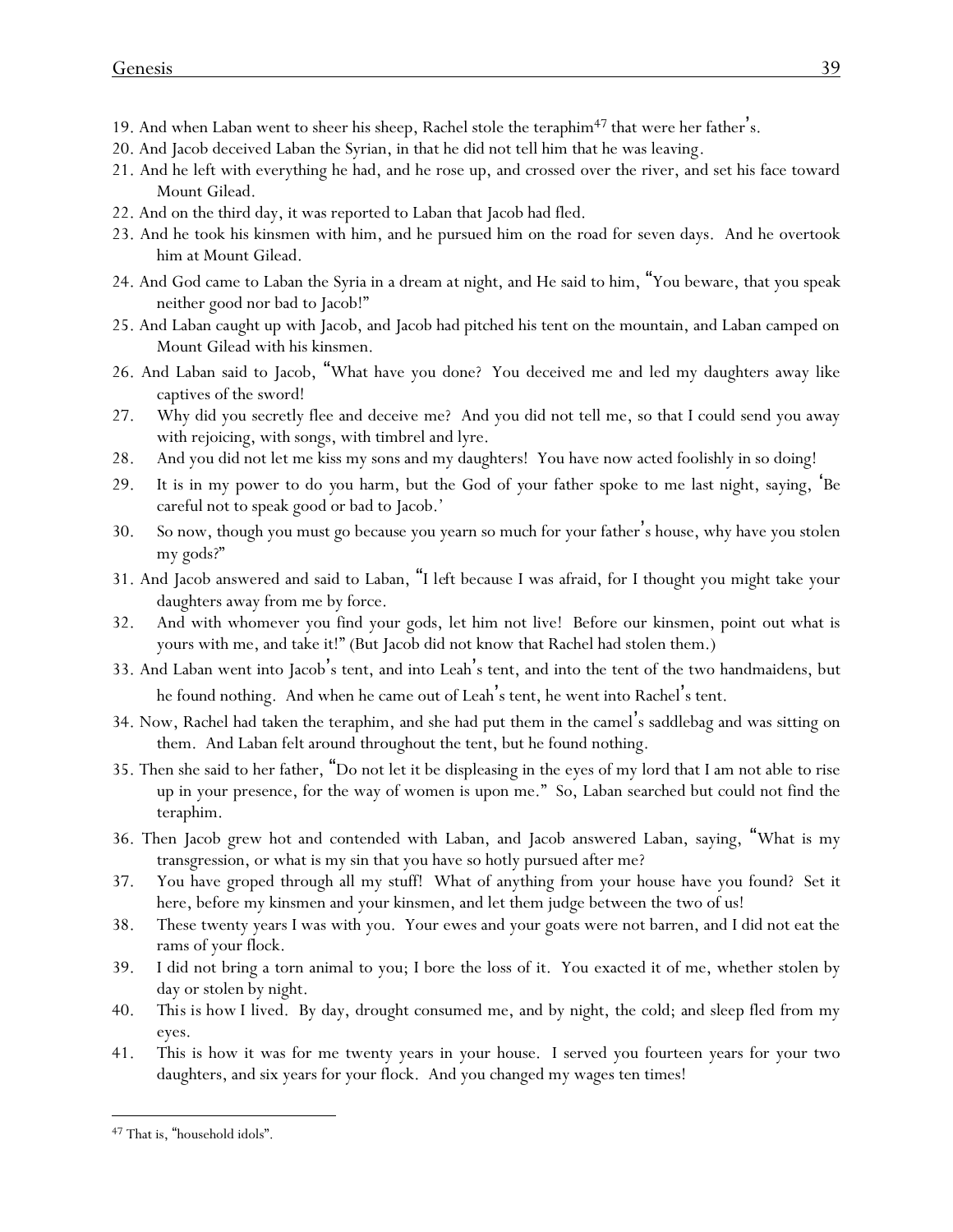- 42. If the God of my father, the God of Abraham and the Fear of Isaac, had not been with me, you would have now sent me away with nothing. God saw my abuse and the toil of my hands, and he rebuked *you* last night."
- 43. Then Laban answered and said to Jacob, "These daughters are my daughters! And these children are my children! And these flocks are my flocks! Everything you are looking at belongs to me! And my daughters, what can I do for them today, or for their children whom they bore?
- 44. So now, come, and you and I will make a covenant, and it will be for a witness between me and you."
- 45. And Jacob took a stone and set it up as a pillar.
- 46. And Jacob told his kinsmen to gather up stones, and they took stones and made a heap, and they ate there on the pile of stones.
- 47. And Laban called it, "Mound of Witness" *in his language*, <sup>48</sup> and Jacob called it, "Mound of Witness" *in his own tongue*. 49
- 48. And Laban said, "Today this mound is witness between me and you." In this, *Laban* called it Mound of Witness *in Jacob* '*s tongue,*
- 49. and Mizpah,<sup>50</sup> for he said, "GOD keep watch between me and you while we are out of each other's sight.
- 50. If you afflict my daughters, or if you take wives other than my daughters no man is with us See! God is witness between me and you."
- 51. And Laban said to Jacob, "Behold this mound, and behold this pillar which I have heaped up between me and you.
- 52. This mound is witness, and this pillar is witness, that I will not go past this mound to you and that you will not come past this mound and this pillar to me, for evil.
- 53. The gods of Abraham and the gods of Nahor, the gods of their father, judge between us!" But Jacob swore by the Fear of his father Isaac.
- 54. And Jacob offered a sacrifice on the mountain, and he invited his kinsmen to eat bread, and they ate bread, and they lodged on the mountain that night.
- 55. And Laban rose up early in the morning, and he kissed his sons and his daughters, and blessed them. Then Laban left and returned to his own place.

- ¶1. And Jacob went on his way, and angels of God met him.
- 2. And when Jacob saw them, he said, "This is the camp of God!" And he called the name of that place Mahanaim.<sup>51</sup>
- ¶3. And Jacob sent messengers ahead of him to Esau his brother, to the land of Seir, the country of Edom.
- 4. And he commanded them, saying, "Thus say to my lord, to Esau, 'Thus says your servant Jacob: I have sojourned with Laban and stayed there until now.
- 5. And I have oxen and donkeys, sheep, servants and maidservants, and I have sent to tell my lord, to find favor in your eyes.'"

<sup>50</sup> "That is, "watching".

<sup>48</sup> Jegar-sahadutha.

<sup>49</sup> Galeed.

<sup>&</sup>lt;sup>51</sup> That is, "two camps".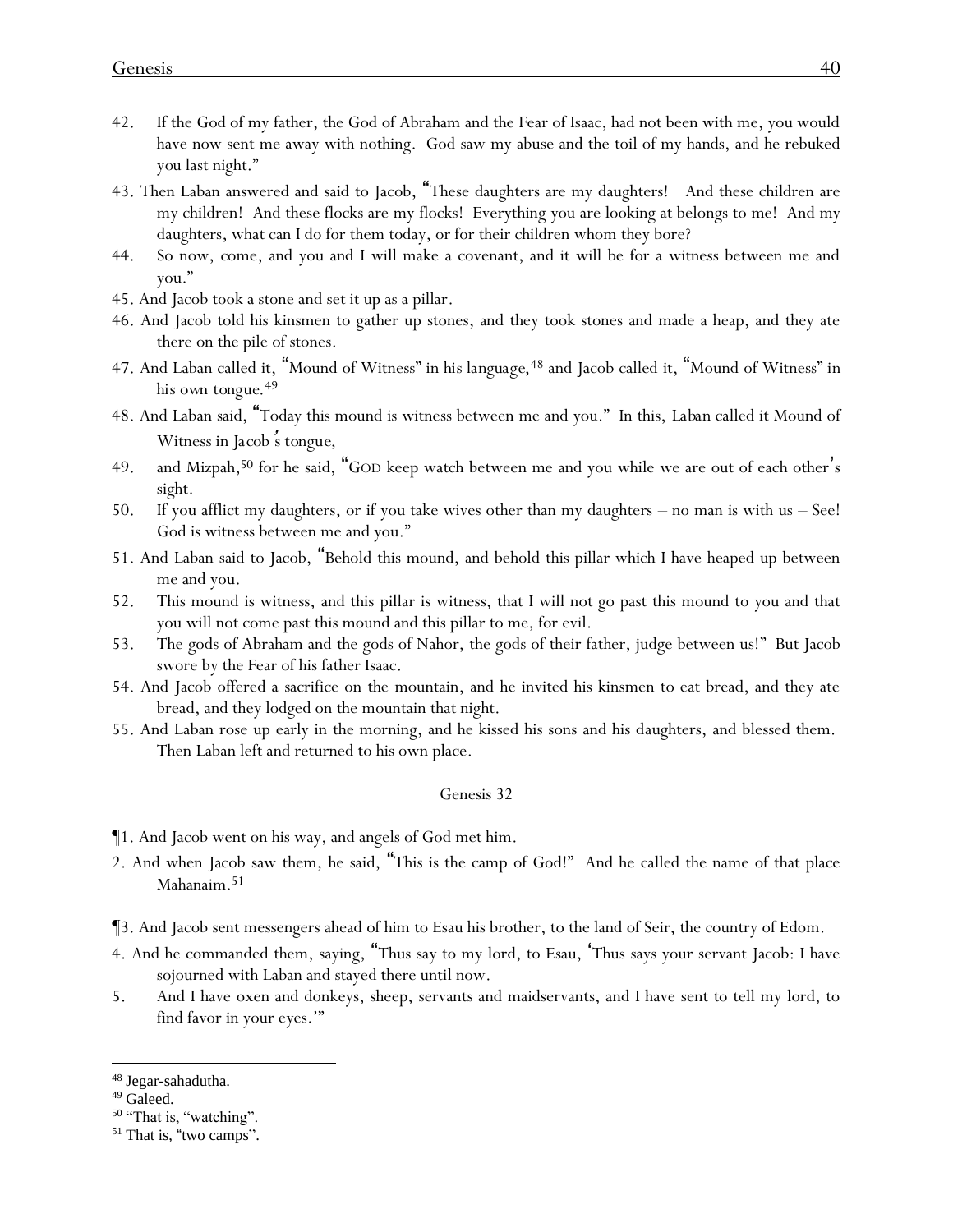- 6. And the messengers returned to Jacob, saying, "We came to your brother Esau, and he is also coming to meet you, and four hundred men with him."
- 7. And Jacob was very afraid and distressed, and he divided the people that were with him, and the flocks and the cattle and the camels, into two camps.
- 8. For he thought, "If Esau comes to the one camp and strikes it, then the remaining camp will escape."
- 9. Then Jacob said, "O God of my father Abraham, and God of my father Isaac, the GOD who said to me, 'Return to your land and to your kindred, and I will deal well with you. '
- 10. I am not worthy of any of the mercies or any of the truth that you have shown to your servant, for with my staff, I crossed over this Jordan, and now I have become two camps.
- 11. Save me, I pray, from the hand of my brother, from the hand of Esau, because I fear him, lest he come and attack me, and mother with children.
- 12. And you said, 'I will surely do good to you and will make your seed like the sand of the sea, which cannot be counted for multitude.'"
- 13. And he stayed there that night, and he took a gift for Esau his brother from what had come into his hand:
- 14. two hundred she-goats, twenty he-goats, two hundred ewes, twenty rams,
- 15. thirty suckling camels and their colts, forty cows and ten bulls, twenty she-asses and ten foals.
- 16. And he gave them to his servants, each drove by itself. And he said to his servants, "Cross over before me, and keep a space between each drove."
- 17. And he commanded the first, saying, "When Esau my brother meets you and asks you, saying, 'Who do you belong to? 'and 'Where are you going? 'and 'Whose are these before you? '
- 18. then you will say, 'They are your servant Jacob's; it is a gift sent to my lord Esau. And behold, he is also behind us.'"
- 19. And he commanded also the second and the third, even all who walked behind the droves, saying, "*Y*ou will speak the same thing to Esau when *y*ou find him.
- 20. *Y*ou will also say, 'Behold, your servant Jacob is behind us.'" (Because he thought, "I will appease him with the gift going ahead of me. And afterwards, I will see his face, and perhaps he will accept me.")
- 21. And the gift passed on before him, and he remained that night in the camp.
- 22. And he rose up that night and took his two wives, and his two maidservants, and his eleven sons, and he crossed over Jabbok Ford.
- 23. And he took them and sent them over the river, and he sent his possessions over.
- 24. And Jacob was left by himself, and a man wrestled with him until dawn.
- 25. And he saw that he was not overcoming him, so he struck his hip-socket, and he dislocated Jacob's hipsocket while he was wrestling with him.
- 26. And he said, "Let me go, for the dawn has come!" But he said, "I will not let you go unless you bless me!"
- 27. Then he said to him, "What is your name?" And he said, "Jacob".
- 28. And he said, "Your name will no longer be called Jacob, but Israel, <sup>52</sup> because you have persevered with God and with men, and have prevailed."
- 29. And Jacob asked and said, "I pray you, tell me your name." And he said, "Why do you ask for my name?" And he blessed him there.

<sup>52</sup> That is, "He perseveres with God."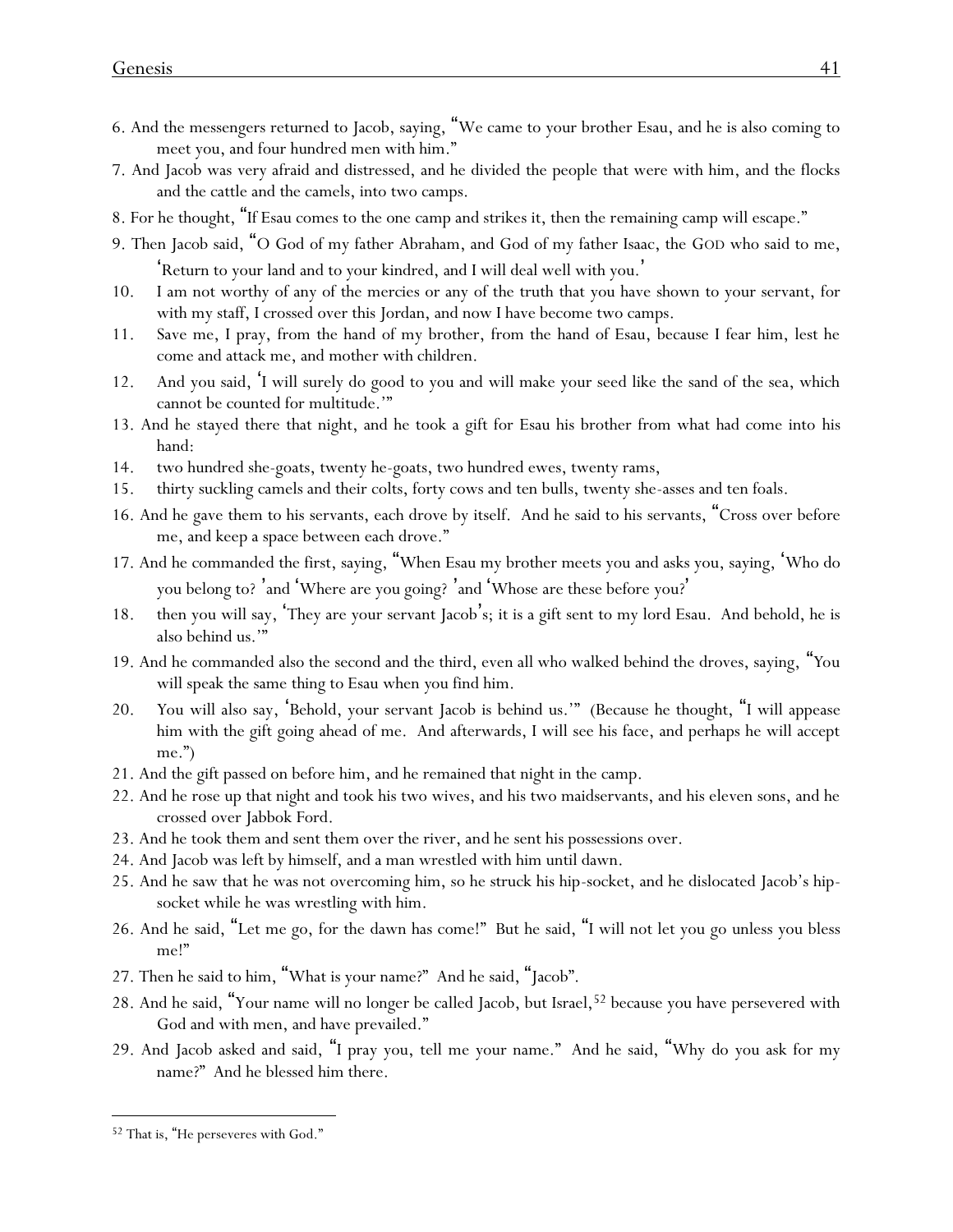- 30. And Jacob called the name of the place Penuel<sup>53</sup> because *he said,*" I have seen God face to face, yet my life was spared."
- 31. And the sun rose over him as he left Penuel, and he was limping because of his hip.
- 32. For this reason, the children of Israel, to this day, do not eat the thigh sinew that is on the hip-socket, because he struck Jacob's hip-socket on the thigh sinew.

- 1. And Jacob lifted up his eyes and looked, and behold, Esau was coming, and four hundred men with him. And he divided the children among Leah and Rachel and the two maidservants.
- 2. And he put the maidservants and their children at the front, then Leah and her children, and after them, Rachel and Joseph.
- 3. And he passed over before them, and he bowed himself to the ground seven times until he came near his brother.
- 4. And Esau ran to meet him, and he hugged him, and he fell on his neck and kissed him, and they wept.
- 5. And he lifted up his eyes and saw the women and the children, and he said, "Whose are these? Yours?" And he said, "The children with which God has favored your servant."
- 6. And the maidservants drew near, they and their children, and they bowed themselves.
- 7. And Leah and her children also drew near, and they bowed themselves. Then, Joseph and Rachel drew near and bowed themselves.
- 8. And he said, "Whose is all this company that I met? Yours?" And he said, "These are to find favor in the eyes of my lord!"
- 9. And Esau said, "I have much, my brother; keep what is yours for yourself."
- 10. And Jacob said, "No, I beg you! If it be that I have found favor in your eyes, take my gift from my hand because I have seen your face, as seeing the face of God, and you are pleased with me.
- 11. Take now my blessing that was brought to you because God has shown me favor and because I have all *I need*." And he urged him, and he took it.
- 12. And he said, "Let us break camp and leave, and let me go before you."
- 13. And he said to him, "My lord knows the children are tender, and the flocks and the herds that are with me are nursing. And if they drive them too hard in one day, all the flocks will die.
- 14. Please, let my lord pass over before his servant, and let me travel more slowly at the pace of the cattle before me and at the pace of the children until I come to my lord in Seir."
- 15. And Esau said, "If you permit me, I will leave some of the people with you who are with me." And he said, "Why is this? Let me find favor in my lord's eyes."
- 16. And Esau headed back that day on his way to Seir.
- 17. But Jacob set out for Succoth. And he built himself a house, and he made shelters for his cattle, for which reason he named the place Succoth.<sup>54</sup>
- ¶18. And Jacob came safely to the city of Shechem, which is in the land of Canaan, as he travelled from Padan-aram. And he camped before the city.
- 19. And he purchased the part of the field where he pitched his tent from the sons of Hamor, Shechem's father, for one hundred pieces of money.

<sup>53</sup> That is, "face of God".

<sup>54</sup> That is, "shelters".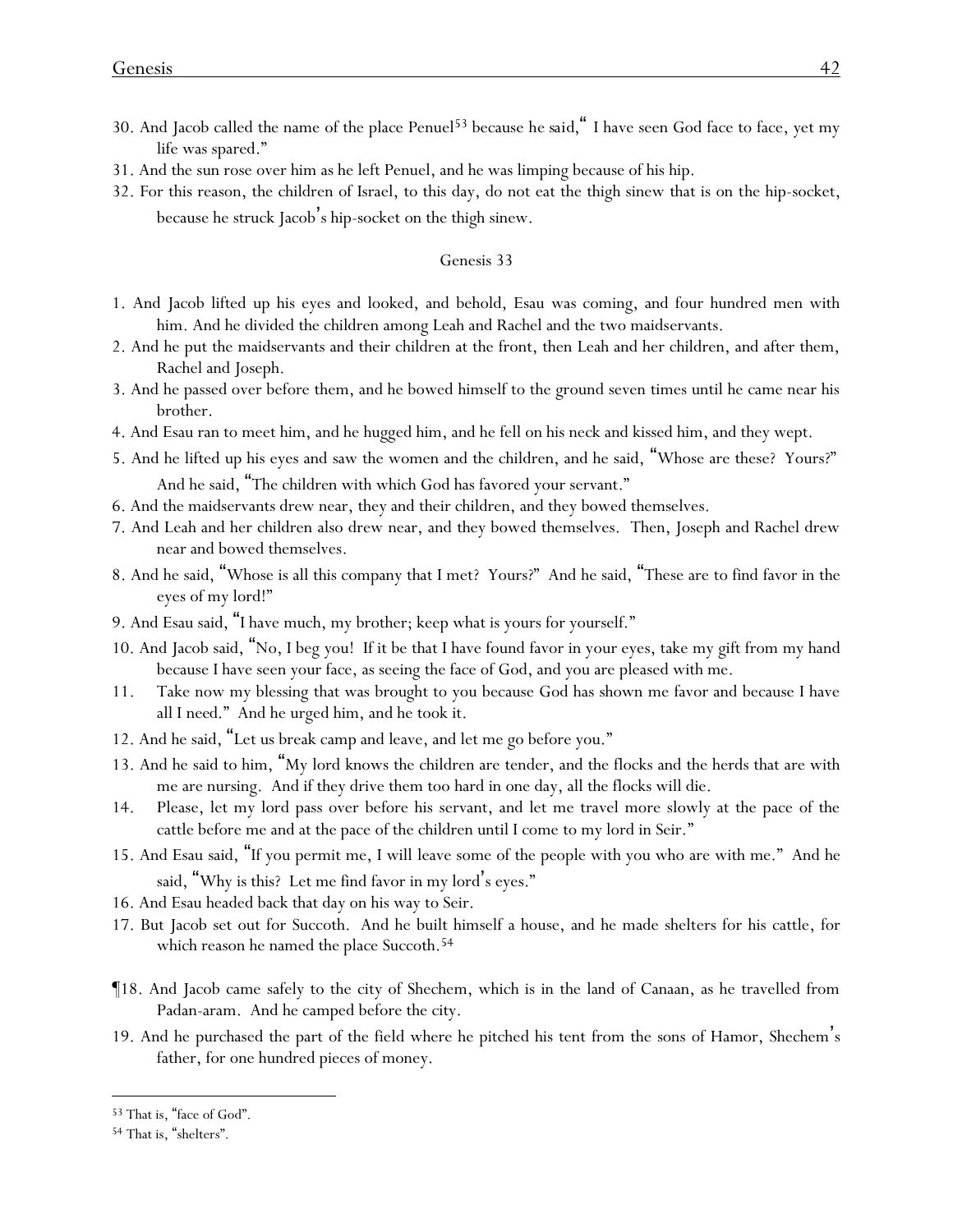20. And there he erected an altar, and he called it, El-Elohe-Israel.<sup>55</sup>

- ¶1. And Dinah, the daughter of Leah, whom she bore to Jacob, went out to see the daughters of the land.
- 2. And Shechem ben-Hamor the Hivite, prince of the land, saw her. And he took her, and lay with her, and defiled her.
- 3. But his soul clung to Dinah, the daughter of Jacob, and he loved the girl and spoke kindly to her.
- 4. And Shechem spoke to Hamor, his father, saying, "Get me this girl for a wife."
- 5. And Jacob heard that he had defiled Dinah, his daughter, but his sons were with his cattle in the field; so, Jacob held his peace until they came in.
- 6. And Hamor, the father of Shechem, went out to Jacob to talk with him.
- 7. And Jacob's sons came in from the field when they heard it*,* and the men were grieved and very angry because he had committed a disgraceful act against Israel, to lie with the daughter of Jacob. For such is not done.
- 8. And Hamor spoke with them, saying, "My son Shechem has set his heart on *y*our daughter. If *y*ou will, give her to him for a wife.
- 9. Make marriages with us! Give us *y*our daughters, and take our daughters for *y*ourselves*,*
- 10. and live among us. The land is before *y*ou; live and do business in it, and acquire possessions in it."
- 11. Then Shechem said to her father and to her brothers, "Let me find favor in *y*our eyes. Whatever *y*ou say to me, I will give it.
- 12. Demand of me however much for a bride-price and gift; I will give whatever *y*ou tell me, only give me the girl for a wife."
- 13. And Jacob's sons answered Shechem and Hamor his father deceitfully when they spoke because he had defiled Dinah their sister.
- 14. And they said to them, "We cannot do this thing, to give our sister to a man who is uncircumcised, for to us, that is a disgrace.
- 15. Only on this condition will we consent to *y*ou: if *y*ou become like us, to have every male among *y*ou circumcised.
- 16. Then we will give our daughters to *y*ou and take *y*our daughters for ourselves, and we will dwell among *y*ou, and we will become one people.
- 17. But if *y*ou do not consent to us to be circumcised, then we will take our daughter and be gone."
- 18. And their words were good in the eyes of Hamor and in the eyes of Shechem, Hamor's son.
- 19. And the young man did not delay to perform the deed, for he delighted in Jacob's daughter, and he was more honorable than any of his father's house.
- 20. And Hamor and his son Shechem went to the gate of their city, and they spoke to the men of their city, saying,
- 21. "These men are peaceably disposed toward us. Let them dwell in the land and trade in it, for, behold, the land is large enough for them. Let us take their daughters as wives for us and give our daughters to them.
- 22. But the men will consent to us, to dwell among us and become one people, only on this condition, that every male among us be circumcised as they are circumcised.

<sup>55</sup> That is, "God, the God of Israel".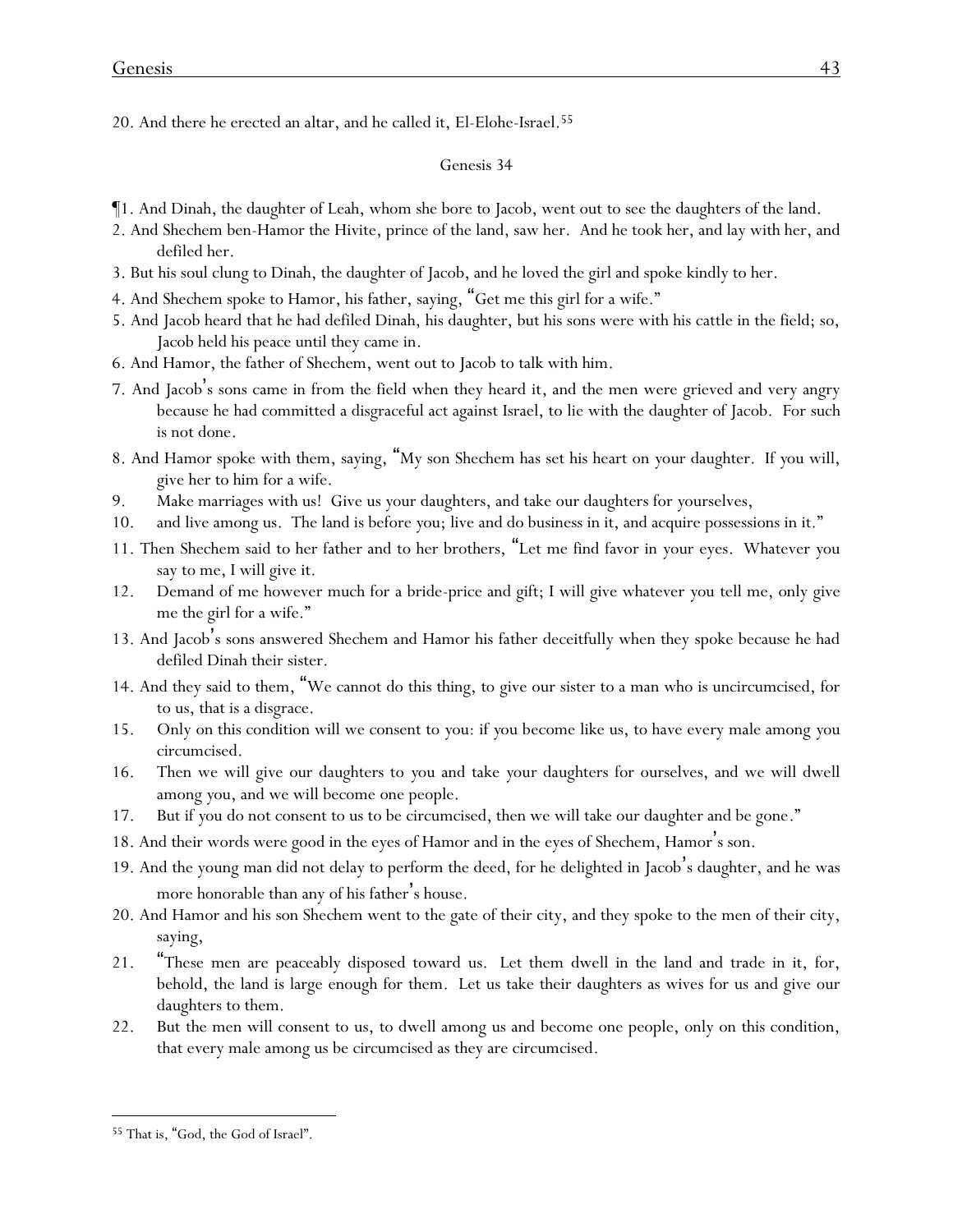- 23. Their cattle, and their property, and all their livestock won't they be ours? Only, let us consent to them, and let them dwell among us."
- 24. And they consented to Hamor and Shechem his son, everyone who went out at the gate of his city. And every male was circumcised, all who went out at the gate of his city.
- 25. And it came to pass on the third day, while they were still in pain, that two sons of Jacob, Simeon and Levi, Dinah's brothers, took each his sword, and they came into the city boldly and killed every male.
- 26. And they killed Hamor and Shechem his son with the edge of the sword. And they took Dinah out of the house of Shechem and left.
- 27. The sons of Jacob went in upon the slain and looted the city because they had defiled their sister.
- 28. They took their flocks, and their herds, and their asses, and whatever was in the city, and whatever was in the field,
- 29. even all their wealth, and they took captive all their children and their women, and they took as spoil anyone else who was in the house.
- 30. And Jacob said to Simeon and Levi, "*Y*ou have caused me trouble, to make me stink to the inhabitant of the land, the Canaanites and the Perizzites – and I, being just a few men! They will assemble against me and strike me down, and I and my house will be annihilated."
- 31. But they said, "Should he treat our sister like a harlot?"

- ¶1. And God said to Jacob, "Arise. Go up to Bethel, and dwell there, and make an altar there to the God who appeared to you when you fled from Esau your brother."
- 2. Then Jacob said to his household and to everyone with him, "Get rid of the foreign gods that are among *y*ou! Purify *y*ourselves, and change *y*our clothes,
- 3. and let us arise and go up to Bethel, and I will make an altar there to the God who answered me in the day of my distress and was with me in the journey that I took."
- 4. And they gave Jacob all the foreign gods that were in their possession and the rings that were in their ears, and Jacob hid them under the terebinth that was near Shechem.
- 5. Then they broke camp, and the terror of God was on the cities that were around them so that they did not pursue after the sons of Jacob.
- 6. And Jacob came to Luz (that is, Bethel), which was in the land of Canaan, he and all the people that were with him.
- 7. And there he built an altar, and he called that place El-Bethel<sup>56</sup> because God revealed Himself to him there when he fled from the face of his brother.
- 8. And Deborah, Rebekah's nurse, died, and she was buried at Bethel underneath the oak, and he named it Alon-baccuth.<sup>57</sup>
- ¶9. And God appeared again to Jacob when he came from Padan-aram, and He blessed him.
- 10. (Now, God had said to him, "Your name is Jacob, but your name will not be Jacob any longer; instead, Israel will be your name." And so, He named him Israel.)
- 11. And God said to him, "I am Almighty God. Be fruitful and multiply. A nation and a company of nations will come from you, and kings will come forth from your loins.

<sup>56</sup> That is, "God of Bethel".

<sup>57</sup> That is, "oak of weeping".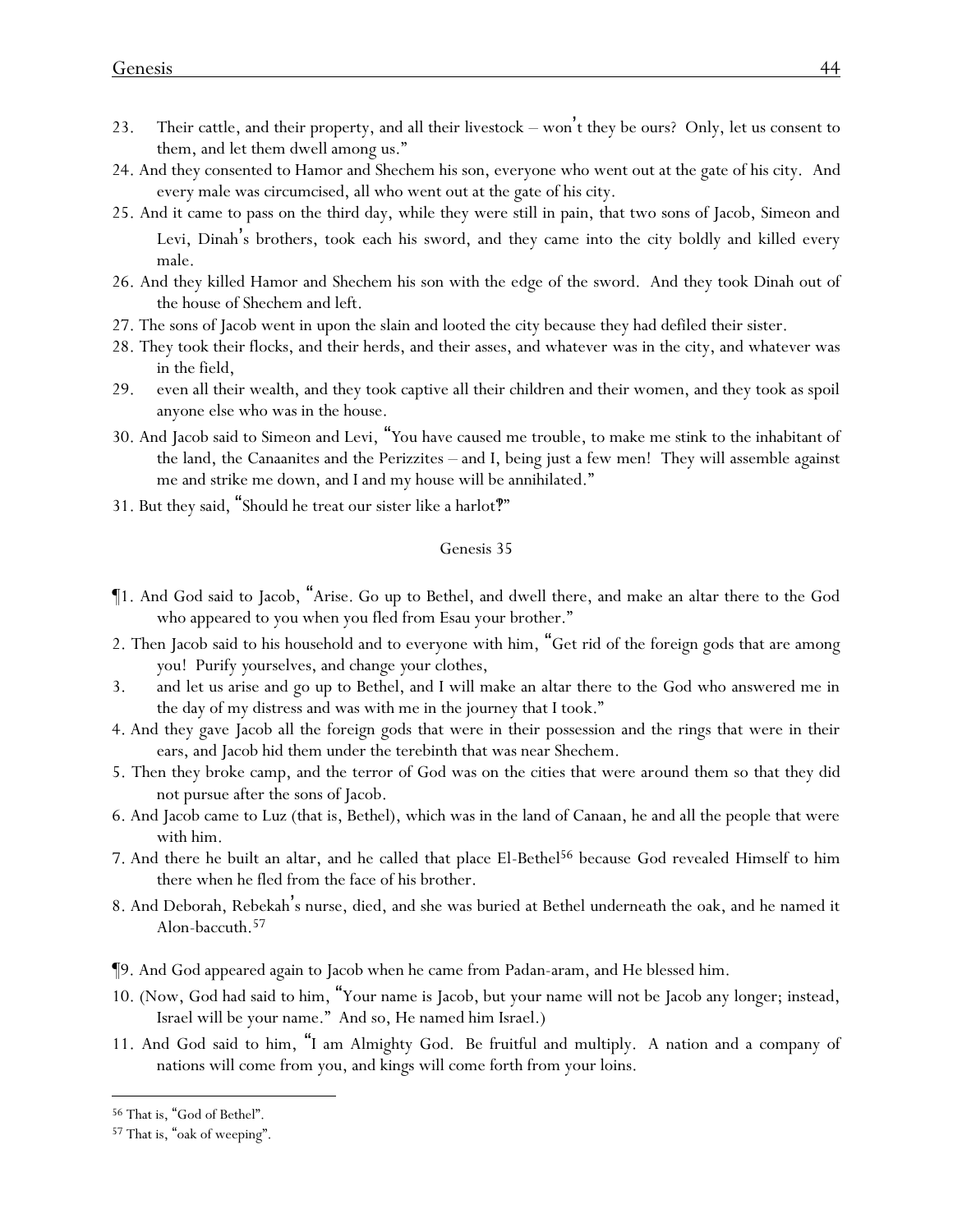- 12. And the land that I gave to Abraham and to Isaac will I give to you, and I will give the land to your seed after you."
- 13. Then God went up from him from the place where He had spoken with him.
- 14. And Jacob set up a pillar at the place where He had spoken with him, a stone pillar. And he poured out a libation on it, and he poured oil on it.
- 15. And Jacob named the place where God spoke with him Bethel.
- 16. And they set out from Bethel, and there was still some distance to go to Ephrath when Rachel went into labor, and she had hard labor.
- 17. And it came to pass when she was in hard labor that the midwife said to her, "Don't be afraid; you have had another son."
- 18. And it came to pass as her soul was departing (for she died), that she named him Benoni.<sup>58</sup> But his father called him Benjamin.<sup>59</sup>
- 19. And Rachel died and was buried along the road to Ephrath, which is Bethlehem.
- 20. And Jacob set up a pillar on her grave, which is the pillar of Rachel's grave to this day.
- 21. And Israel pulled up and pitched his tent beyond Migdol-eder.
- 22. And it came to pass that while Israel dwelt in that area, Reuben came and lay with Bilhah, his father's concubine. And Israel heard about it.

¶Now, there were twelve sons of Jacob.

- 23. The sons of Leah: Reuben, Jacob's firstborn, and then Simeon, and Levi, and Judah, and Issachar, and Zebulun.
- 24. The sons of Rachel: Joseph and Benjamin.
- 25. And the sons of Bilhah, Rachel's handmaid: Dan and Naphtali.
- 26. And the sons of Zilpah, Leah's handmaid: Gad and Asher. These are the sons of Jacob which were born to him in Padan-aram.
- 27. And Jacob came to Isaac, his father, to Mamre, the city of Arbah, which is Hebron, where Abraham and Isaac had sojourned.
- 28. And the days of Isaac were one hundred and eighty years.
- 29. And Isaac yielded up the spirit and died, and he was gathered to his people, old and full of days. And Esau and Jacob, his sons, buried him.

- ¶1. And these are the generations of Esau, that is, Edom:
- 2. Esau took his wives from the daughters of Canaan: Adah, daughter of Elon the Hittite, and Oholibamah, daughter of Anah, daughter of Zibeon the Hivite,
- 3. and Basemath, daughter of Ishmael, sister of Nebajoth.
- 4. And Adah bore Eliphaz to Esau, and Basemath bore Reuel.
- 5. And Oholibamah bore Jeush, and Jalam, and Korah. These are the sons of Esau which were born to him in the land of Canaan.
- 6. And Esau took his wives, and his sons, and his daughters, and all the souls in his household, and his cattle, and all his beasts, and all his possessions that he had acquired in the land of Canaan, and he went to a land away from Jacob his brother.

<sup>58</sup> That is, "son of my idolatry".

<sup>59</sup> That is, "son of my right hand".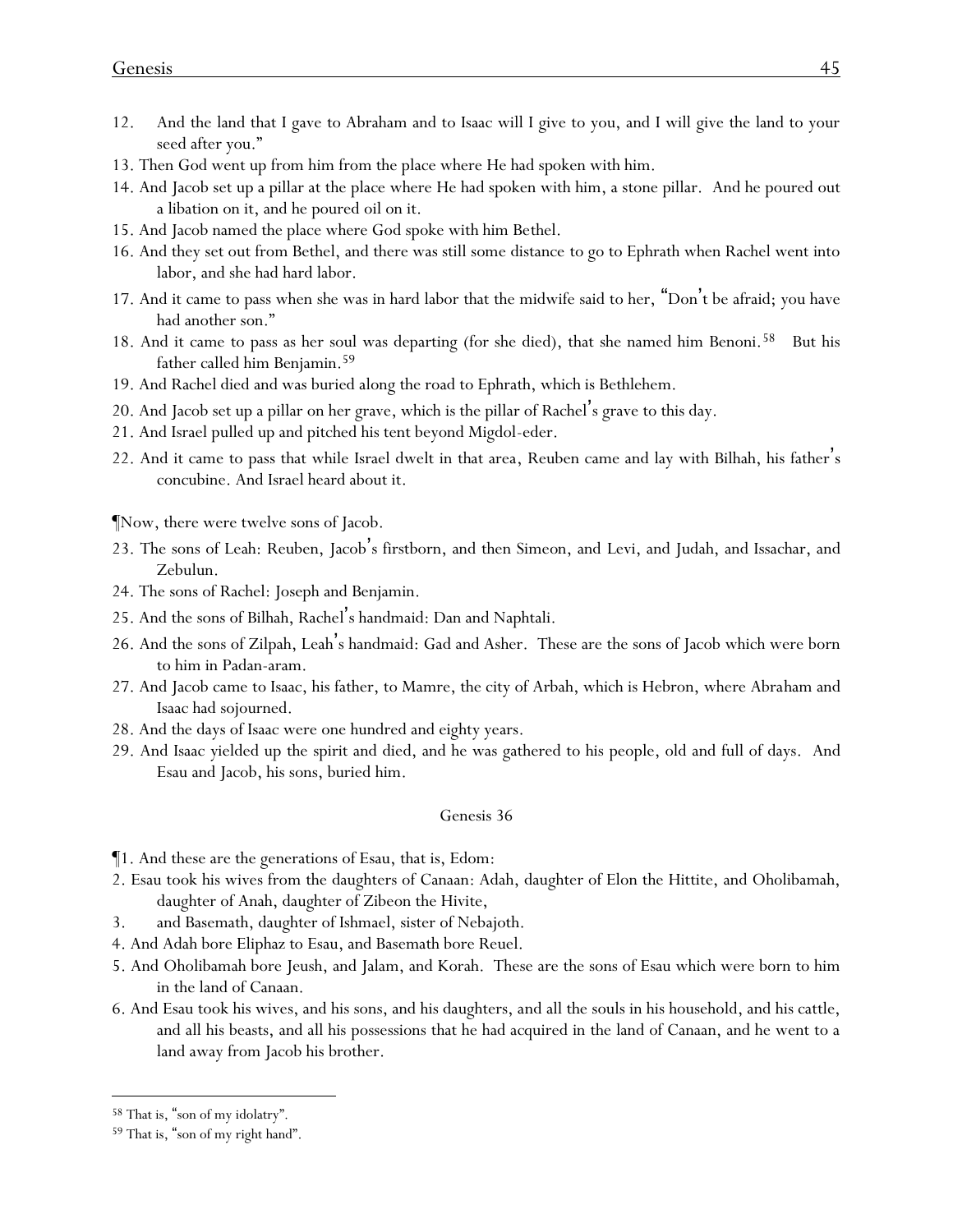- 7. For their possessions were too great to dwell together, and the land where they sojourned was not able to bear them because of their cattle.
- 8. And Esau dwelt in Mount Seir. Esau is Edom.
- 9. And these are the generations of Esau, father of Edom, at Mount Seir.
- 10. These were the names of the sons of Esau: Eliphaz, son of Adah, Esau's wife; Reuel, son of Basemath, Esau's wife.
- 11. And the sons of Eliphaz: Teman, Omar, Zepho, and Gatam, and Kenaz.
- 12. (And Timna was a concubine to Eliphaz, Esau's son. And to Eliphaz, she bore Amalek.) These were the sons of Adah, Esau's wife.
- 13. And these were the sons of Reuel: Nahath and Zerah, Shammah and Mizzah. These were the children of Basemath, Esau's wife.
- 14. And these were the sons of Oholibamah, daughter of Anah, daughter of Zibeon, Esau's wife. And she bore to Esau Jeush, and Jalam, and Korah.
- 15. These were the chiefs among the sons of Esau. The sons of Eliphaz, Esau's firstborn: Chief Teman, Chief Omar, Chief Zepho, Chief Kenaz,
- 16. Chief Korah, Chief Gatam, Chief Amalek. These were the chiefs of Eliphaz in the land of Edom. These were the sons of Adah.
- 17. And these were the sons of Reuel, Esau's son: Chief Nahath, Chief Zerah, Chief Shammah, Chief Mizzah. These were the chiefs of Reuel in the land of Edom. These were the sons of Basemath, Esau's wife.
- 18. And these were the sons of Oholibamah, Esau's wife: Chief Jeush, Chief Jalam, Chief Korah. These were the chiefs of Oholibamah, daughter of Anah, Esau 's wife.
- 19. These were the sons of Esau, which is Edom, and these were their chiefs.
- 20. These were the sons of Seir the Horite, inhabitants of the land: Lotan, and Shobal, and Zibeon, and Anah,
- 21. and Dishon, and Ezer, and Dishan. These were the chiefs of the Horites, the sons of Seir, in the land of Edom.
- 22. And the sons of Lotan were Hori and Hemam. And Lotan's sister was Timna.
- 23. And these were the sons of Shobal: Alvan, and Manahath, and Ebal, Shepho, and Onam.
- 24. And these were the sons of Zibeon, even Aiah and Anah. That is the Anah who discovered the springs<sup>60</sup> in the desert while tending the donkeys for Zibeon his father.
- 25. And these were the sons of Anah: Dishon. And Oholibamah was Anah's daughter.
- 26. And these were the sons of Dishon: Hemdan, and Eshban, and Jithran, and Cheran.
- 27. These were the sons of Ezer: Bilhan, and Zaavan, and Akan.
- 28. These were the sons of Dishan: Uz and Aran.
- 29. These were the Horite chiefs: Chief Lotan, Chief Shobal, Chief Zibeon, Chief Anah,
- 30. Chief Dishon, Chief Ezer, Chief Dishan. These were the chiefs of the Horites, according to their clans in the land of Seir.
- ¶31. And these were the kings who ruled in the land of Edom before a king reigned over the children of Israel:
- 32. Bela ben-Beor ruled in Edom, and the name of his city was Dinhabah.

<sup>60</sup> Hebrew uncertain.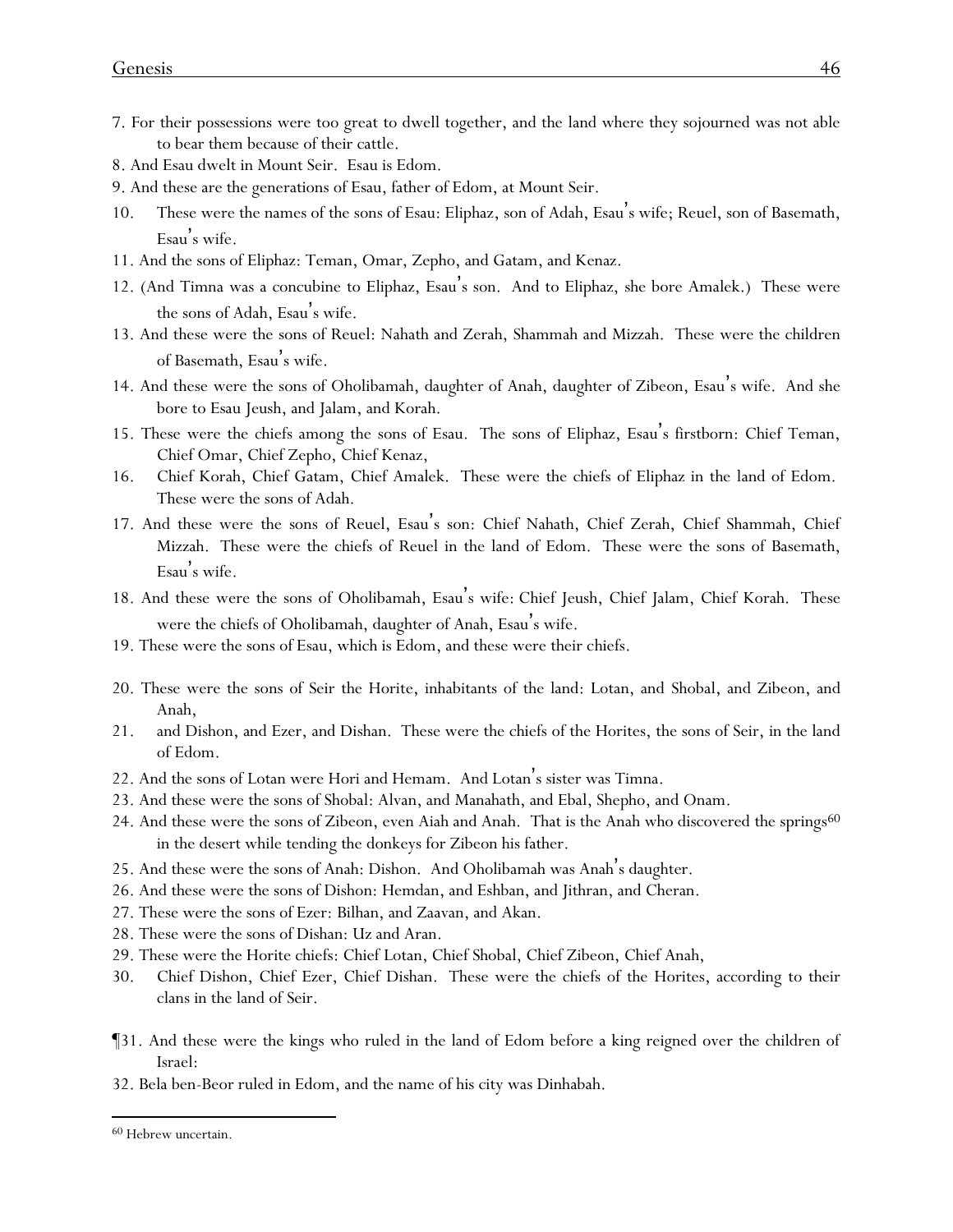- 33. And Bela died, and Jobab ben-Zerah of Bozrah reigned in his stead.
- 34. And Jobab died, and Husham from the land of the Temanites reigned in his stead.
- 35. And Husham died, and Hadad ben-Bedad, who struck Midian in the field of Moab, reigned in his stead. And the name of his city was Avith.
- 36. And Hadad died, and Samlah of Masrekah reigned in his stead.
- 37. And Samlah died, and Saul of Rehoboth-by-the-River reigned in his stead.
- 38. And Saul died, and Baal-hanan ben-Acbor reigned in his stead.
- 39. And Baal-hanan ben-Acbor died, and Hadar reigned in his stead. And the name of his city was Pau, and the name of his wife was Mehetabel, daughter of Matred, daughter of Me-zahab.
- 40. And these were the names of the chiefs of Esau by their families, by their places, by their names: Chief Timna, Chief Alvah, Chief Jetheth,
- 41. Chief Oholibamah, Chief Elah, Chief Pinon,
- 42. Chief Kenaz, Chief Teman, Chief Mibzar,
- 43. Chief Magdiel, Chief Iram. These were the chiefs of Edom by their dwellings in the land of their possession. This is Esau, father of Edom.

- ¶1. And Jacob dwelt in the land of his father's sojournings, in the land of Canaan.
- 2. These are the generations of Jacob. Seventeen-year-old Joseph was tending the flock with his brothers, and the young man was with the sons of Bilhah and the sons of Zilpah, his father's wives. And Joseph brought an evil report about them to their father.
- 3. Now, Israel loved Joseph more than any of his sons because he was the son of his old age, and he made him a tunic reaching to the feet.
- 4. And his brothers saw that their father loved him more than any of his brothers, and they hated him and were not able to speak peaceably to him.
- 5. And Joseph dreamed a dream, and when told it to his brothers, they hated him all the more.
- 6. For He said to them, "Hear this dream, I beseech *y*ou, that I have dreamed.
- 7. Now, behold, we were binding sheaves in the midst of the field, and behold, my sheaf arose and even stood up. And behold, *y*our sheaves gathered round and bowed themselves to my sheaf."
- 8. And his brothers said to him, "Would you reign as a king over us? Would you really rule over us?" And they hated him even more because of his dreams and his words.
- 9. And he dreamed yet another dream, and he told it to his brothers. And he said, "Behold, I have dreamed another dream, and behold, the sun, and the moon, and eleven stars were bowing to me."
- 10. And he told it to his father and to his brothers. And his father rebuked him and said to him, "What is this dream that you have dreamed? Will I, your mother, and your brothers really come bow to the earth before you?"
- 11. And His brothers envied him, but his father kept it in mind.
- 12. And his brothers went to tend their father's flock in Shechem.
- 13. And Israel said to Joseph, "Aren't your brothers tending the flock at Shechem? Come, and I will send you to them." And he said to him, "Here I am."
- 14. And he said to him, "Go check on the welfare of your brothers, if you will, and the welfare of the flock, and bring me word again." And he sent him from the valley of Hebron, and he came to Shechem.
- 15. And a man found him, and behold, he was wandering in the field. And the man asked him, saying, "What are you looking for?"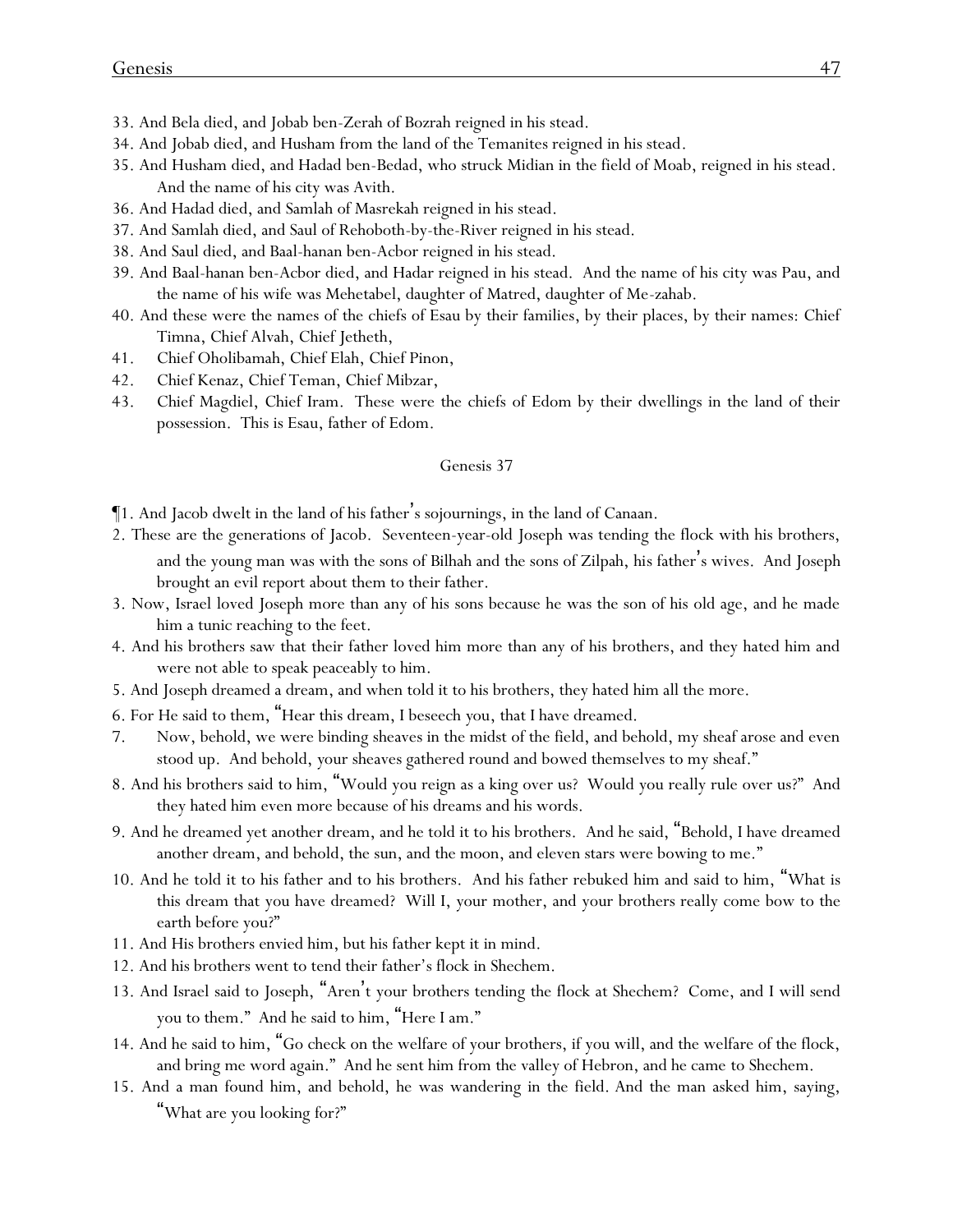- 16. And he said, "I am looking for my brothers. Tell me, I beg you, where they are pasturing."
- 17. And the man said, "They moved on from here, for I heard them saying, 'Let's go to Dothan.'" And Joseph went after his brothers, and he found them at Dothan.
- 18. And they saw him at a distance, and before he drew near them, they plotted against him to kill him.
- 19. And each one said to his brother, "Look! This dream-meister is coming!
- 20. Come and let's kill him now, and dump him into one of the pits. We will say, 'A wild animal has eaten him,' and then we'll see what becomes of his dreams."
- 21. But when Reuben heard that, he delivered him from their hand, and he said, "Let's not kill him."
- 22. But Reuben told them, "Do not shed blood; throw him into this pit that is in the desert, but do not lay a hand on him," in order to deliver him from their hand, to return him to his father.
- 23. So, it came to pass when Joseph came to his brothers that they stripped Joseph of his coat that was on him, the coat that reached to his feet,
- 24. and they took him and threw him into the pit, and the pit was empty; there was no water in it.
- 25. Then they sat down to eat bread. And they lifted their eyes and looked, and behold, a caravan of Ishmeelites was coming from Gilead with their camels bearing spices, and balm, and myrrh, on their way to take them down to Egypt.
- 26. And Judah said to his brothers, "What profit is it if we kill our brother and conceal his blood?
- 27. Come on, and let's sell him to the Ishmeelites, and let not our hand be upon him, for he is our brother; he is our flesh." And his brothers consented.
- 28. Then the men passed by, Midianite merchantmen, and they drew Joseph up and lifted him from the pit. And so, they sold Joseph to the Ishmeelites for twenty pieces of silver, and they took Joseph to Egypt.
- 29. And when Reuben returned to the pit, behold, Joseph was not in the pit. And he tore his clothes.
- 30. Then he returned to his brothers and said, "The young man is gone! And I, where shall I go?"
- 31. And they took Joseph's coat, and they killed a ram of the goats and dipped the coat in the blood.
- 32. And they sent the coat that reached to the feet, and men brought it to their father and said, "We found this. We beg you, identify this, whether it is your son's coat or not."
- 33. And he recognized it and said, "It is my son's coat. A wild beast has eaten him. Joseph is surely torn to pieces."
- 34. And Jacob rent his clothes and put sackcloth on his loins, and he mourned many days for his son.
- 35. And all his sons and all his daughters rose up to comfort him, but he refused to be comforted, and he said, "I will go down mourning into Sheol, to my son." And his father wept for him.
- 36. And the Midianites sold him into Egypt, to Potiphar, an officer of Pharaoh, chief of the guard.

- ¶1. And it came to pass at that time that Judah went down from his brothers and turned aside to an Adullamite man, and his name was Hirah.
- 2. And Judah saw there the daughter of a Canaanite man (and his name was Shua), and he took her and went in to her.
- 3. And she conceived and bore a son, and he called his name Er.
- 4. And she conceived again and bore a son, and she called his name Onan.
- 5. And again, she bore a son, and she called his name Shelah. And it was at Chezib that she bore him.
- 6. And Judah took a wife for Er, his firstborn, and her name was Tamar.
- 7. But Er, the firstborn of Judah, was wicked in the eyes of Jehovah, and Jehovah killed him.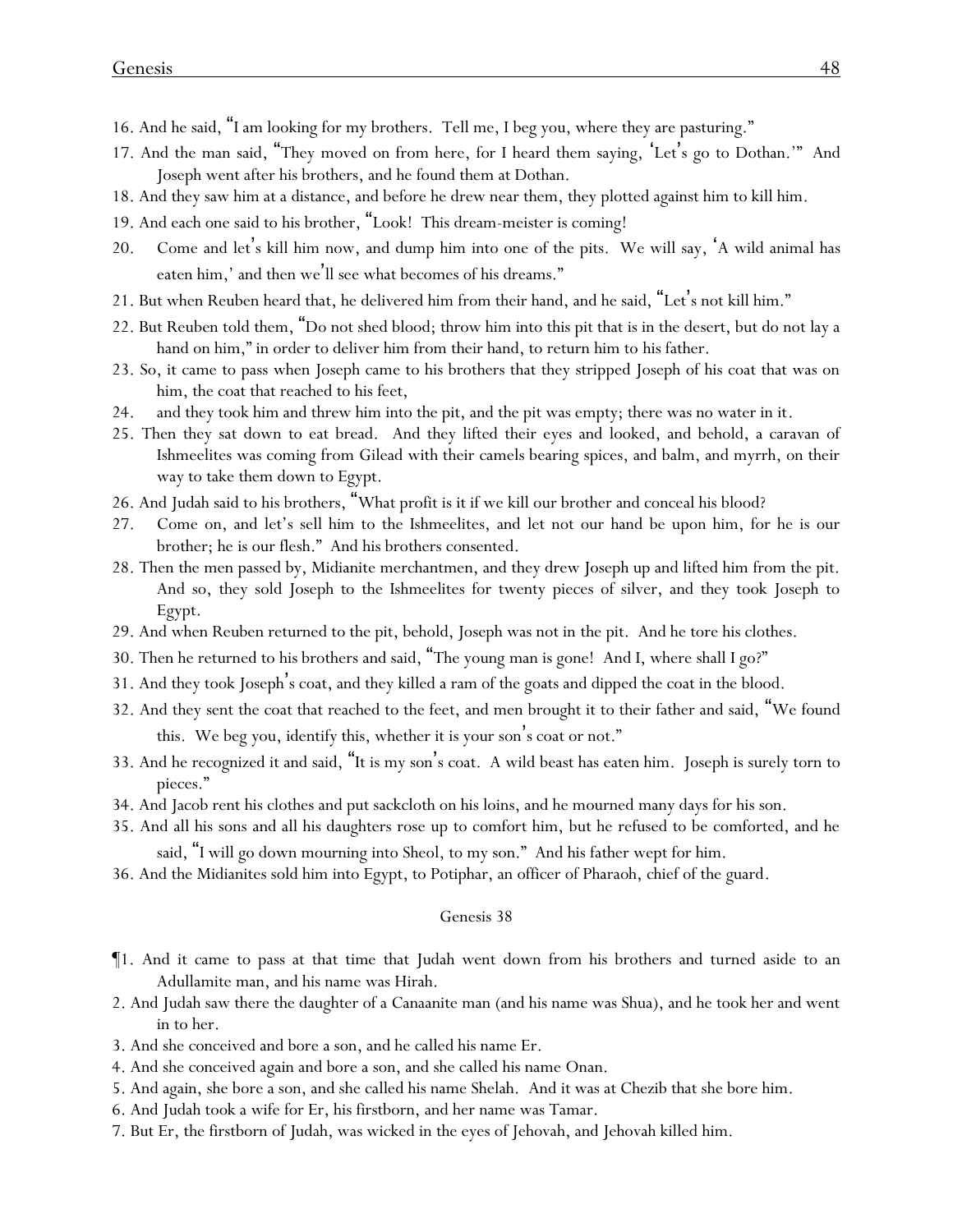- 8. And Judah said to Onan, "Go to the wife of your brother, and do the duty of a brother-in-law to her, and raise up offspring for your brother."
- 9. But Onan knew that the offspring would not be his, and so, it happened that when he went in to his brother's wife, that he wasted it on the ground, not giving seed to his brother.
- 10. And what he did was evil in the eyes of Jehovah, and He killed him also.
- 11. And Judah said to Tamar his daughter-in-law, "Remain a widow in your father's house until Shelah, my son, is grown" (for he thought, "lest he die also like his brothers"). And Tamar went and dwelt in the house of her father.
- 12. And many days passed, and the daughter of Shua, wife of Judah, died. And Judah was comforted, and he went up to the shearers of his sheep, he and his friend, the Adullamite, Hirah, to Timnah.
- 13. And it was told to Tamar, saying, "Behold, your father-in-law is going up to Timnah to shear his flock."
- 14. And she took off her widow's clothes and concealed herself with a veil, and she covered herself and sat at the entrance of the two springs which are along the road to Timnah, for she saw that Shelah was grown, and she had not been given to him for a wife.
- 15. And Judah saw her, but he thought her to be a harlot because she had covered her face.
- 16. And he turned in to her on the way, and he said, "Come now, let me come in to you." (But he did not know that she was his daughter-in-law.) And she said, "What will you give me, that you may come in to me?"
- 17. And he said, "I will send a kid of the goats from the flock." And she said, "If you give a pledge until you send it."
- 18. And he said, "What is the pledge that I should give you?" And she said, "Your seal, and your cord, and your staff that is in your hand." And he gave it to her, and he went in to her, and she conceived by him.
- 19. And she got up and left, and she took off her veil and put on her widow's clothes.
- 20. And Judah sent the kid of the goats by the hand of his friend the Adullamite, to take the pledge from the hand of the woman, but he did not find her.
- 21. And he asked the men of her place, saying, "Where is the temple-prostitute who was at the two springs by the road?" But they said, "There is no temple-prostitute in this place."
- 22. And he returned to Judah and said, "I did not find her, and also, the men of the place said, 'There is no temple-prostitute in this place.'"
- 23. And Judah said, "Let her take it for herself, lest we become a laughingstock. Behold, I sent this kid, and you did not find her."
- 24. And it came to pass about the third month that it was reported to Judah, "Tamar, your daughter-in-law, has committed adultery. And also, behold, she conceived by fornication. And Judah said, "Bring her out, and let her be burned!"
- 25. As she was being brought out, she sent to her father-in-law, saying, "By the man to whom these things belong, I conceived." And she said, "I beg you, acknowledge whose these are: the seal, and the cord, and the staff."
- 26. And Judah recognized them, and he said, "She is more righteous than I, for I did not give her to Shelah my son." And he never again knew her.
- 27. And it came to pass at the time for her to give birth that, behold, twins were in her womb.
- 28. And as she was giving birth, it happened that one put out a hand, and the midwife took it and tied scarlet around his hand, saying, "This one came out first."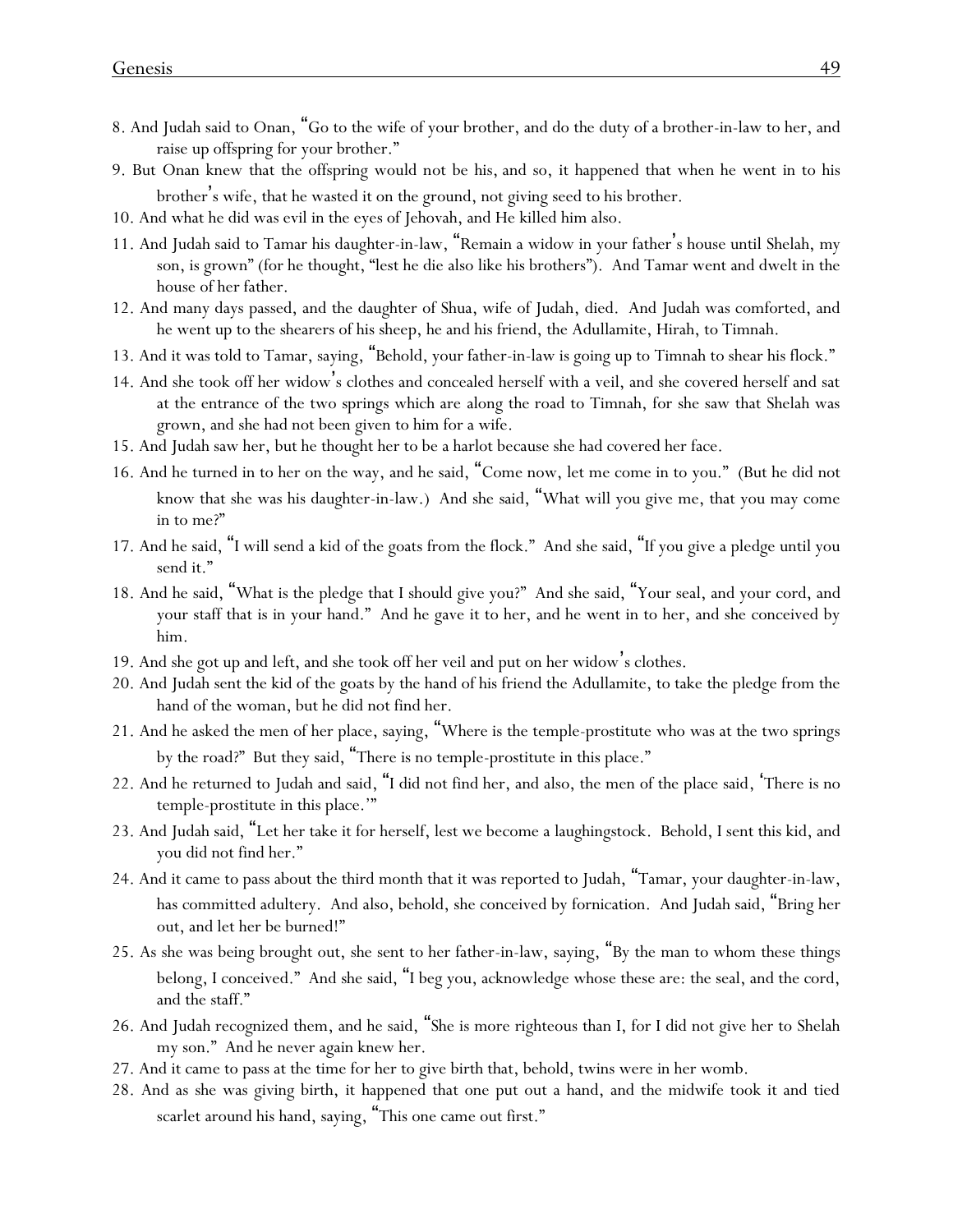- 29. But it came to pass that as he withdrew his hand, behold, his brother came out. And she said, "How did you make a breach for yourself?" And he called his name Pharez.<sup>61</sup>
- 30. And afterwards, his brother came out on whose hand was the scarlet, and he called his name, Zarah.

- ¶1. And Joseph was brought down to Egypt. And Potiphar, an officer of Pharaoh, chief of the guard, an Egyptian, bought him from the hand of the Ishmeelites who had brought him down there.
- 2. But Jehovah was with Joseph, and He prospered him while he was in the house of his Egyptian master.
- 3. And his master saw that Jehovah was with him, that all he did, Jehovah caused to prosper in his hand.
- 4. And so, Joseph found favor in his eyes, and he ministered to him. And he set him over his house, and he put all that he had into his hand.
- 5. And it came to pass, from the time that he set him over his house and over all that he had that Jehovah blessed the house of the Egyptian for Joseph's sake. And the blessing of Jehovah was on all that he had in the house and in the field.
- 6. And he left all he had in the hand of Joseph, and he did not concern himself with anything he had, except the bread he ate. And Joseph was well-built and good-looking.
- 7. And it came to pass after these things that his master's wife set her eyes on Joseph, and she said, "Lie with me."
- 8. But he refused and said to his master's wife, "Behold, my master is not concerned about what is with me in the house, and he has put all that he has into my hand.
- 9. No one is greater in this house than I, and he has not withheld anything from me except you because you are his wife. So how can I do this great evil, and sin against God?"
- 10. And it came to pass that, as she spoke to Joseph day by day, he did not listen to her, to lie by her to be with her.
- 11. And it came to pass during this time that he came into the house to do his work, and not one of the men of the house was there in the house.
- 12. And she caught him by his robe, saying, "Lie with me!" And he left his robe in her hand and fled, and went outside.
- 13. And it came to pass when she saw that he had left his robe in her hand and had fled outside
- 14. that she called to the men of her house and spoke to them saying, "Look! He brought us a Hebrew man to play with us. He came at me to lie with me, but I cried out with a loud voice!
- 15. And it came to pass when he heard that I lifted up my voice and cried out that he left his robe by me and fled, and went outside."
- 16. And she kept his robe by her until his master came home.
- 17. And she spoke these same words to him, saying, "The Hebrew slave that you brought in to us came to me to play around with me.
- 18. And it came to pass when I lifted up my voice and cried out that he left his robe by me and fled outside."
- 19. And it came to pass when his master heard the words of his wife that she spoke to him, saying, "Your slave did these things to me," that his anger was kindled.
- 20. And Joseph's master took him and put him in the prison house, the place where the king's prisoners were confined. And so, he was there in the prison house.

<sup>61</sup> That is, "breach".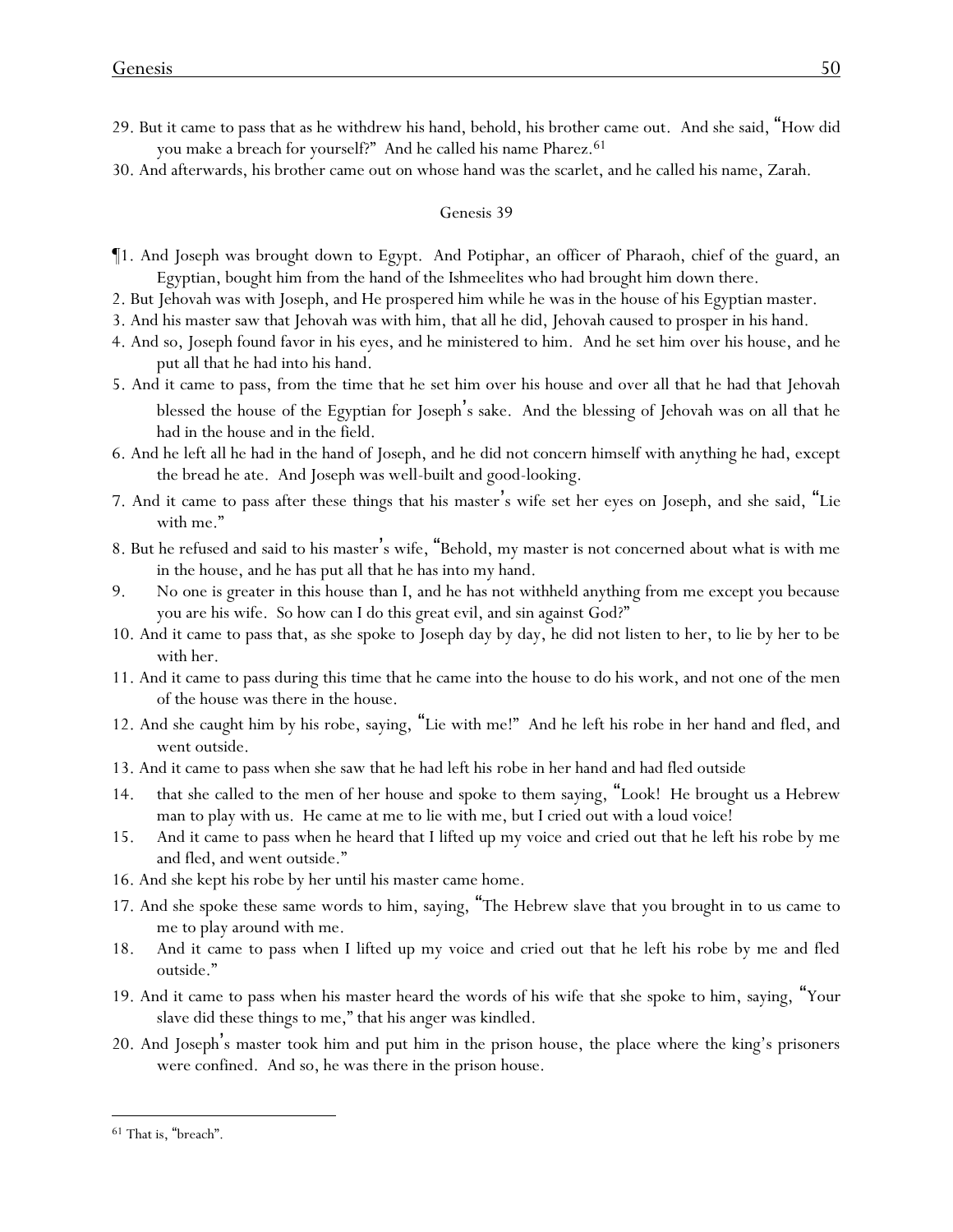- 21. But Jehovah was with Joseph, and He showed him mercy and gave him favor in the eyes of the warden of the prison house.
- 22. And the warden of the prison house put into Joseph's hand all the prisoners who were in the prison house, so that he was the doer of everything they did there.
- 23. The warden of the prison house paid no attention to anything that was in his hand, for Jehovah was with him, and whatever he did, Jehovah made to prosper.

- ¶1. And it came to pass after these things that the butler of the king of Egypt and the baker sinned against their master, the king of Egypt.
- 2. And Pharaoh was angry with his two officers, with the chief of the butlers and the chief of the bakers.
- 3. And he put them into custody in the house of the chief of the guard, into the prison house where Joseph was confined.
- 4. And the chief of the guard assigned Joseph to them, and so, he attended to them. And they were in custody for some time.
- 5. And the king of Egypt's butler and baker who were confined in the prison house both dreamed a dream, each his own dream in the same night, each dream with its own meaning.
- 6. And Joseph came to them in the morning and looked at them, and, behold, they were troubled.
- 7. And he asked Pharaoh's officers who were with him in custody in his master's house, saying, "Why are your faces downcast today?"
- 8. And they said to him, "We dreamed a dream, and there is no one to interpret it." And Joseph said to them, "Don't interpretations belong to God? I pray you, tell me."
- 9. And the chief of the butlers told his dream to Joseph and said to him, "In my dream, behold, a vine was before me.
- 10. And on the vine were three branches, and when it budded, it went up into blossom, and its clusters ripened into grapes.
- 11. And Pharaoh's cup was in my hand, and I took the grapes and pressed them into Pharaoh's cup, and I put the cup into the hand of Pharaoh."
- 12. And Joseph said to him, "This is its interpretation: the three branches are three days.
- 13. In three more days, Pharaoh will lift up your head and return you to your office, and you will put Pharaoh's cup into his hand as before when you were his cupbearer.
- 14. Only, do remember me when it goes well for you, and deal kindly with me, I beg you, and mention me to Pharaoh, and bring me out of this house.

#### Stopped Here

- 15. For I was stolen from the land of the Hebrews, and here, too, I have done nothing that they should have put me in the dungeon."
- 16. When the chief of the bakers saw that the interpretation was good, then he said to Joseph, "I was also in my dream, and behold, three baskets of white bread were on my head.
- 17. And in the top basket was all kinds of baked food for Pharaoh, but the birds were eating them from the basket on my head."
- 18. And Joseph answered and said, "This is its interpretation: the three baskets are three days.
- 19. In three more days, Pharaoh will lift up your head from off you and will hang you on a tree, and the birds will eat your flesh off you."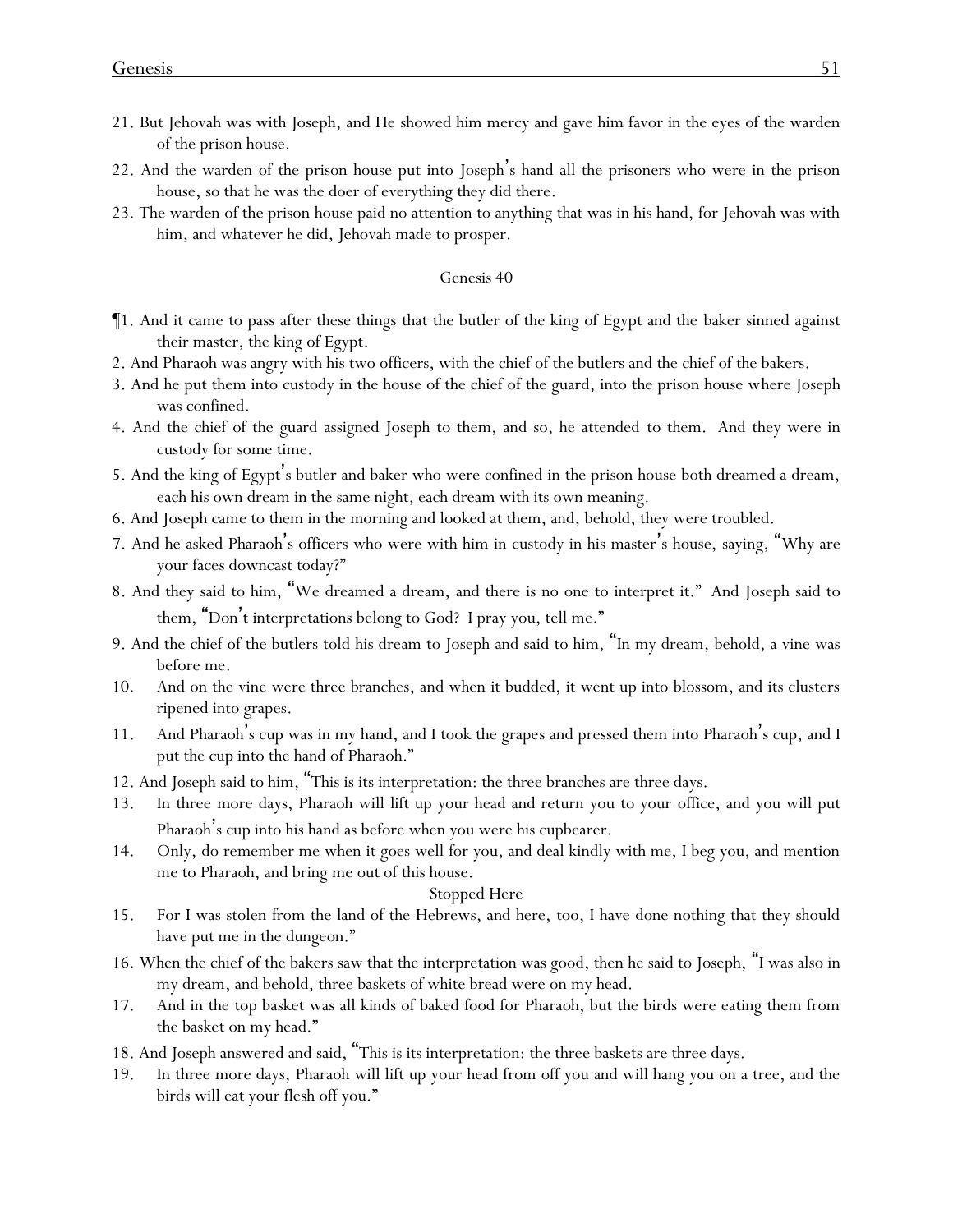- 20. And it came to pass on the third day, Pharaoh's birthday, that he made a feast for all of his servants, and he lifted up the head of the chief of the butlers and the head of the chief of the bakers in the midst of his servants.
- 21. And he returned the chief of the butlers to his butlership so that he gave the cup into Pharaoh's hand,
- 22. and he hanged the chief of the bakers, just as Joseph had interpreted to them.
- 23. But the chief of the butlers did not remember Joseph, but forgot him.

- ¶1. And it came to pass at the end of two years that Pharaoh dreamed, and behold, he was standing by the Nile.
- 2. And behold, seven cows came up from the Nile, healthy-looking and fat. And they were grazing in the reeds.
- 3. And behold, seven other cows came up from the Nile after them, bad-looking and gaunt. And they stood beside the other cows on the bank of the Nile.
- 4. And the bad-looking, gaunt cows ate up the seven healthy-looking, fat cows. And then Pharaoh awoke.
- 5. And he fell asleep and dreamed a second time. And behold, seven ears of grain came up on one stalk, full and good.
- 6. And behold, seven thin ears of grain, scorched by the east wind, sprouted after them.
- 7. And the thin ears swallowed the seven fat, full ears. And Pharaoh awoke, and behold, it was a dream.
- 8. And it came to pass in the morning that his spirit was troubled, and he sent and called all the magicians of Egypt, and all its wise men, and Pharaoh recounted to them his dream, but there was no one who could interpret them for Pharaoh.
- 9. Then the chief of the butlers spoke to Pharaoh, saying, "I would confess my sins today.
- 10. Pharaoh was angry with his servants, and put me into custody in the house of the chief of the guard, me and the chief of the bakers.
- 11. And we dreamed a dream the same night, he and I. We each dreamed a dream with its own interpretation.
- 12. And a young Hebrew man was with us there, a slave of the chief of the guard, and we told him, and he interpreted our dreams for us. To each man he gave the interpretation, according to his dream.
- 13. And it came to pass! Just as he interpreted for us, so it happened. Me, he restored to my position, but him, he hanged."
- 14. So Pharaoh sent and called for Joseph, and they hurriedly brought him out of the dungeon. And when he had shaved and changed his garments, he came in to Pharaoh.
- 15. And Pharaoh said to Joseph, "I have dreamed a dream, and there is no one to interpret it, but I have heard it said of you that you can understand a dream to interpret it."
- 16. And Joseph answered Pharaoh, saying, "Not I, but God; He will give Pharaoh an answer of peace."
- 17. And Pharaoh said to Joseph, "In my dream, behold, I was standing on the bank of the Nile.
- 18. And behold, seven cows came up from the Nile, fat and healthy-looking, and they grazed among the reeds.
- 19. And behold, seven other cows came up after them, poor, and very bad-looking, and gaunt. I have not seen as bad as they in all the land of Egypt.
- 20. And the thin, bad cows devoured the seven fat cows that were first,
- 21. and they went into their stomachs. However, one would not know that they had gone into their stomachs, for they looked as bad as at the beginning. Then I woke up.
- 22. And I saw in my dream, and behold, seven ears of grain came up on one stalk, full and good.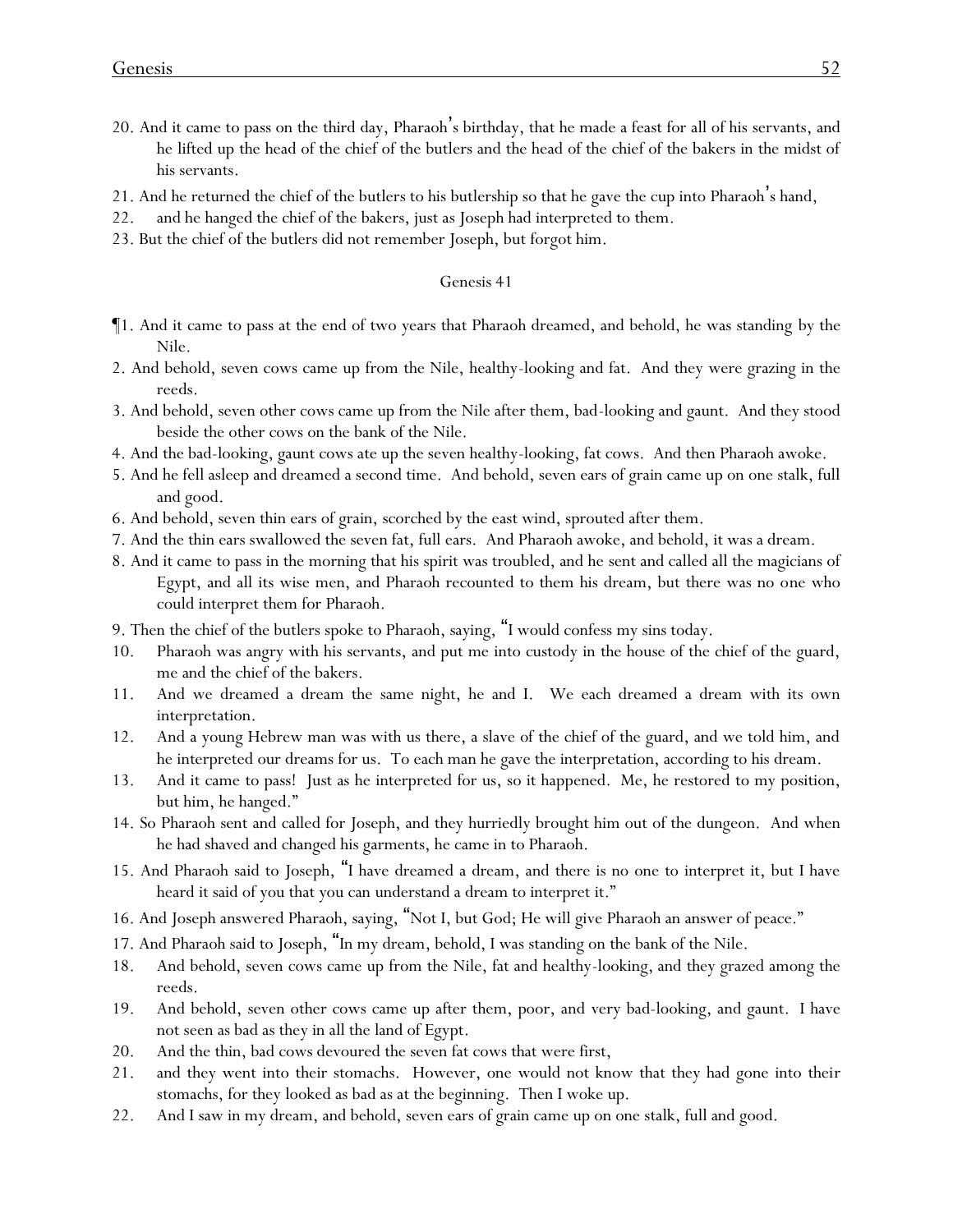- 23. And behold, seven ears of grain, withered and thin, scorched by the east wind, sprouted after them.
- 24. And the thin ears swallowed the seven good ears. And I told this to the magicians, but there was no one to explain it to me."
- 25. Then Joseph said to Pharaoh, "The dream of Pharaoh it is one. God has declared to Pharaoh what He is about to do.
- 26. The seven goodly cows, they are seven years. And the seven good ears of grain, they are seven years. It is one dream.
- 27. And the seven gaunt and bad cows that came up after them, they are seven years. And the seven empty ears of grain scorched by the east wind, they are seven years of famine.
- 28. This is the reason that I said to Pharaoh that God has shown Pharaoh what He is about to do.
- 29. Behold, seven years of great plenty are coming in all the land of Egypt.
- 30. But seven years of famine will come up after them, and all the plenty will be forgotten in the land of Egypt, and the famine will devour the land.
- 31. And the plenty in the land will not be known by reason of the famine that will follow, for it will be very severe.
- 32. And inasmuch as the dream was doubled to Pharaoh, the thing is settled with God, and God is hastening to do it.
- 33. So, let Pharaoh look now for a man of understanding and wisdom, and set him over the land of Egypt.
- 34. Let Pharaoh act, and appoint overseers over the land, and fithe $62$  the land of Egypt during the seven years of plenty.
- 35. And let them gather all the food of these coming good years, and let them heap up grain under the hand of Pharaoh for food in the cities, and let them store it.
- 36. And let the food be for a reserve for the land for the seven years of famine which will be in the land of Egypt, so that the land will not be destroyed by the famine."
- 37. And the thing was good in the eyes of Pharaoh and in the eyes of all of his servants.
- 38. And Pharaoh said to his servants, "Can there be found such a man as this, in whom is the spirit of God?"
- 39. And Pharaoh said to Joseph, "Forasmuch as God has shown you all this, there is no one as understanding and wise as you.
- 40. You will be over my house, and to your word, all of my people will submit. Only in the throne will I be greater than you."
- 41. And Pharaoh said to Joseph, "See, I have set you over all the land of Egypt."
- 42. And Pharaoh took his ring off his hand and put it on the hand of Joseph, and he dressed him in garments of fine linen, and he put the gold chain around his neck,
- 43. and he had him ride in his second chariot, and they cried out before him, "Bow the knee!" And he put him over all the land of Egypt.
- 44. And Pharaoh said to Joseph, "I am Pharaoh, and without you shall no man lift his hand or his foot in all the land of Egypt!"
- 45. And Pharaoh called Joseph's name, Zaphnath-Paeneah. And he gave him Asenath, daughter of Potiphera, priest of On, for a wife. And Joseph went out over the land of Egypt.
- 46. And Joseph was thirty years old when he stood before Pharaoh, King of Egypt. And Joseph went out from before Pharaoh and went through all the land of Egypt.
- 47. And during the seven years of plenty, the land produced by handfuls.

<sup>62</sup> To collect a fifth part of the harvest.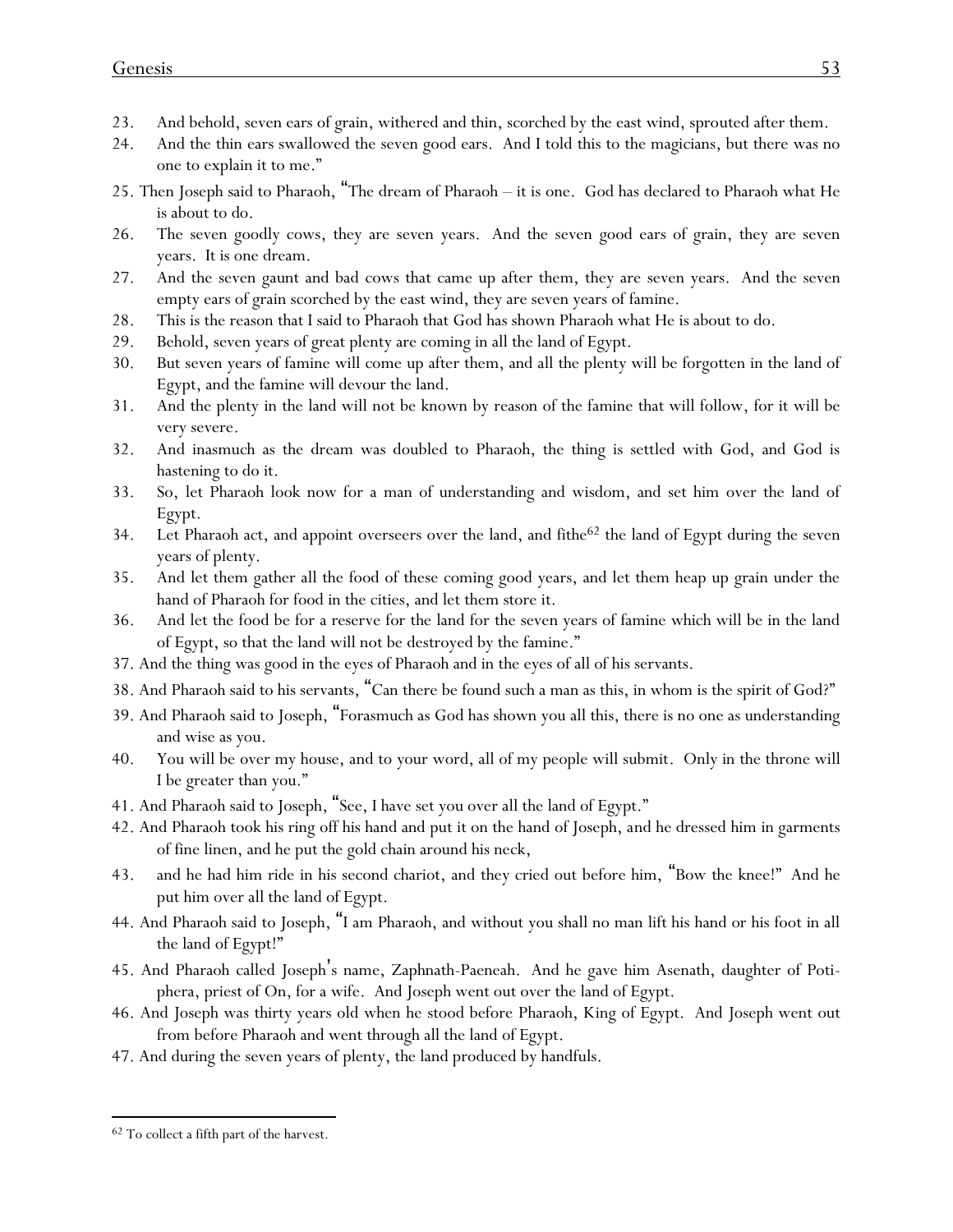- 48. And for seven years, he gathered all the food that was in the land of Egypt and stored the food in the cities; he stored inside the city the food from the field that was around it.
- 49. And Joseph heaped up grain like the sand of the sea, very much, until he stopped counting, for it was beyond measure.
- 50. And there were two sons born to Joseph before the time of famine came, whom Asenath, daughter of Poti-phera, priest of On, bore to him.
- 51. And Joseph called the name of the firstborn, Manasseh<sup>63</sup> (for *he said,* "God has made me forget all of my trouble, and all my father's house.")
- 52. And he called the name of the second one, Ephraim<sup>64</sup> (for *he said*, "God has made me fruitful in the land of my affliction.")
- 53. And the seven years of abundance that were in the land of Egypt came to an end.
- 54. And the seven years of famine began to come, just as Joseph had said. And the famine was in all lands, but in all the land of Egypt, there was bread.
- 55. And all the land of Egypt was hungry, and the people cried to Pharaoh for bread, but Pharaoh said to all of Egypt, "Go to Joseph. Whatever he tells *y*ou, do it."
- 56. Now, the famine was upon the face of the whole land, and so, Joseph opened everything because of them, and he sold grain to the Egyptians. And the famine grew severe in the land of Egypt.
- 57. And all the earth came to Egypt to Joseph, to buy grain, for the famine was severe in all the earth.

- ¶1. And Jacob saw that there was grain in Egypt, so Jacob said to his sons, "Why are *y*ou looking at each other?"
- 2. And he said, "Behold, I hear that there is grain in Egypt. Go down there and buy grain for us from there, so that we may live and not die."
- 3. So, ten of Joseph's brothers went down to buy grain from Egypt.
- 4. But Jacob did not send Benjamin, Joseph's brother, with his brothers, for he said, "Lest harm befall him."
- 5. And the sons of Israel came to buy grain among those who were coming, for the famine was in the land of Canaan.
- 6. And Joseph was governor over the land; he was the one selling grain to all the people of the earth. And Joseph's brothers came and bowed themselves to him, faces to the ground.
- 7. And Joseph saw his brothers and recognized them, but he acted toward them as if he were a stranger and spoke harshly to them. And he began by saying to them, "Where do *y*ou come from?" And they said, "From the land of Canaan to buy food."
- 8. And Joseph recognized his brothers, but they did not recognize him.
- 9. And Joseph remembered the dreams that he had dreamed about them. And he said to them, "*Y*ou are spies! *Y*ou have come to see the nakedness of the land!"
- 10. But they said to him, "No, my lord! Your servants have come only to buy food.
- 11. All of us are sons of one man. We are being truthful. Your servants are not spies."
- 12. And he said to them, "No! But *y*ou have come to see the nakedness of the land!"
- 13. And they said, "Your servants are twelve brothers. We are the sons of one man in the land of Canaan, but behold, the youngest is with our father today, and the other is no more."

<sup>63</sup> That is, "forgetting".

<sup>64</sup> That is, "fruitful".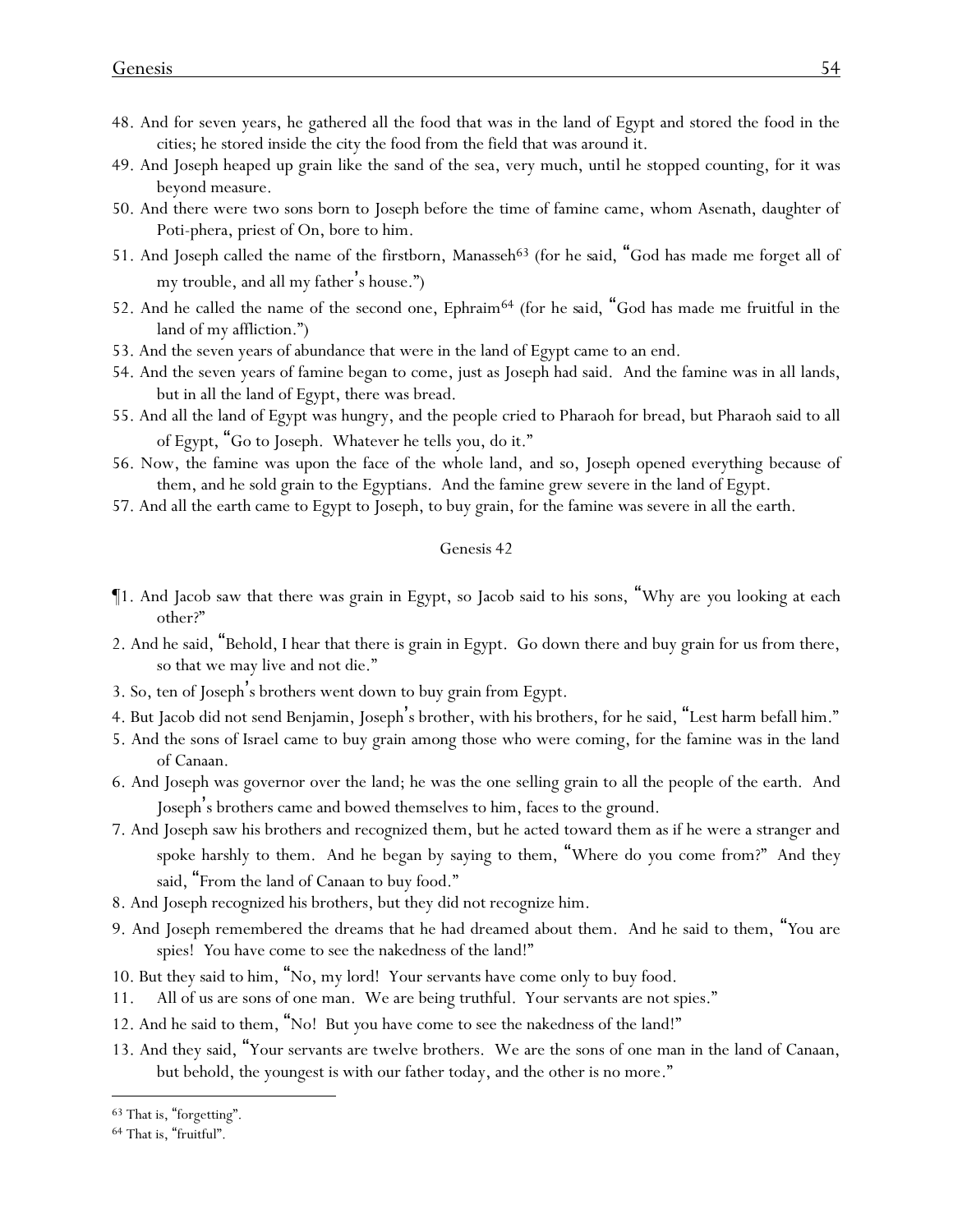- 14. But Joseph said to them, "It is what I said to *y*ou, '*Y*ou are spies!'
- 15. By this will *y*ou be tested. By the life of Pharaoh, *y*ou shall not leave this place unless *y*our youngest brother comes here!
- 16. Send one of *y*ou and let him bring *y*our brother, but *y*ou shall be confined. And so, *y*our words will be put to the test, whether there be any truth in *y*ou; and if not, by the life of Pharaoh, surely *y*ou are spies!"
- 17. Then he put them into custody for three days.
- 18. But on the third day, Joseph said to them, "Do this and live, for I fear God.
- 19. If *y*ou are being honest, let one of *y*our brothers be bound in the house of *y*our confinement, and *y*ou go, take grain for the hunger of *y*our households.
- 20. And *y*ou bring *y*our youngest brother to me, that *y*our words be confirmed, and *y*ou shall not die." And they did so.
- 21. And they said, each to his brother, "We are surely guilty because of our brother, in that we saw the anguish of his soul when he begged us for mercy and we would not listen. That is why this trouble has come upon us."
- 22. Then Reuben answered them, saying, "Didn't I say to *y*ou, 'Do not sin against the boy, 'but *y*ou would not listen? And now his blood, behold, is required!"
- 23. But they did not know that Joseph understood them, for the interpreter had been between them.
- 24. And he went away from them and wept. And he returned to them and spoke to them, and he took Simeon from them and bound him before their eyes.
- 25. And Joseph commanded that they fill their vessels with grain, and to return their silver, each into his sack, and to give them provision for the journey. And he did so for them.
- 26. And they loaded their grain onto their donkeys and left.
- 27. And one of them opened his sack at the khan to give feed to his donkey, and he saw his money, and behold, it was in the mouth of his bag.
- 28. And he said to his brothers, "My money has been restored! Yea, truly! Behold, it is in my bag!" And their hearts sank, and they were afraid, each saying to his brother, "What is this that God has done to us?"
- 29. And they came to Jacob their father, to the land of Canaan, and told him everything that had happened to them, saying,
- 30. "The man, the lord of the land, spoke harshly to us, and he held us as spies in the land.
- 31. And we told him, 'We are truthful. We are not spies.
- 32. We are twelve brothers, sons of our father. One is not, and the youngest is with our father today in the land of Canaan. '
- 33. And the man, the lord of the land, said to us, 'By this will I know that *y*ou are honest: leave one of *y*our brothers with me, and for the hunger of *y*our households, take *grain*, and go.
- 34. And bring *y*our youngest brother to me, and I will know that *y*ou are not spies, but that *y*ou are honest. Then, I will give *y*our brother to *y*ou, and *y*ou may trade in the land.'"
- 35. And it came to pass that as they were emptying their sacks, behold, each man's pouch of silver was in his sack. And they saw their pouches of silver, they and their father, and they were afraid.
- 36. And Jacob their father said to them, "You have bereaved me! Joseph is no more, and Simeon is no more, and Benjamin, you would take away! Everything is against me!"
- 37. And Reuben spoke to his father, saying, "You may kill my two sons if I do not return him to you. Put him in my hand, and I will return him to you."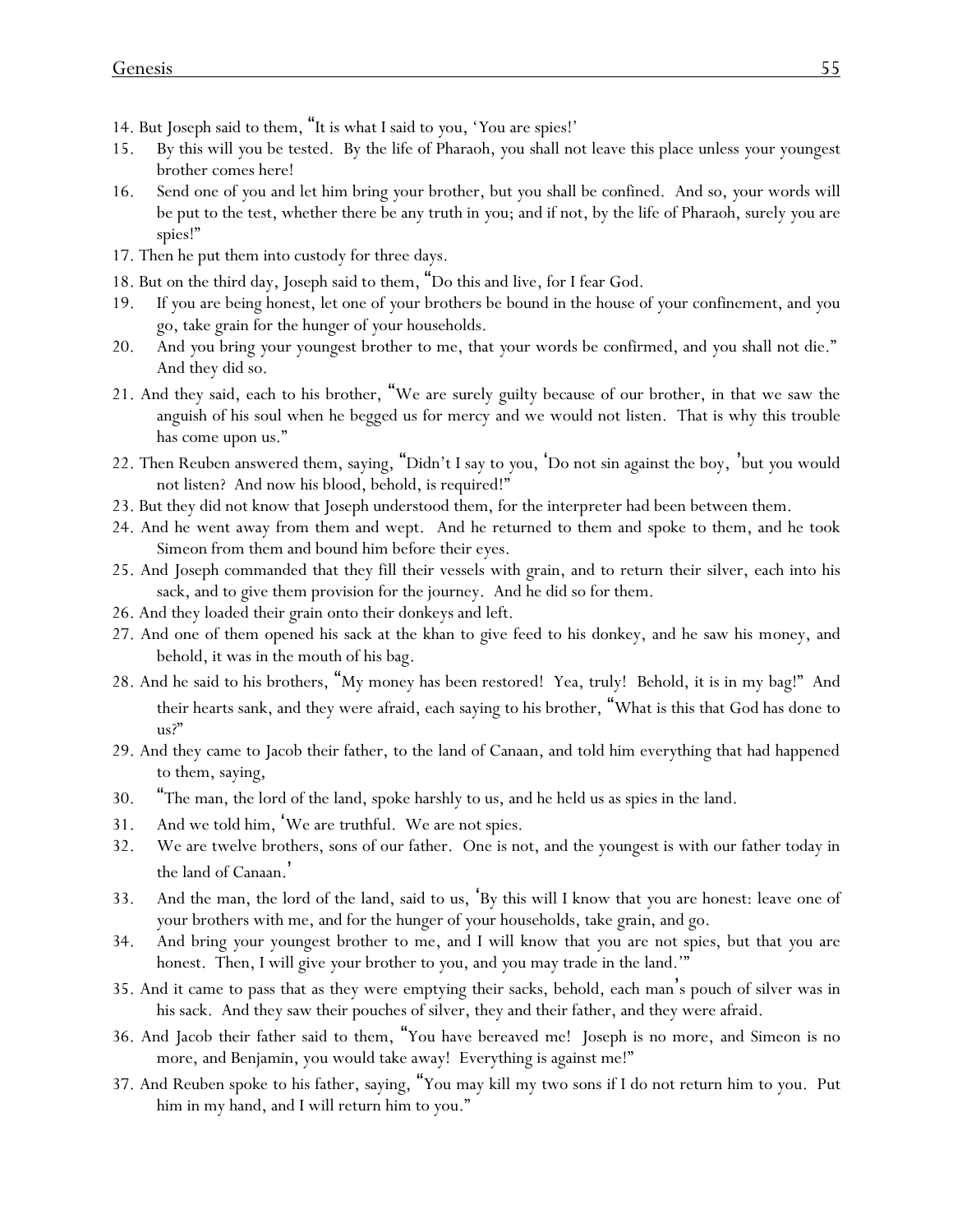38. And he said, "My son will not go down with *y*ou, for his brother is dead, and he alone is left. If harm should come to him on the journey that *y*ou take, *y*ou will make my hoary head go down to Sheol in sorrow."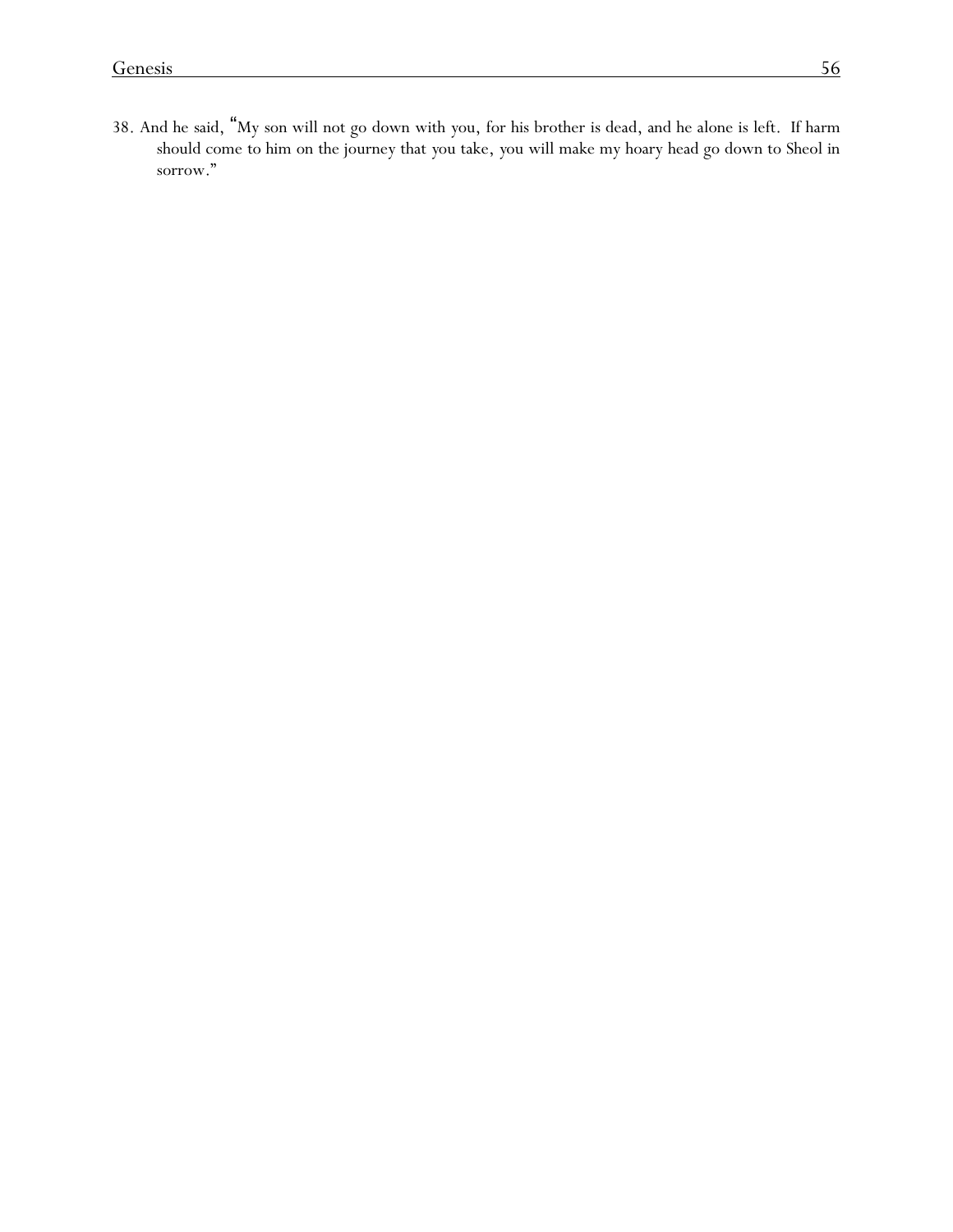- ¶1. And the famine was severe in the land.
- 2. And it came to pass that when they finished eating the grain which they had brought from Egypt, their father said to them, "Go back, and buy us a little food."
- 3. But Judah spoke to him, saying," The man sternly warned us, saying, '*Y*ou shall not see my face unless *y*our brother is with *y*ou. '
- 4. If you send our brother with us, we will go down and buy food for you,
- 5. but if you will not send him, we will not go down, for the man said to us, '*Y*ou shall not see my face unless *y*our brother is with *y*ou.'"
- 6. And Israel said, "Why did *y*ou do me such evil as to tell the man that *y*ou have another brother?"
- 7. And they said, "The man asked in detail about us and our kindred, saying, 'Is *y*our father still alive? 'and 'Do *y*ou have a brother?' And we answered him because he demanded these things. How would we have possibly known that he would say, 'Bring *y*our brother down'?"
- 8. And Judah said to Israel, his father, "Send the young man with me, and let us rise up and go, so that we may live and not die, both we and you, and our little ones.
- 9. I, myself, will be surety for him; you may require him of my hand. If I do not bring him to you and set him before you, I will bear the blame before you forever.
- 10. Had we not delayed, surely by now we would have returned this second time."
- 11. And Israel their father said to them, "If it is so, then do this. Take some of the best of the land in *y*our vessels and carry a gift down to the man: a little balm, a little honey, spices and myrrh, pistachios and almonds.
- 12. And take twice as much money with *y*ou. The silver that was returned in the mouth of *y*our bags, carry it back with *y*ou. Maybe it was an error.
- 13. And take *y*our brother and rise up. Go back to the man.
- 14. And God Almighty grant *y*ou mercy before the man and send back with *y*ou *y*our other brother and Benjamin. And as for me, if I am bereaved, I am bereaved."
- 15. So the men took that gift, and they took double money in their hand, and Benjamin. And they rose up and went down to Egypt, and they stood before Joseph.
- 16. And Joseph saw Benjamin with them, and he said to the man who was over his house, "Bring the men into the house, and slaughter a beast, and make ready, for the men will eat with me at midday."
- 17. And the man did as Joseph had said, and the man brought the men to Joseph's house.
- 18. And the men were afraid because they were brought to Joseph's house. And they said, "We are being brought in because of the silver that was returned in our bags the first time, that he may have pretext against us, and fall upon us, and take us for slaves, and our donkeys."
- 19. And they approached the man who was over Joseph's house, and they spoke to him at the entrance of the house.
- 20. And they said, "If you please, my lord, we really did come down the first time to buy food.
- 21. And it came to pass that when we came to the khan and opened our bags, behold, each man's silver was in the mouth of his bag, our silver in its full weight, and we have brought it back with us.
- 22. Moreover, we have brought down more silver in our hand to buy food. We do not know who put our silver in our bags."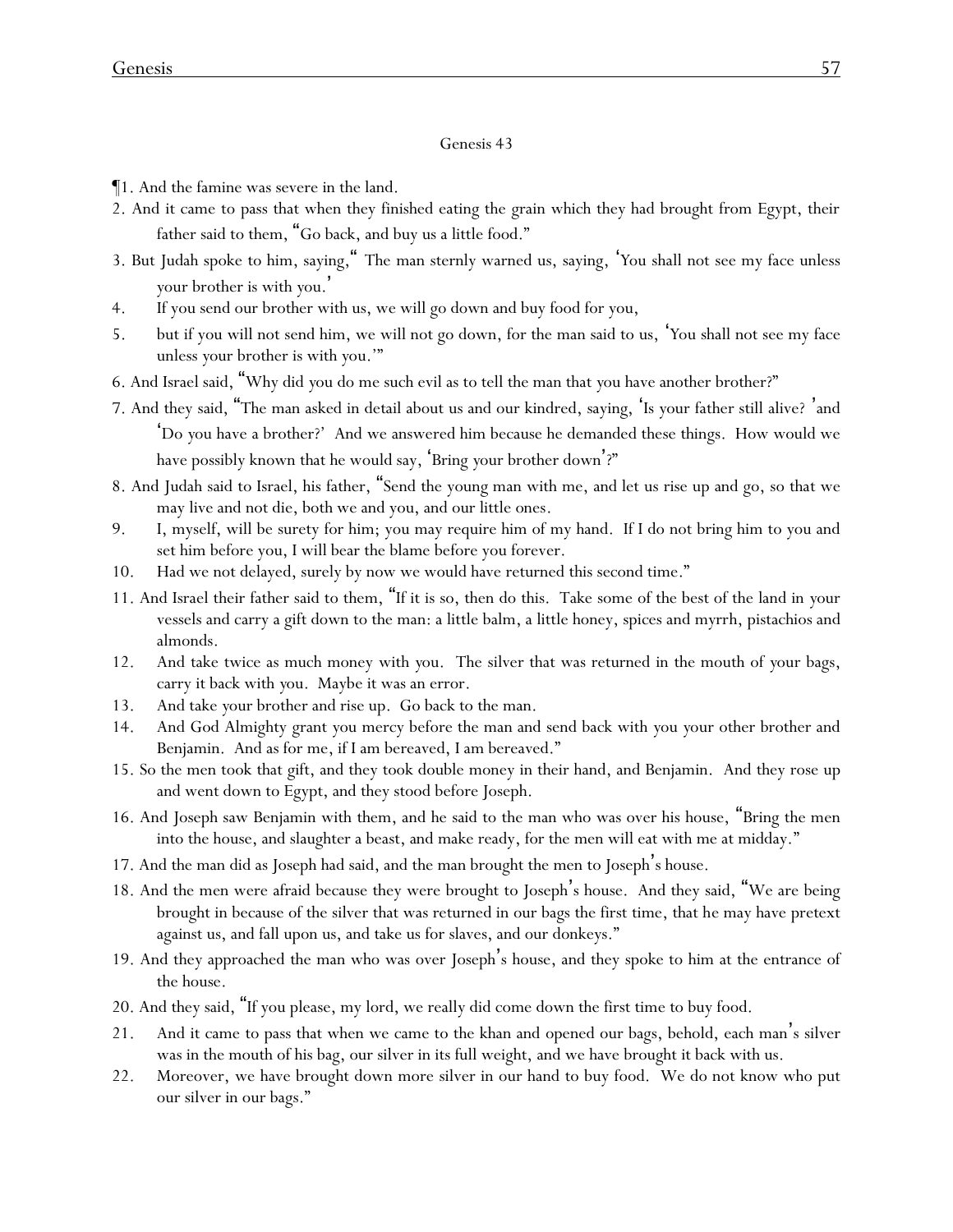- 23. And he said, "Peace to *y*ou. Do not fear. *Y*our God, the God of *y*our father, gave *y*ou treasure in *y*our bags. *Y*our silver came to me." And he brought Simeon out to them.
- 24. Then he brought the men into Joseph's house. And he gave them water, and they washed their feet, and he provided feed for their donkeys.
- 25. And they prepared the gift for when Joseph came at midday, for they had heard that they would eat bread there.
- 26. And Joseph came home, and they brought into the house the gift for him that was in their hand. And they bowed down before him to the ground.
- 27. And he asked them of their welfare, and he said, "How is *y*our father's health, the old man of whom *y*ou spoke? Is he still living?"
- 28. And they said, "Your servant, our father, is well. He is still alive." And they bowed down and prostrated themselves.
- 29. And he lifted up his eyes and saw Benjamin his brother, the son of his mother, and he said, "Is this *y*our youngest brother of whom *y*ou spoke to me?" And he said, "God be gracious to you, my son."
- 30. And Joseph hurried away, for he was deeply moved for his brother, and he sought *a place* to weep. And he went into a private room and wept there.
- 31. Then he washed his face, and went out, and refrained himself. And he said, "Set out bread!"
- 32. And they set out a place for him by himself, and for them by themselves, and for the Egyptians who were eating with him by themselves, for the Egyptians cannot eat bread with the Hebrews, for that is an abomination to Egyptians.
- 33. And they sat before him, the firstborn according to his birthright, and the youngest according to his youth. And the men looked at each other in astonishment.
- 34. And one carried portions from before him to them. And Benjamin's portion was five times more than the portions of any of them. And they drank and were drunk with him.

- ¶1. And he commanded the one over his house, saying, "Fill the men's bags with as much food as they can lift. And put each one's silver in the mouth of his bag.
- 2. Also, put my cup, the silver cup, in the mouth of the youngest one's bag, and the money for his grain." And he did according to the word that Joseph had spoken.
- 3. At morning light, the men were sent away, they and their donkeys.
- 4. They had left the city and were not far away when Joseph said to the one over his house, "Rise up! Pursue after the men, and overtake them, and say to them, 'Why have *y*ou rewarded evil for good?
- 5. Is this not that from which my lord drinks, and by which he truly divines? *Y*ou have done evil in what *y*ou have done!'"
- 6. And so, he overtook them and spoke these words to them.
- 7. And they said to him, "Why does my lord say these things? Be it far from your servants to do this thing!
- 8. Behold, the money that we found in the mouth of our bags, we brought back to you from the land of Canaan. How then would we steal silver or gold from your lord's house?
- 9. With whichever of *y*our servants it is found, let him die, and we will also become slaves to my lord."
- 10. And he said, "Let it now be according to *y*our words. The one with whom it is found shall be my slave; however, *y*ou will be free."
- 11. And they hastened, and lowered each man his bag to the ground, and opened each one's bag.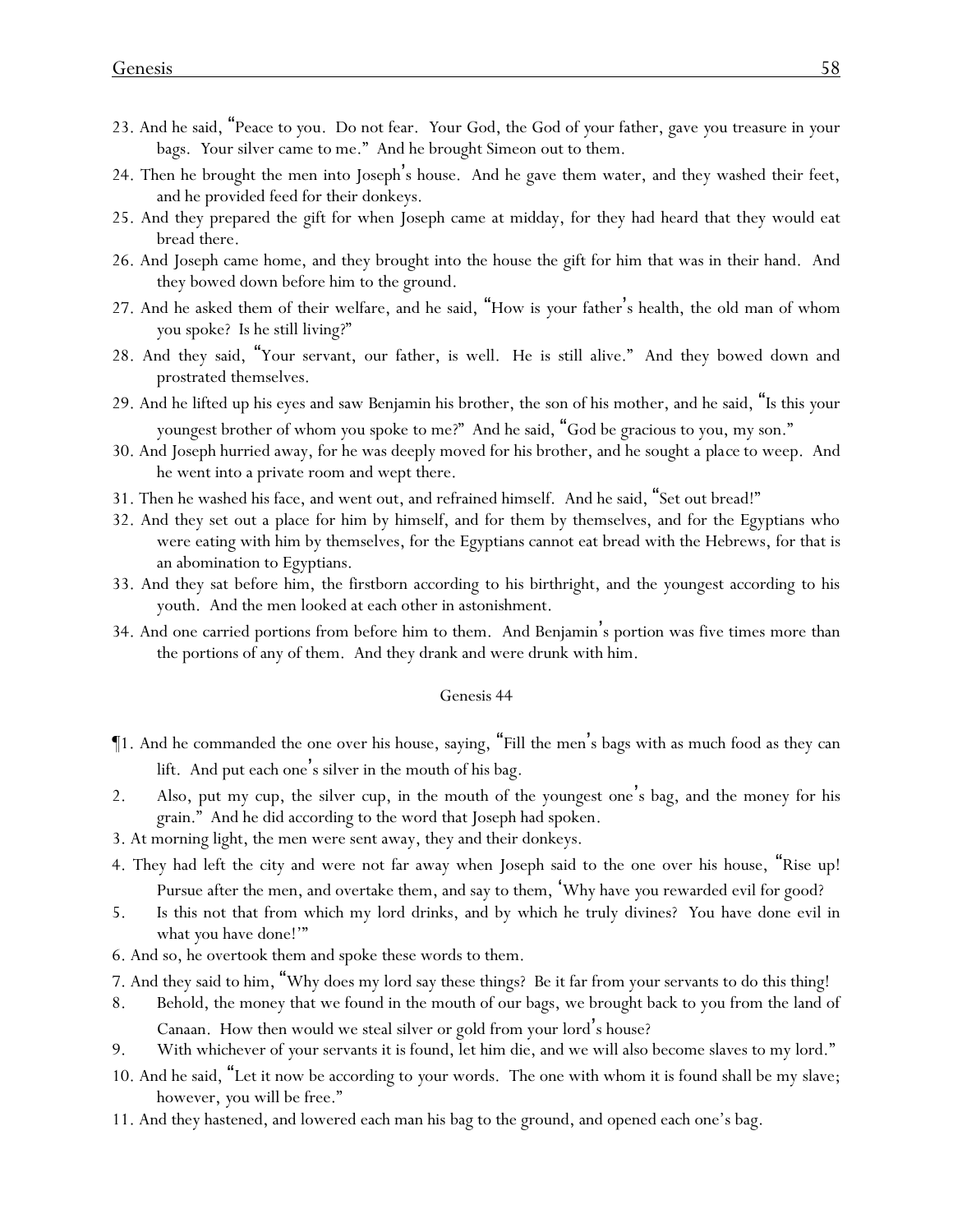- 12. And he searched, beginning with the oldest and ending with the youngest, and the cup was found in Benjamin's bag.
- 13. And they tore their garments. Then each one loaded his donkey, and they returned to the city.
- 14. And Judah and his brothers came into Joseph's house, and he was still there, and they fell before him on the ground.
- 15. And Joseph said to them, "What is this deed that *y*ou have done? Do *y*ou not know that a man such as I can certainly divine?"
- 16. And Judah said, "What shall we say to my lord? What can we say, and how can we clear ourselves? God has uncovered the transgression of your slaves. Behold, we are slaves to my lord, both we and the one in whose hand the cup was found."
- 17. But he said, "Be it far from me to do that! The man in whose hand the cup was found, he shall be my slave, but *y*ou go on up to *y*our father in peace."
- ¶18. But Judah approached him and said, "If you please, my lord, let your slave, I beg you, speak a word in the ears of my lord, and let not your anger burn against your slave, because you are as Pharaoh.
- 19. My lord asked his slaves, saying, 'Do *y*ou have a father or a brother? '
- 20. And we said to my lord, 'We have an elderly father and a youth of his old age. And his brother died, and he alone remains of his mother, and his father loves him. '
- 21. And you said to your slaves, '*Y*ou bring him down to me, and let me set my eyes on him. '
- 22. And we said to my lord, 'The young man cannot leave his father, for if he leaves his father, he will die. '
- 23. And you said to your slaves, 'If *y*our youngest brother does not come down with *y*ou, *y*ou shall not see my face again! '
- 24. And it came to pass that we went up to your servant, my father, and we told him the words of my lord.
- 25. Then our father said, 'Return to buy a little food for us.'
- 26. And we said, 'We cannot go down! If our youngest brother is with us, we will go down, for we cannot see the face of the man if our youngest brother is not with us. '
- 27. And your servant, my father, said to us, '*Y*ou know that my wife bore me two sons.
- 28. And one went out from me, and I said, "Surely he is torn into pieces," and I have not seen him since.
- 29. And if *y*ou take this one also from me, and harm comes to him, *y*ou will bring down my grey head to Sheol in misery.'
- 30. So, if I come now to your servant, my father, and the youth is not with us, and his soul is bound up with his soul,
- 31. he will die when he sees that the young man isn't with us, and your servants will bring the grey head of our father, your servant, to Sheol in sorrow.
- 32. For your servant became surety for the youth with my father, saying, '*Let me die* if I do not bring him to you, and I will forever bear the blame of sinning against my father.'
- 33. So, I beg you, let your servant remain instead of the youth as a slave to my lord, and let the youth go up with his brothers.
- 34. For how can I go up to my father and the young man not be with me, lest I see the evil that will befall my father?"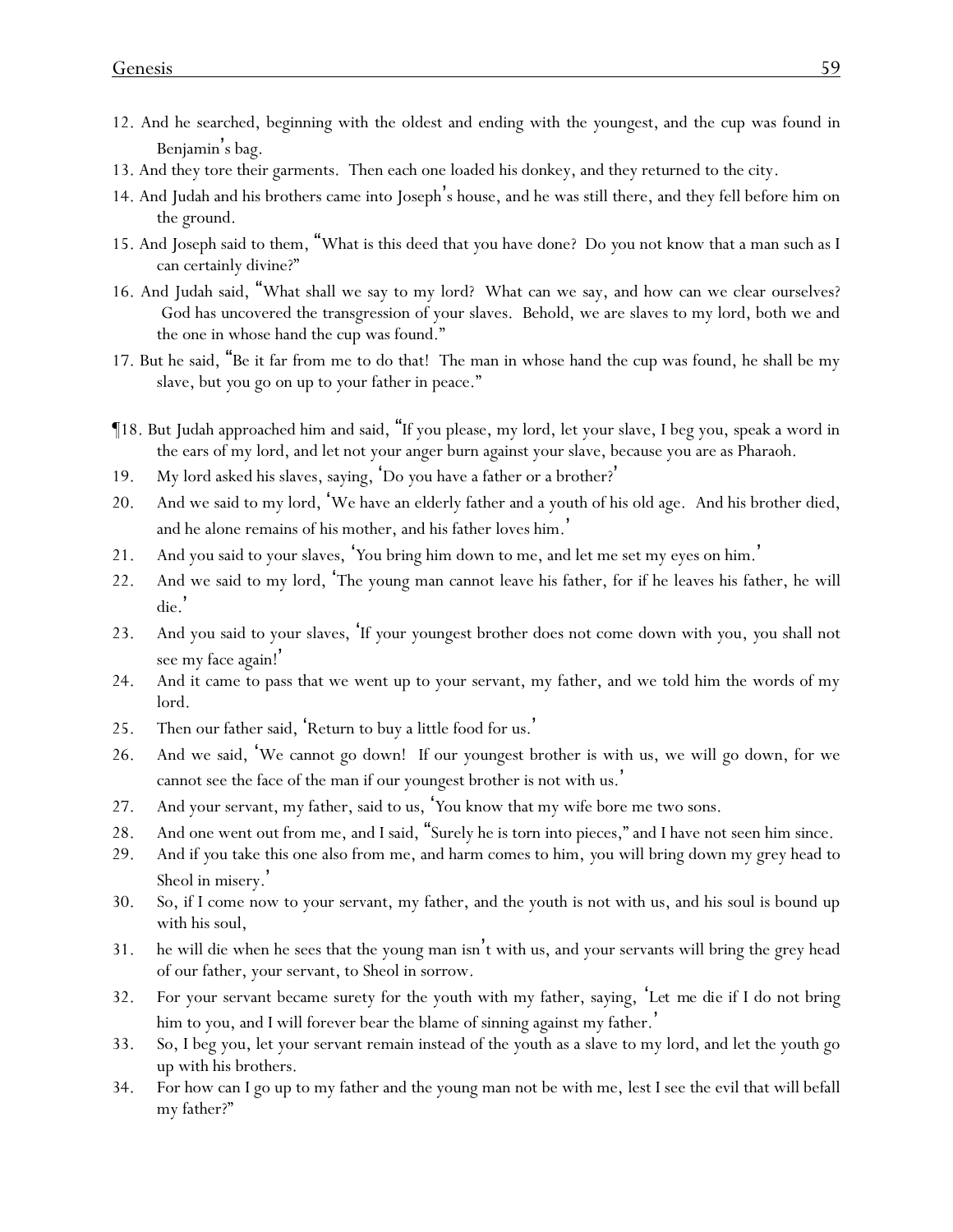- ¶1. And Joseph could not restrain himself before all those standing by him. And he cried out, "Get everyone out! Away from me!" And not a man remained with him when Joseph made himself known to his brothers.
- 2. And he wept aloud, and the Egyptians and Pharaoh's household heard of it.
- 3. And Joseph said to his brothers,<sup>65"</sup> I am Joseph! Is my father still alive?" And his brothers were not able to answer him because they were terrified at his presence.
- 4. But Joseph said to his brothers, "Come near me, I pray *y*ou." And they came near. And he said, "I am Joseph *y*our brother; me, whom *y*ou sold into Egypt.
- 5. Now, don't be grieved, and don't be angry with *y*ourselves, that *y*ou sold me here, for God sent me before *y*ou to save life!
- 6. For this famine has been in the land two years, and there are still five years in which there will be neither plowing nor harvest.
- 7. And God sent me ahead of *y*ou to preserve for *y*ou a remnant on the earth and to bring about a great deliverance for *y*ou.
- 8. So now, *y*ou did not send me here, but God, and He has made me a father to Pharaoh, and lord over all his house, and ruler over all the land of Egypt.
- 9. Hurry, and go up to my father, and say to him, 'Thus says your son Joseph, God has made me lord over all of Egypt. Come down to me! Do not delay!
- 10. And you will live in the land of Goshen, and you will be near me, you, and your sons, and your sons ' sons, and your flocks, and your cattle, and all that you have.
- 11. And I will take good care of you there, for there will be five more years of famine, lest you come to poverty, you and your house, and all who belong to you.
- 12. And behold, *y*our eyes will see, as do the eyes of my brother Benjamin, that it is my mouth that is talking to *y*ou!'
- 13. And tell my father of all my glory in Egypt and all that *y*ou have seen. Now, hurry and bring my father down here!"
- 14. And he fell on the neck of Benjamin his brother and wept, and Benjamin wept on his neck.
- 15. And he kissed all his brothers and wept over them, and after that, his brothers talked with him.
- 16. And the report was heard in Pharaoh's house, saying, "Joseph's brothers have come!" And it was good in the eyes of Pharaoh and in the eyes of his servants.
- 17. And Pharaoh said to Joseph, "Tell your brothers, 'Do this: load up *y*our beasts and depart. Go to the land of Canaan,
- 18. and take *y*our father and *y*our households, and come to me, and I will give *y*ou the best of the land of Egypt, and *y*ou will eat the fat of the land. '
- 19. You are also commanded *to tell them*, 'Do this: take for *y*ourselves from the land of Egypt wagons for *y*our children and *y*our wives, and bear up *y*our father, and come!
- 20. And don't be concerned about *y*our stuff, for the good of all the land of Egypt is *y*ours.'"
- 21. And the sons of Israel did so. And Joseph gave them wagons at the command of Pharaoh, and he gave them provision for the journey.
- 22. He gave all of them, to each one, changes of garments, but to Benjamin he gave three hundred pieces of silver and five changes of garments.

<sup>65</sup> In their language without an interpreter.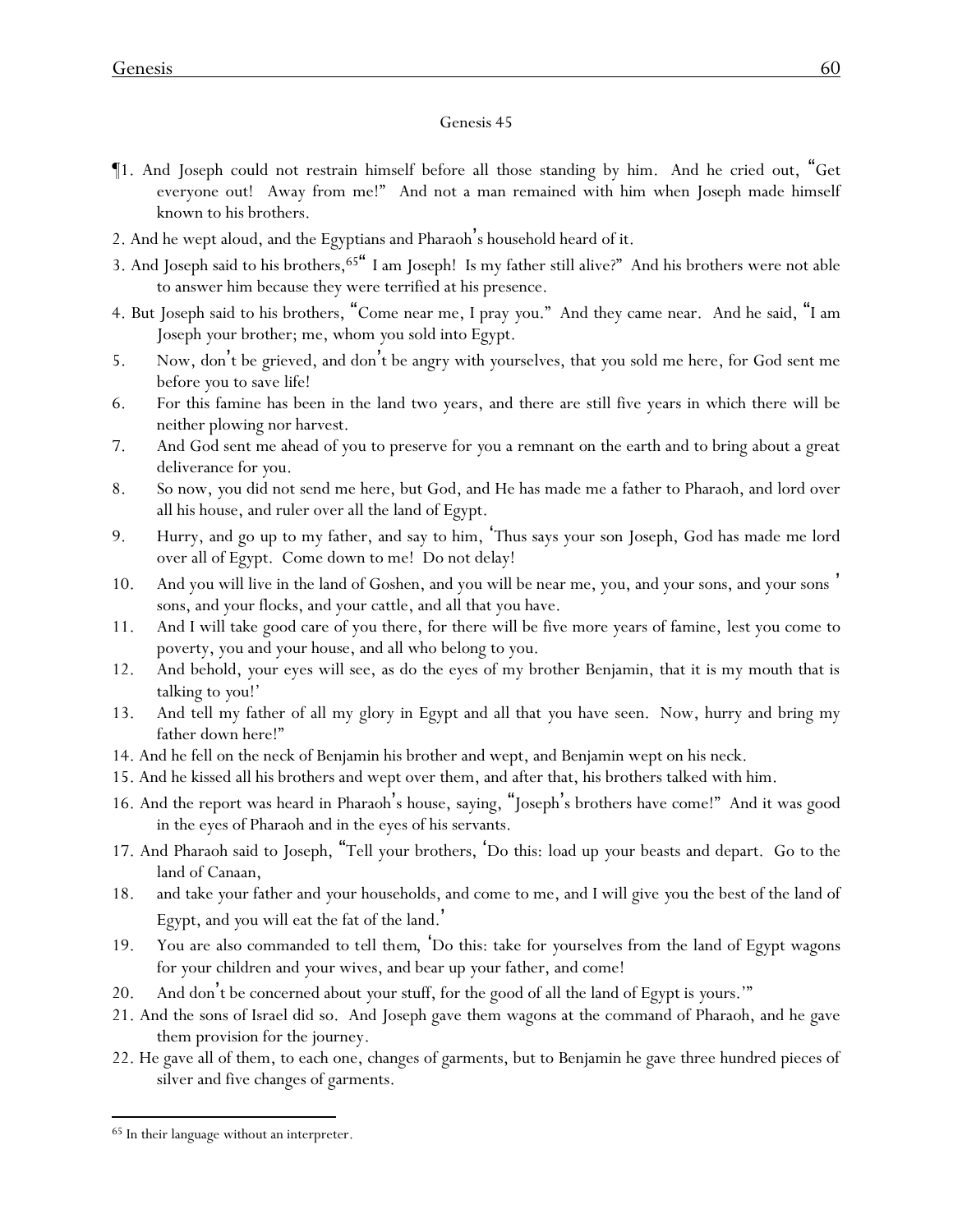- 23. And to his father he sent this: ten donkeys bearing the best of Egypt, and ten she-asses bearing grain, and bread and food for his father for the journey.
- 24. And he sent his brothers away, and they went, but he said to them, "Do not quarrel on the way."
- 25. And they went up from Egypt, and they came into the land of Canaan to Jacob their father.
- 26. And they told him, saying, "Joseph is still alive! And he is the one ruling over all the land of Egypt!" And his heart went numb, for he could not believe them.
- 27. And they told him all the words of Joseph that he had spoken to them. And when he saw the wagons that Joseph had sent to carry him, the spirit of Jacob their father revived.
- 28. And Israel said, "It is enough! Joseph my son is still alive. I will go and see him before I die."

- ¶1. And Israel set out with all that he had, and he went to Beersheba and offered sacrifices to the God of his father Isaac.
- 2. And God spoke to Israel in visions during the night, and He said, "Jacob! Jacob!" And he said, "Here I am."
- 3. And He said, "I am God, the God of your father. Do not be afraid to go down to Egypt, for I will make you a great nation there.
- 4. I will go down to Egypt with you, and I will also surely bring you back up. And Joseph will put his hand on your eyes."
- 5. And Jacob rose up from Beersheba, and the sons of Israel carried Jacob their father, and their children, and their wives in the carts that Pharaoh had sent to carry him.
- 6. And they took their cattle and their goods which they had gained in the land of Canaan. And Jacob entered into Egypt, and all his seed with him.
- 7. His sons and his sons 'sons with him, his daughters and his sons 'daughters, and all his seed he brought with him to Egypt.
- ¶8. And these are the names of the sons of Israel who went into Egypt, Jacob and his sons. The firstborn of Jacob was Reuben.
- 9. And the sons of Reuben were Hanoch, and Pallu, and Hezron, and Carmi.
- 10. And the sons of Simeon were Jemuel, and Jamin, and Ohad, and Jachin, and Zohar, and Shaul, the son of a Canaanite woman.
- 11. And the sons of Levi were Gershon, Kohath, and Merari.
- 12. And the sons of Judah were Er, and Onan, and Shelah, and Pharez, and Zarah. But Er and Onan died in the land of Canaan. And the sons of Pharez were Hezron and Hamul.
- 13. And the sons of Issachar were Tola, and Puvvah, and Job, and Shimron.
- 14. And the sons of Zebulon were Sered, and Elon, and Jahleel.
- 15. These were the sons of Leah whom she bore to Jacob in Padan-aram, and Dinah, his daughter. All the souls of his sons and his daughters were thirty-three.
- 16. And the sons of Gad were Ziphion and Haggi, Shuni and Ezbon, Eri and Arodi, and Areli.
- 17. And the sons of Asher were Jimnah, and Ishuah, and Ishui, and Beriah, and Seraq their sister. And the sons of Beriah were Heber and Malchiel.
- 18. These were the sons of Zilpah, whom Laban gave to Leah his daughter. And she bore these sixteen souls to Jacob.
- 19. The sons of Rachel, Jacob's wife were Joseph and Benjamin.
- 20. And in the land of Egypt, Manasseh and Ephraim were born to Joseph, whom Asenath, daughter of Poti-phera, priest of On, bore to him.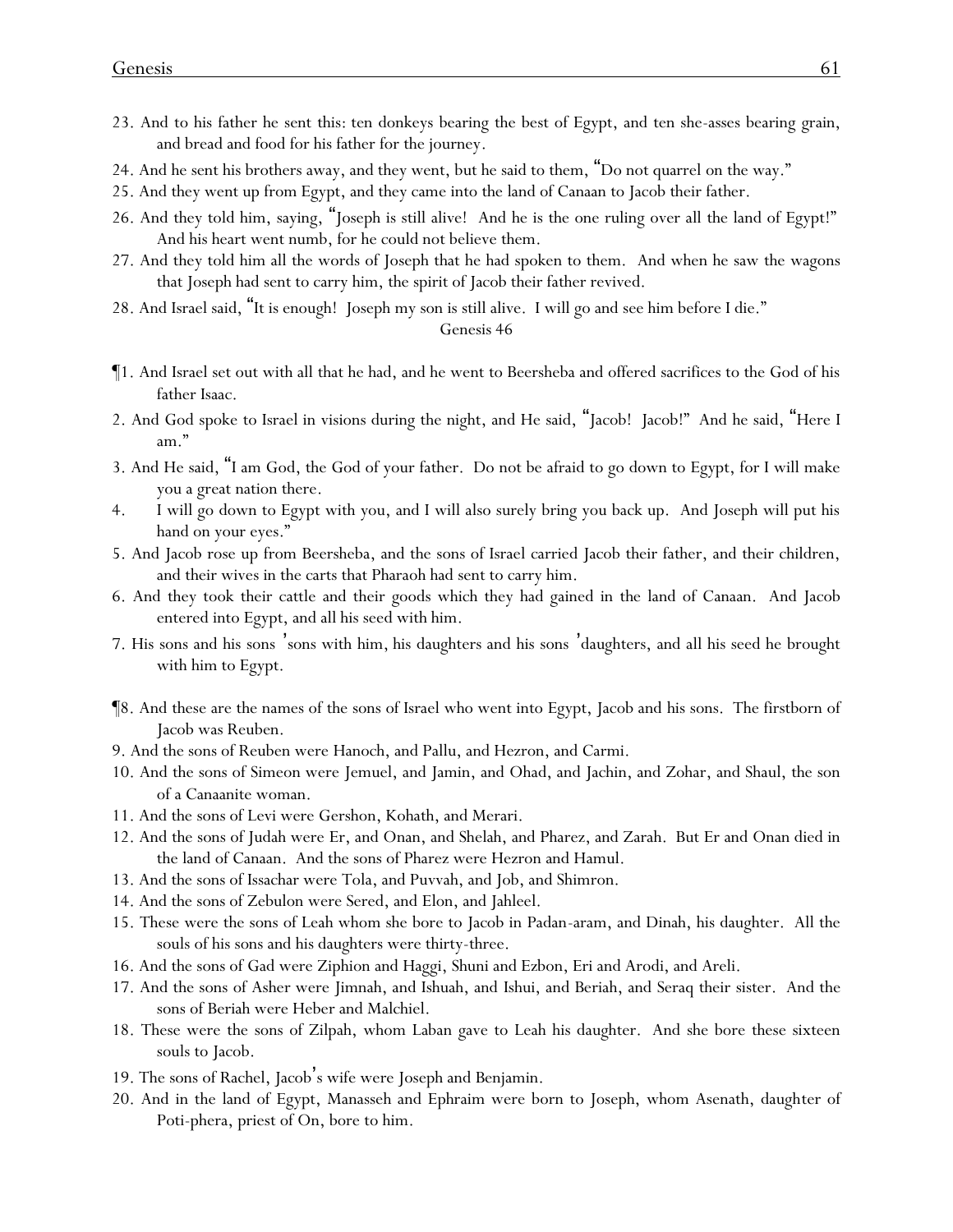- 21. And the sons of Benjamin were Bela, and Becher, and Ashbeel, Gera and Naaman, Ehi and Rosh, Muppim and Huppim, and Ard.
- 22. These are the sons of Rachel who were born to Jacob. All the souls were fourteen.
- 23. And the son of Dan was Hushim.
- 24. And the sons of Naphtali were Jahzeel, and Guni, and Jezer, and Shillem.
- 25. These are the sons of Bilhah whom Laban gave to Rachel his daughter, and she bore these to Jacob. All the souls were seven.
- 26. All the souls who went with Jacob into Egypt, who came from his loins, except for the wives of Jacob's sons, all the souls were sixty-six.
- 27. And Joseph's sons who were born to him in Egypt were two souls. Every soul that was part of Jacob's family who went into Egypt were seventy.
- ¶28. And he sent Judah before him to lead him to Goshen to Joseph, and they entered the land of Goshen.
- 29. And Joseph prepared his chariot and went to Goshen to meet Israel his father, and he presented himself to him, and he fell on his neck and wept on his neck for a long time.
- 30. And Israel said to Joseph, "I can die now, since I have seen your face, for you are still alive."
- 31. And Joseph said to his brothers and to his father's household, "I will go up and report to Pharaoh, and I will say to him, 'My brothers and my father's household who were in the land of Canaan have come to me.
- 32. And the men are shepherds of flocks, for they are herdsmen, and they have brought their flocks, their herds, and all that they have.'
- 33. And it shall come to pass if Pharaoh calls *y*ou and says, 'What is *y*our occupation? '
- 34. then *y*ou shall say, 'Your servants, we and our fathers, have been herdsmen from our youth until now, 'so that you may dwell in the land of Goshen." (For every shepherd of flocks is an abomination to the Egyptians.)

- ¶1. And Joseph went and reported to Pharaoh, and he said, "My father, and my brothers, and their flocks and their herds, and all that they possess have come from the land of Canaan, and behold, they are in the land of Goshen.
- 2. And he took five men from among his brothers, and he presented them before Pharaoh.
- 3. And Pharaoh said to his brothers, "What is *y*our occupation?" And they said to Pharaoh, "Your servants tend flocks, both we and our fathers."
- 4. And they said to Pharaoh, "We have come to sojourn in the land, for there is no pasture for your servants' flocks because the famine is severe in the land of Canaan. But now, if you will grant it, your servants will dwell in the land of Goshen."
- 5. And Pharaoh spoke to Joseph, saying, "Your father and your brothers are come to you.
- 6. The land of Egypt is before you. Settle your father and your brothers in the best of the land. Let them live in the land of Goshen, and if you discern that there are men of ability among them, make them chief herdsmen over what belongs to me."
- 7. And Joseph brought in Jacob his father, and he presented him before Pharaoh. And Jacob blessed Pharaoh.
- 8. And Pharaoh said to Jacob, "How many are the days of the years of your life?"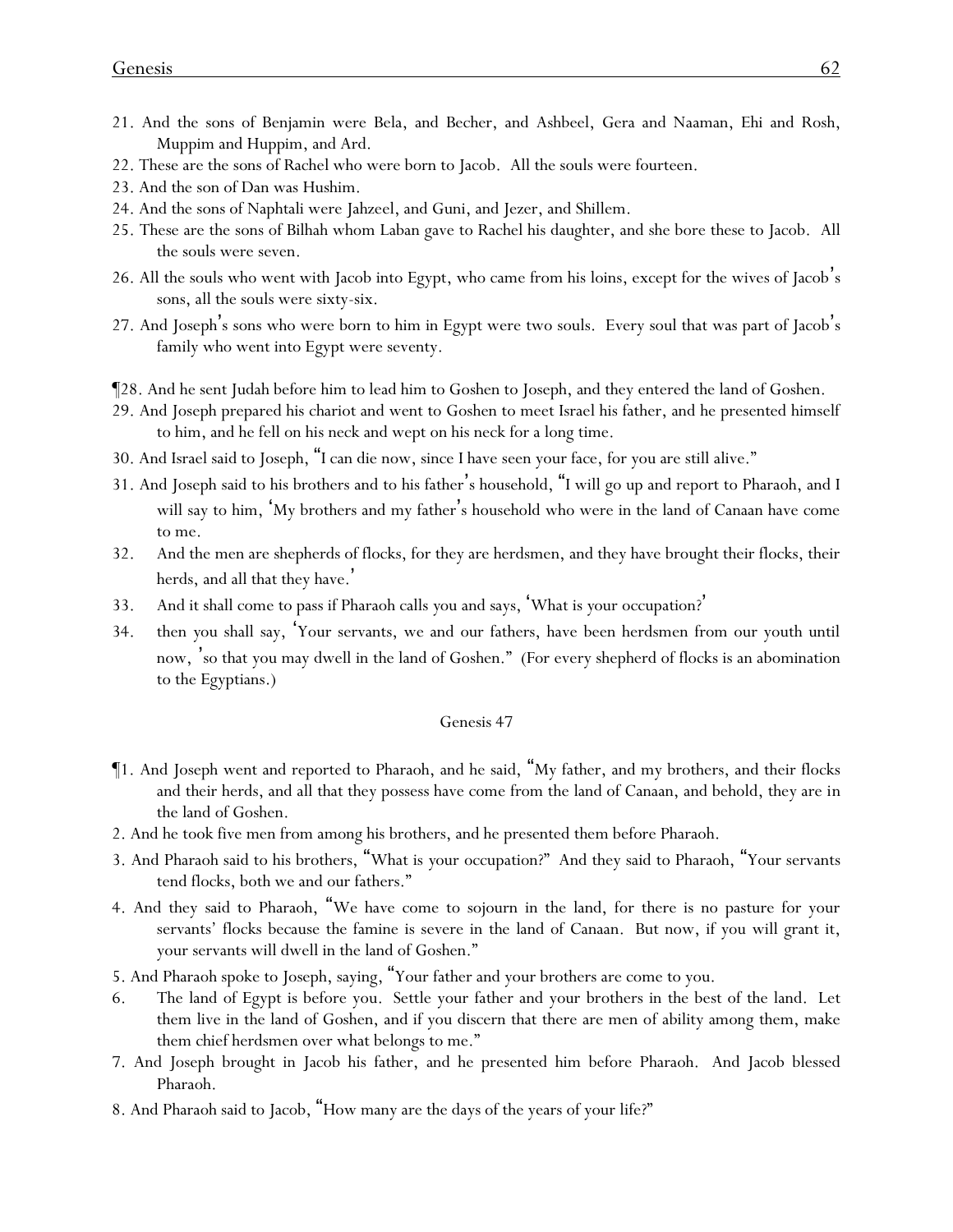- 9. And Jacob said to Pharaoh, "The days of the years of my sojournings are one hundred and thirty years. The days of the years of my life have been few and evil, and they have not attained to the days of the years of the lives of my fathers in the days of their sojournings."
- 10. And when Jacob had blessed Pharaoh, he went out from before Pharaoh.
- 11. And Joseph settled his father and his brothers, and he gave them a possession in the land of Egypt, in the best of the land, the land of Rameses, as Pharaoh had commanded.
- 12. And Joseph provided his father, and his brothers, and all his father's household with food for the children.
- 13. And there was no food in all the land, for the famine was very severe, and the land of Egypt and the land of Canaan fainted because of the famine.
- 14. And Joseph gathered up all the money that was found in the land of Egypt and in the land of Canaan in exchange for the grain that they were buying. And Joseph brought the money into the house of Pharaoh.
- 15. And when the money was spent in the land of Egypt and in the land of Canaan, all the Egyptians came to Joseph saying, "Give us food!" and "Why should we die before you? For *our* money is gone."
- 16. And Joseph said, "Give *y*our livestock, and I will give *y*ou *food* in exchange for *y*our livestock, since *your* money is gone."
- 17. And they brought their livestock to Joseph, and Joseph gave them food in exchange for the horses, and for the flocks, and for the herds, and for the donkeys. And that year, he relieved them with food in exchange for all of their livestock.
- 18. And when that year ended, they came to him the second year and said to him, "We cannot conceal from my lord that the money has run out, and the herds of cattle are my lord's. Nothing remains before my lord except our body and our land.
- 19. Why should we perish before your eyes, both we and our land? Buy us and our land in exchange for food, and let us, we and our land, become slaves to Pharaoh. Provide *us* seed, that we may live and not die, and the land be not desolate."
- 20. And Joseph bought all the land of Egypt for Pharaoh, for every one of the Egyptians sold his field because the famine was hard on them, and the land became Pharaoh's.
- 21. And as for the people, he moved them to the cities, from one end of Egypt's border to the other.
- 22. Only the land of the priests did he not buy, for there was a portion for the priests from Pharaoh. And they ate their portion that Pharaoh gave to them. Therefore, they did not sell their land.
- 23. And Joseph said to the people, "Behold, I have bought *y*ou and *y*our land today for Pharaoh. Here is *y*our seed that *y*ou may sow the land.
- 24. And it shall be that in harvest, *y*ou will give a fifth part to Pharaoh, but four parts will be *y*ours for seed of the field, and for *y*our food, and those in *y*our houses, and food for *y*our children."
- 25. And they said, "You have saved our lives. Let us find grace in the eyes of my lord, and we will be Pharaoh's slaves."
- 26. And Joseph made it a statute until this day over the land of Egypt for Pharaoh to receive a fifth part, excepting the land of the priests; theirs alone did not become Pharaoh's.
- 27. And Israel dwelt in the land of Egypt, in the land of Goshen, and they had possessions in it, and were fruitful, and multiplied greatly.
- 28. And Jacob was in the land of Egypt seventeen years. So, the days of Jacob, the years of his life, were one hundred and forty-seven years.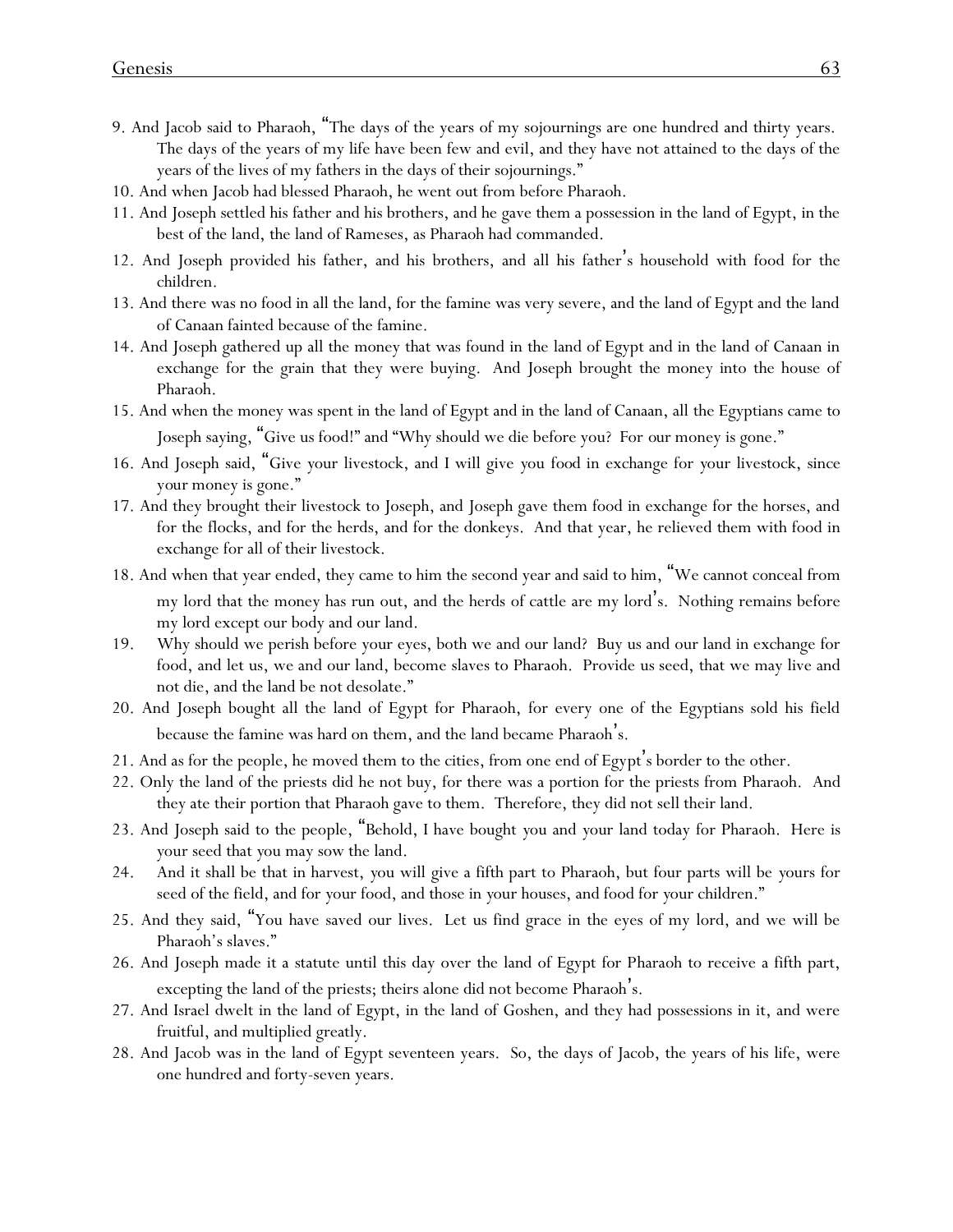- 29. And the days drew near for Israel to die, and he called for his son Joseph, and he said to him, "If it be that I have found favor in your eyes, do this. Put your hand under my thigh, if you will, and deal with me kindly and truly. Do not, I pray you, bury me in Egypt,
- 30. but I would lie with my fathers. Carry me out of Egypt and bury me in their burial-place." And he said, "I will do according to your word."
- 31. And he said, "Swear to me." And he swore to him. And Israel bowed himself upon the head of the bed.

- ¶1. And it came to pass after these things that someone said to Joseph, "Behold, your father is sick." And he took with him his two sons, Manasseh and Ephraim.
- 2. And one told Jacob, saying, "Behold, your son Joseph has come to you." And Israel strengthened himself and sat up on his bed.
- 3. And Jacob said to Joseph, "God Almighty appeared to me in Luz in the land of Canaan, and He blessed me.
- 4. And He said to me, 'Behold, I will make you fruitful, and I will multiply you, and I will make you a company of nations, and I will give this land to your seed after you for an everlasting inheritance. '
- 5. And now, your two sons who were born to you in the land of Egypt before I came to you into Egypt, they are mine. Ephraim and Manasseh will be mine, like Reuben and Simeon.
- 6. And your offspring that you father after them are yours, but they are to be called by the name of their brothers in their inheritance.
- 7. And when I came from Padan, Rachel died because of me in the land of Canaan on the journey, with still some distance to go to Ephrath. And I buried her there, on the road to Ephrath"<sup>66</sup> (which is Bethlehem).
- 8. And Israel saw Joseph's sons and he said, "Who are these?"
- 9. And Joseph said to his father, "They are my sons whom God has given me here." And he said, "Bring them to me, if you will, and I will bless them."
- 10. Now, Israel's eyes were weak because of age, and he could not see. And he brought them near to him, and he kissed them and embraced them.
- 11. And Israel said to Joseph, "I did not expect to see your face, but behold, God has let me see your seed as well."
- 12. And Joseph brought them out from his knees, and he bowed down, with his face on the ground.
- 13. And Joseph took both of them, Ephraim in his right hand toward Israel's left hand, and Manasseh in his left hand toward Israel's right hand, and he brought them to him.
- 14. And Israel stretched out his right hand and put it on Ephraim's head, though he was the younger, and his left on Manasseh's head, guiding his hands, for Manasseh was the firstborn.
- 15. And he blessed Joseph and said, "The God before whom my fathers Abraham and Isaac walked is the God who has been my shepherd, since I was born until this day.
- 16. The angel who redeemed me from all evil will bless the young men, and let them be called by my name, and the name of my fathers Abraham and Isaac, and they shall increase to a multitude in the midst of the land."

<sup>66</sup> Or, "on Ephrath Road".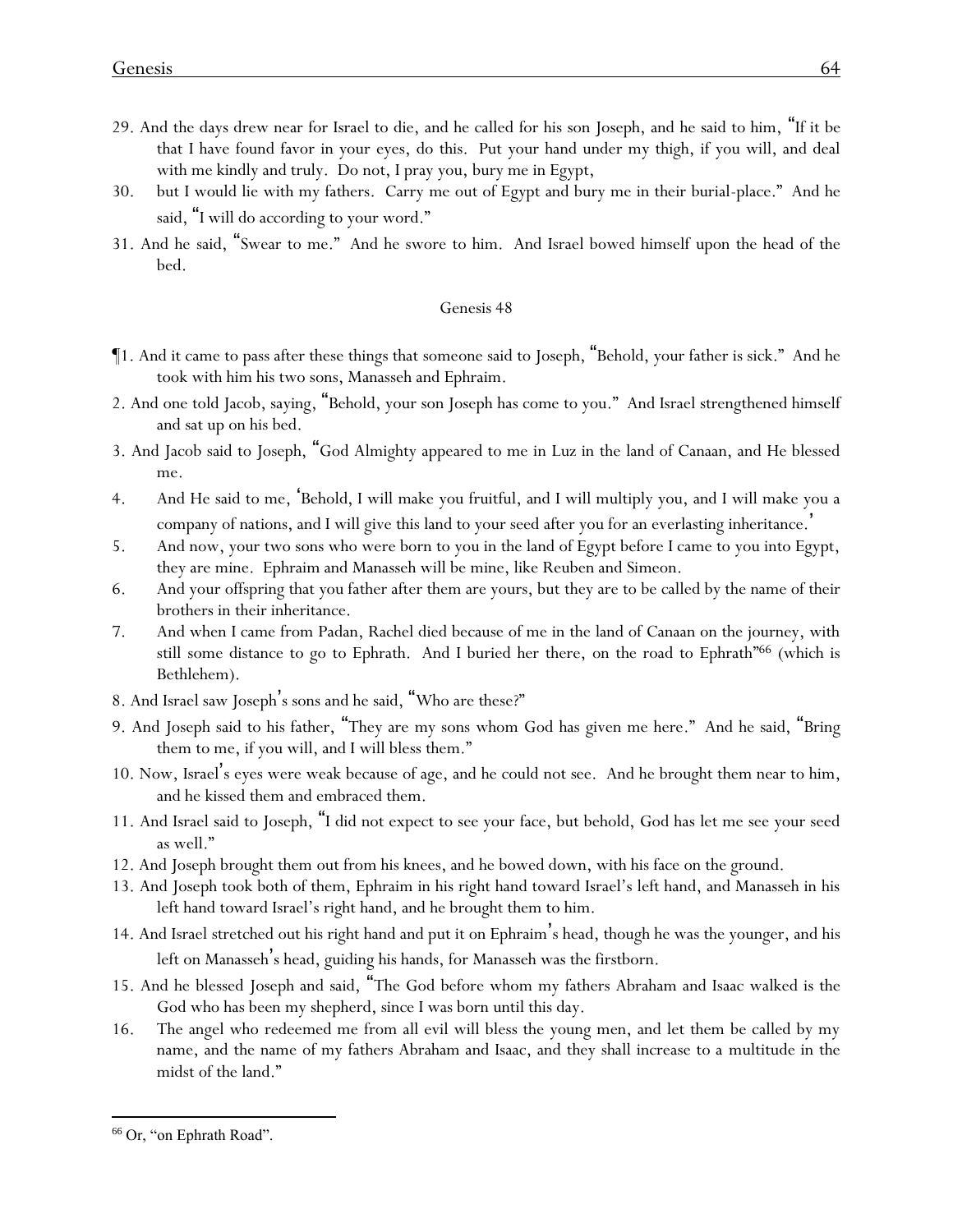- 17. And Joseph saw that his father put his right hand on Ephraim's head, and it was evil in his eyes, and he took hold of his father's hand to remove it from Ephraim's head, to the head of Manasseh.
- 18. And Joseph said to his father, "Not so, my father, for this is the firstborn. Put your right hand on his head."
- 19. But his father refused and said, "I know, my son. I know. He will also become a people, and he will also be great. Nevertheless, his younger brother will be greater than he, and his seed will become the fullness of nations."
- 20. And he blessed them that day, saying, "By you will Israel bless, saying, 'May God make you like Ephraim and like Manasseh.'" So, he put Ephraim before Manasseh.
- 21. And Israel said to Joseph, "Behold, I am dying, but God will be with *y*ou, and He will return *y*ou to the land of *y*our fathers.
- 22. And I have given you one portion above your brothers, which I took from the hand of the Amorite with my sword and my bow."

- ¶1. And Jacob called for his sons, and he said, "Assemble *y*ourselves, and I will tell *y*ou what will happen to *y*ou in time to come.
- 2. Gather *y*ourselves and hear, sons of Jacob, and listen to Israel *y*our father.
- 3. Reuben, you are my firstborn, my vigor and the beginning of my strength, excelling in rank and excelling in might.
- 4. Unstable as water, you shall not excel, for you went up to your father's bed, and then defiled my couch. He mounted *her!*"
- ¶5. "Simeon and Levi are brothers. Their weapons are instruments of cruelty.
- 6. Let not my soul come into their council, and with their assembly, let not my honor be united! For in their anger, they slew a man, and in their passion, they hamstrung an ox.
- 7. Cursed be their anger! For it was fierce, and their overflowing rage, for it was harsh. I will divide them within Jacob; yea, I will scatter them within Israel!
- ¶8. "As for you,Judah, your brothers will praise you. Your hand will be at the neck of your enemies, and the sons of your father will bow themselves to you.
- 9. Judah is a lion's cub. You have risen from the prey, my son. He crouched; he lay down like a lion. And like a lion, who can rouse him?
- 10. The scepter will not depart from Judah, neither the lawgiver from between his feet until Shiloh comes, and to him will be the obedience of the nations.
- 11. Binding his foal to the vine, and the ass's colt to the choice vine, he washed his clothes in wine, and his garment in the blood of grapes.
- 12. His eyes are darker than wine, and his teeth are whiter than milk.
- ¶13. Zebulon will dwell at the shore of the sea, and he will be a shore for ships, and his border will be beside Sidon.
- ¶14. Issachar is a strong donkey lying down between two sheepfolds.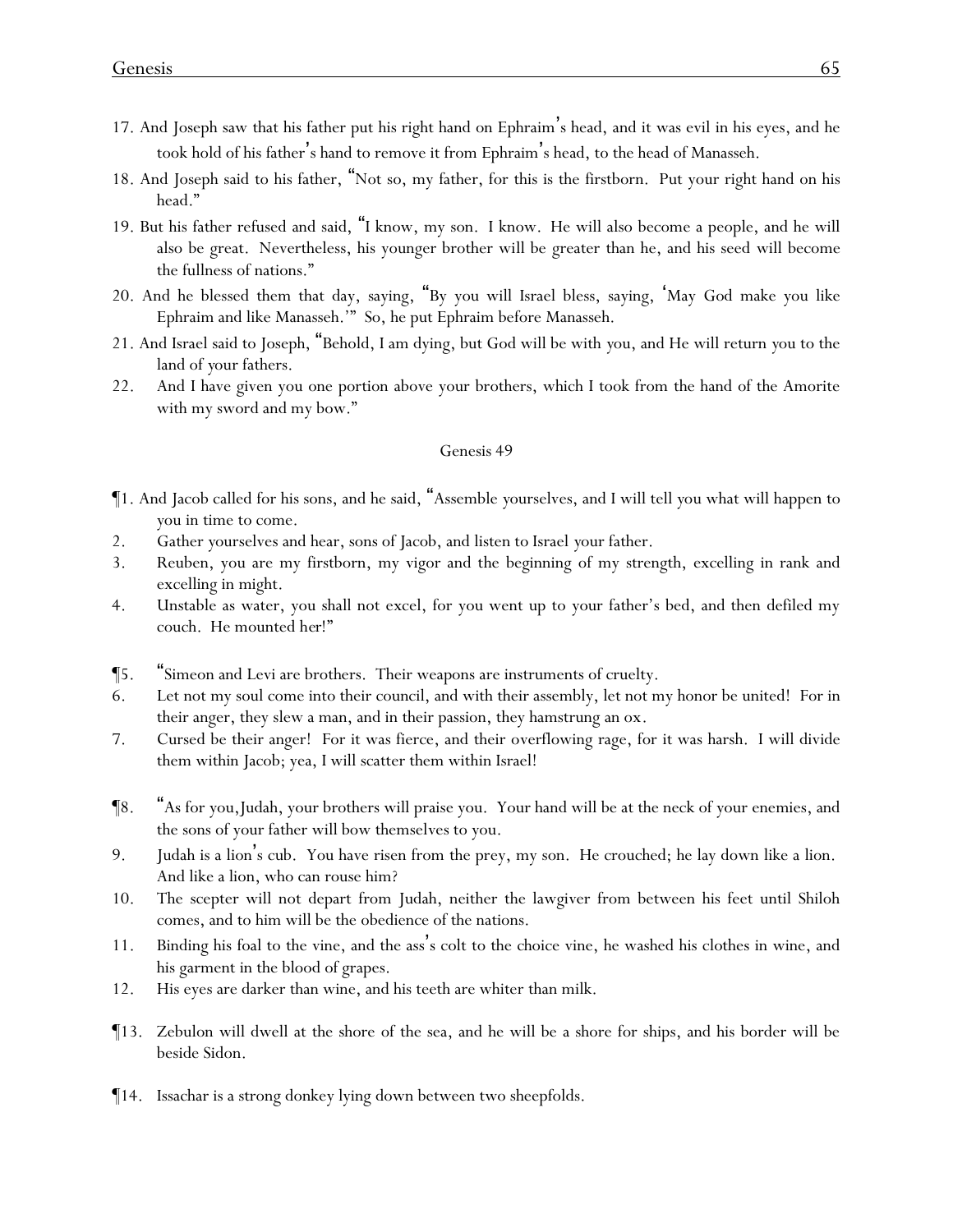- 15. When he sees a resting place that is good, and the land that is pleasant, he will bend his back to bear, and he will become a forced laborer.
- ¶16. Dan will judge his people as one of the tribes of Israel.
- 17. Dan will be a serpent on the road, a horned snake on the path that bites a horse 's heels so that its rider falls backwards.
- 18. I have waited for your salvation, O LORD!
- ¶19. Gad is a raider; he will raid him. Yea, he will raid the supplanter.
- ¶20. From Asher will come his rich food; yea, he will produce the king's delicacies.
- ¶21. Naphtali will be a doe set free who produces words of beauty.
- ¶22. Joseph is a fruitful son, a fruitful son by a spring; his daughters stepped over a wall.
- 23. The archers were both bitter against him and begrudged him,
- 24. but his bow remained with the Everlasting One, and his strong hands rested in the hands of the Mighty One of Jacob, in the name of the Shepherd, the Rock of Israel,
- 25. in your father's God! And He will help you, even the Almighty, and He will bless you with blessings from heaven above, blessings of the deep that lies beneath, blessings of breasts and womb,
- 26. blessings of your father, greater than the blessings of my ancestors, even to the limit of the everlasting hills! May they be upon Joseph's head, and for a crown for the one separated from his brothers!
- ¶27. Benjamin tears like a wolf. In the morning, he will devour prey, and in the evening, he will divide the spoil."
- ¶28. These are all the tribes of Israel, two and ten, and this is what their father spoke to them when he blessed them. Each according to his blessing, he blessed them.
- 29. And he commanded them and said to them, "I am about to be gathered to my people. Bury me with my fathers at the cave that is in the field of Ephron the Hittite.
- 30. In the cave which is in the field of Machpelah, which is near Mamre in the land of Canaan, the field which Abraham bought from Ephron the Hittite for a burial place.
- 31. There they buried Abraham and Sarah his wife; there they buried Isaac and Rebekah his wife; and there I buried Leah.
- 32. The purchase of the field and the cave that is in it was from the sons of Heth."
- 33. And Jacob finished commanding his sons, and he drew up his feet into the bed. And he died and was gathered to his people.

- ¶1. And Joseph fell on his father's face, and wept over him, and kissed him.
- 2. And Joseph commanded his servants, the physicians, to embalm his father, and the physicians embalmed Israel.
- 3. And they finished with him in forty days, for that is the required time for embalming. And Egypt bewailed him seventy days.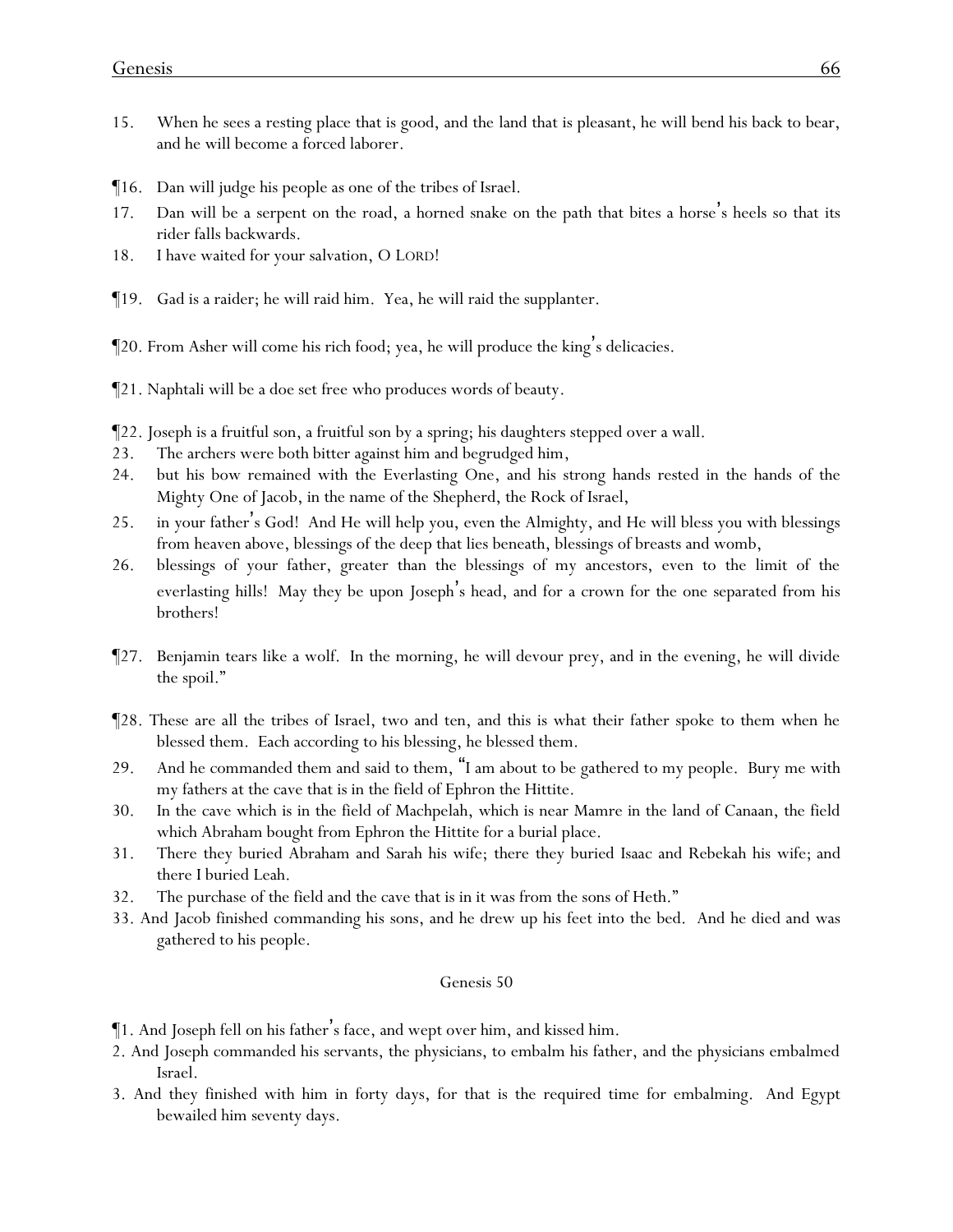- 4. And the days of his mourning passed, and Joseph spoke to the household of Pharaoh, saying, "If I have now found favor in your eyes, speak, I pray you, in the ears of Pharaoh, saying,
- 5. 'My father made me swear, saying, "Behold, I am dying. Bury me in my grave that I dug for myself in the land of Canaan." So, let me go up now, I pray you, and bury my father, and I will return.'"
- 6. And Pharaoh said, "Go up and bury your father, as he made you swear."
- 7. And Joseph went up to bury his father, and with him went up all of Pharaoh's servants, and the elders of his house, and all the elders of the land of Egypt,
- 8. and all the house of Joseph and his brothers, and the house of his father. Only, they left their little ones, and their flocks, and their herds in the land of Goshen.
- 9. And with him went up both chariots and horsemen. It was indeed a very large company.
- 10. And they went to the threshing-floor of Atad, which is on the other side of the Jordan, and they made lamentation there, a very great and grievous lamentation, and he made for his father a mourning seven days.
- 11. And the inhabitants of the land, the Canaanites, saw the mourning at the threshing-floor of Atad, and they said, "This is a grievous mourning for Egyptians." Therefore, he named that place, "Abel-Mizraim", <sup>67</sup> which is on the other side of the Jordan.
- 12. And so, his sons did for him as he had commanded them.
- 13. For his sons carried him into the land of Canaan, and they buried him in the cave of the field of Machpelah, which field Abraham bought for a burial place from Ephron the Hittite, before Mamre.
- 14. And Joseph returned to Egypt after he buried his father, he and his brothers, and all who went up with him to bury his father.
- ¶15. When Joseph's brothers saw that their father was dead, they said, "Joseph is no doubt holding a grudge against us and is going to repay us for all the evil that we did to him."
- 16. And they sent a message to Joseph saying, "Your father gave a command before his death, saying,
- 17. 'Thus shall *y*ou say to Joseph: I beg you, forgive, if you will, the transgression of your brothers and their sin. They certainly did evil to you. Yea, forgive now, if you will, the transgression of the servants of the God of your father.'" And Joseph wept when they spoke to him.
- 18. Then his brothers also went and fell down before him, and they said, "Behold, we are your slaves."
- 19. And Joseph said to them, "Do not be afraid. Am I in God's place?
- 20. As for *y*ou, *y*ou meant to do evil to me, but God meant it for good, in order to save the lives of many people, as it is this day.
- 21. So do not now be afraid. I will provide for *y*ou and *y*our little ones." And he comforted them, and spoke kindly to them.
- 22. And Joseph dwelt in Egypt, he and his father's house. And Joseph lived one hundred and ten years.
- 23. And Joseph saw Ephraim's sons to the third generation, and the sons of Machir, Manasseh's son, were brought up<sup>68</sup> on Joseph's knees.
- 24. And Joseph said to his brothers, "I am dying, but God will surely visit *y*ou and bring *y*ou up from this land to the land that he swore to Abraham, to Isaac, and to Jacob."
- 25. And Joseph made the sons of Israel swear, saying, "God will surely visit *y*ou, and *y*ou shall carry my bones up from this place."

<sup>67</sup> That is, "the mourning of Egyptians".

<sup>68</sup> Or, "born on Joseph's knees".